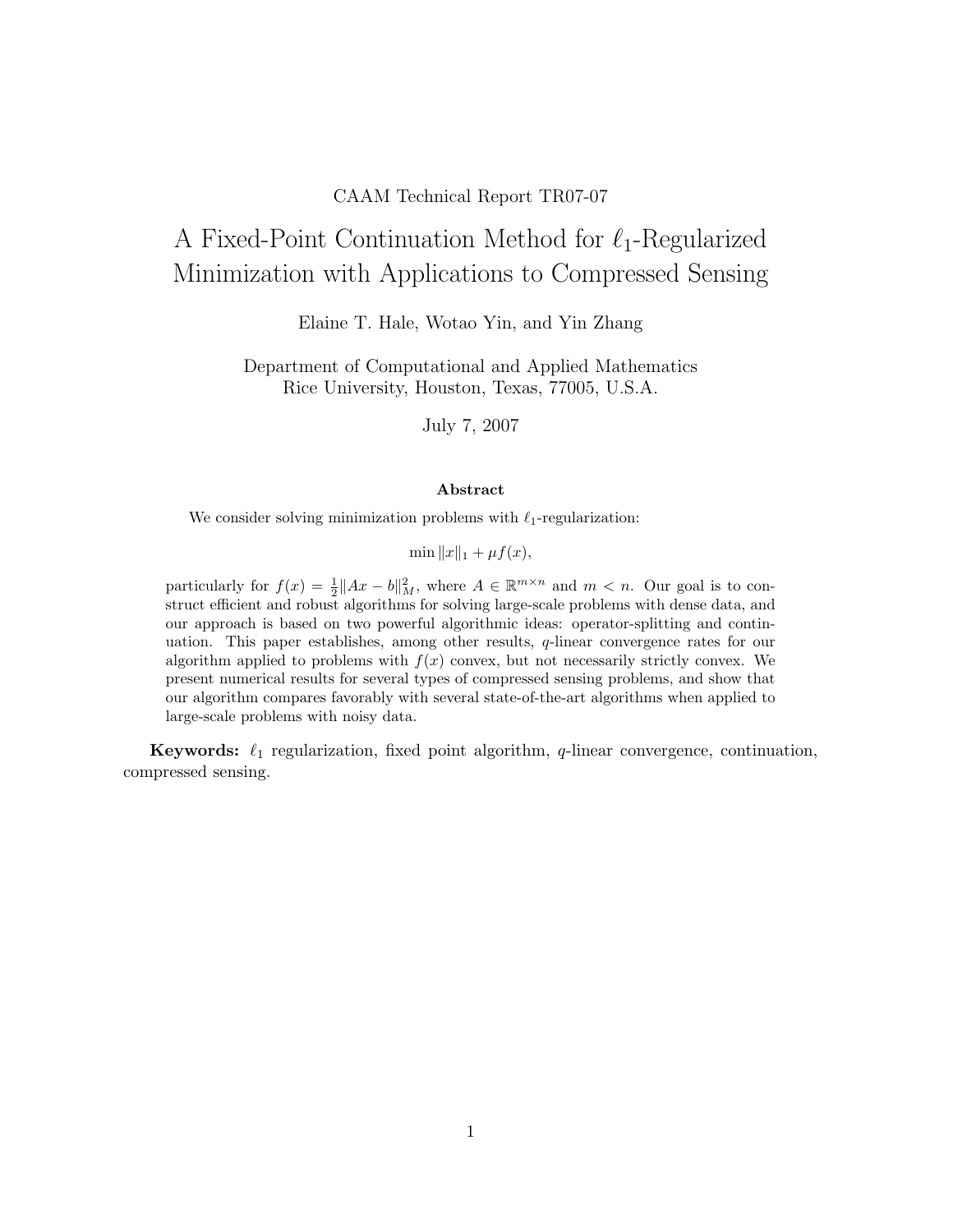## Contents

| 1        | Introduction                               | 3              |
|----------|--------------------------------------------|----------------|
|          | 1.1                                        | 3              |
|          | 1.2                                        | $\overline{4}$ |
|          | 1.3                                        | $\overline{5}$ |
|          | 1.4                                        | 6              |
| $\bf{2}$ | <b>Optimality and Optimal Solution Set</b> | 7              |
| 3        | A Fixed-Point Algorithm                    | 9              |
|          | 3.1                                        | 9              |
|          | 3.2                                        | 10             |
| 4        | <b>Convergence Analysis</b>                | 11             |
|          | 4.1                                        | 12             |
|          | 4.2                                        | 15             |
|          | 4.3                                        | 17             |
| 5        | <b>Proofs of Convergence Results</b>       | 17             |
|          | 5.1                                        | 18             |
|          | 5.2                                        | 20             |
| 6        | <b>A Continuation Method</b>               | 22             |
|          | 6.1                                        | 22             |
|          | 6.2                                        | 23             |
| 7        | <b>Numerical Results</b>                   | 24             |
|          | 7.1                                        | 24             |
|          | 7.2                                        | 26             |
|          | 7.2.1                                      | 26             |
|          | 7.2.2                                      | 27             |
|          | 7.3                                        | 28             |
|          | 7.4                                        | 28             |
|          | 7.5                                        | 31             |
|          | 7.6                                        | 34             |
|          | 7.7                                        | 39             |
| 8        | Conclusions                                | 39             |
|          | A Appendix                                 | 43             |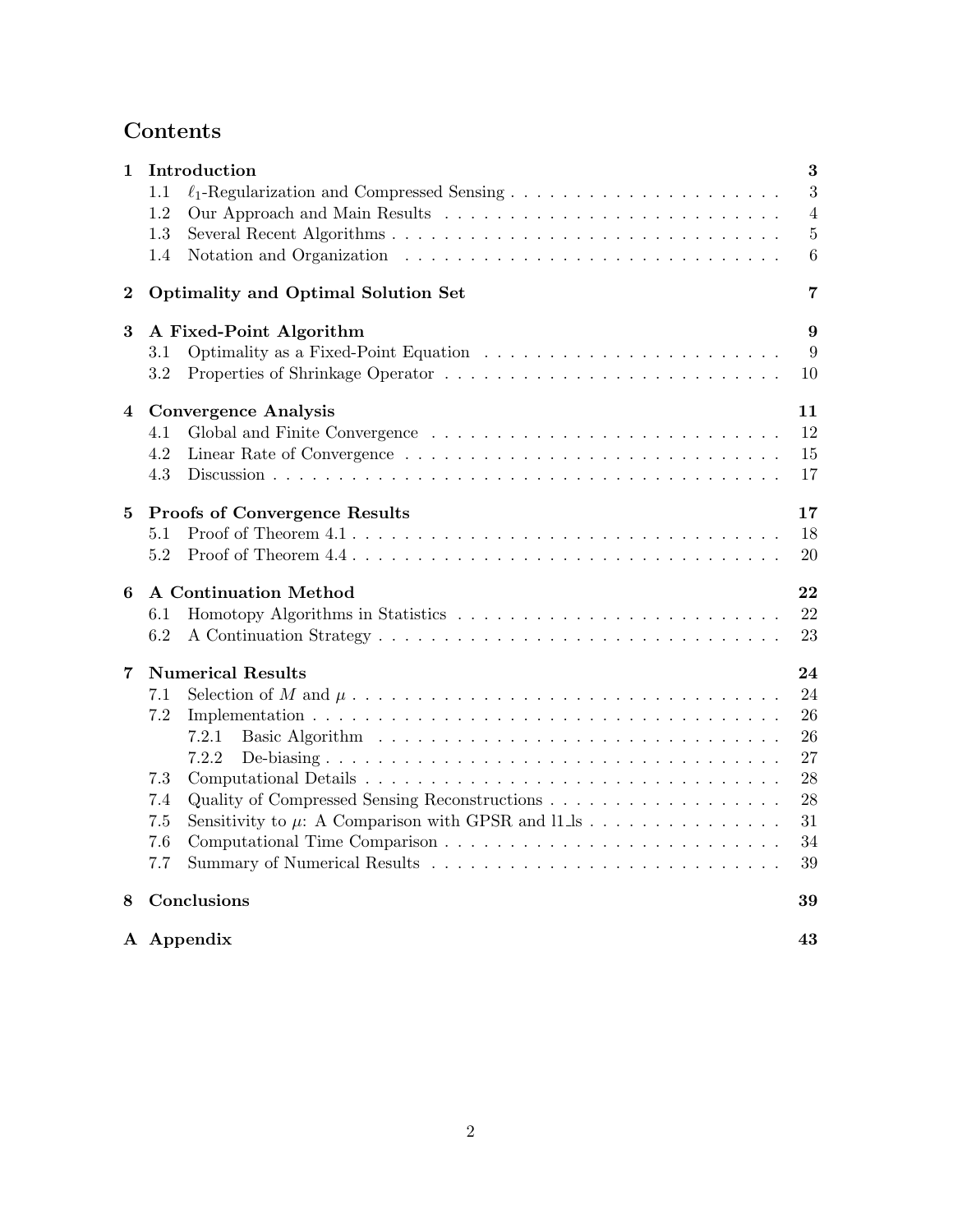## 1 Introduction

Under suitable conditions, minimizing the  $\ell_1$ -norm is equivalent to minimizing the so-called " $\ell_0$ -norm", that is, the number of nonzeros in a vector. The former is always computationally more tractable than the latter. Thus, minimizing or limiting the magnitude of  $||x||_1$  has long been recognized as a practical avenue for obtaining sparse solutions x. Some early work is in the area of geophysics, where sparse spike train signals are often of interest, and data may include large sparse errors [8, 31, 46, 48]. The signal processing and statistics communities use the  $\ell_1$ -norm to describe a signal with just a few waveforms or a response variable with just a few explanatory variables, respectively [36, 7, 49, 19]. More references on  $\ell_1$ -regularization for signal processing and statistics can be found in [38].

As a general principle, a sparse solution  $x \in \mathbb{R}^n$  to an under-determined linear system of equations  $Ax = b$  may be obtained by minimizing or constraining the  $\ell_1$ -norm of x. If the "observation" b is contaminated with noise, then an appropriate norm of the residual  $Ax - b$ should be minimized or constrained (which norm to use depends on the nature of the noise). Such considerations yield a family of related optimization problems. If there is no noise in b, but the solution x should be sparse, then it is appropriate to solve the basis pursuit problem  $[7]$ 

$$
\min_{x \in \mathbb{R}^n} \{ \|x\|_1 \, | \, Ax = b \} \,. \tag{1}
$$

However, if there is Gaussian noise in  $b$ , the  $\ell_1$ -regularized least squares problem

$$
\min_{x \in \mathbb{R}^n} \|x\|_1 + \frac{\mu}{2} \|Ax - b\|_2^2,\tag{2}
$$

would be appropriate, as would the Lasso problem [49]

$$
\min_{x \in \mathbb{R}^n} \left\{ \|Ax - b\|_2^2 \, \|x\|_1 \le t \right\},\tag{3}
$$

which is equivalent to (2) given appropriate constants  $\mu$  and t. Similarly, other formulations of interest may be generated by choosing appropriate norms and variously specifying that the resulting terms be minimized or constrained.

#### 1.1  $\ell_1$ -Regularization and Compressed Sensing

Compressed Sensing is the name assigned to the idea of encoding a large sparse signal using a relatively small number of linear measurements, and minimizing the  $\ell_1$ -norm (or its variants) in order to decode the signal. New results reported by Candes *et al* [4, 2, 3], Donoho *et al* [12, 53, 13] and others [45, 51] stimulated the current burst of research in this area. Applications of compressed sensing include compressive imaging [56, 57, 47], medical imaging [34], multisensor and distributed compressed sensing [1], analog-to-information conversion [52, 27, 30, 29], and missing data recovery [58]. Compressed sensing is attractive for these and other potential applications because it reduces the number of measurements required to obtain a given amount of information. The trade-off is the addition of a non-trivial decoding process.

In brief, compressed sensing theory shows that a sparse signal of length  $n$  can be recovered from  $m < n$  measurements by solving any appropriate variant of  $(1), (2), (3),$  etc., provided that the  $m \times n$  measurement matrix A possesses certain "good" properties. To date, random matrices and matrices whose rows are taken from orthonormal matrices (such as partial discrete cosine transform (DCT) matrices) have been proven to be "good". These matrices are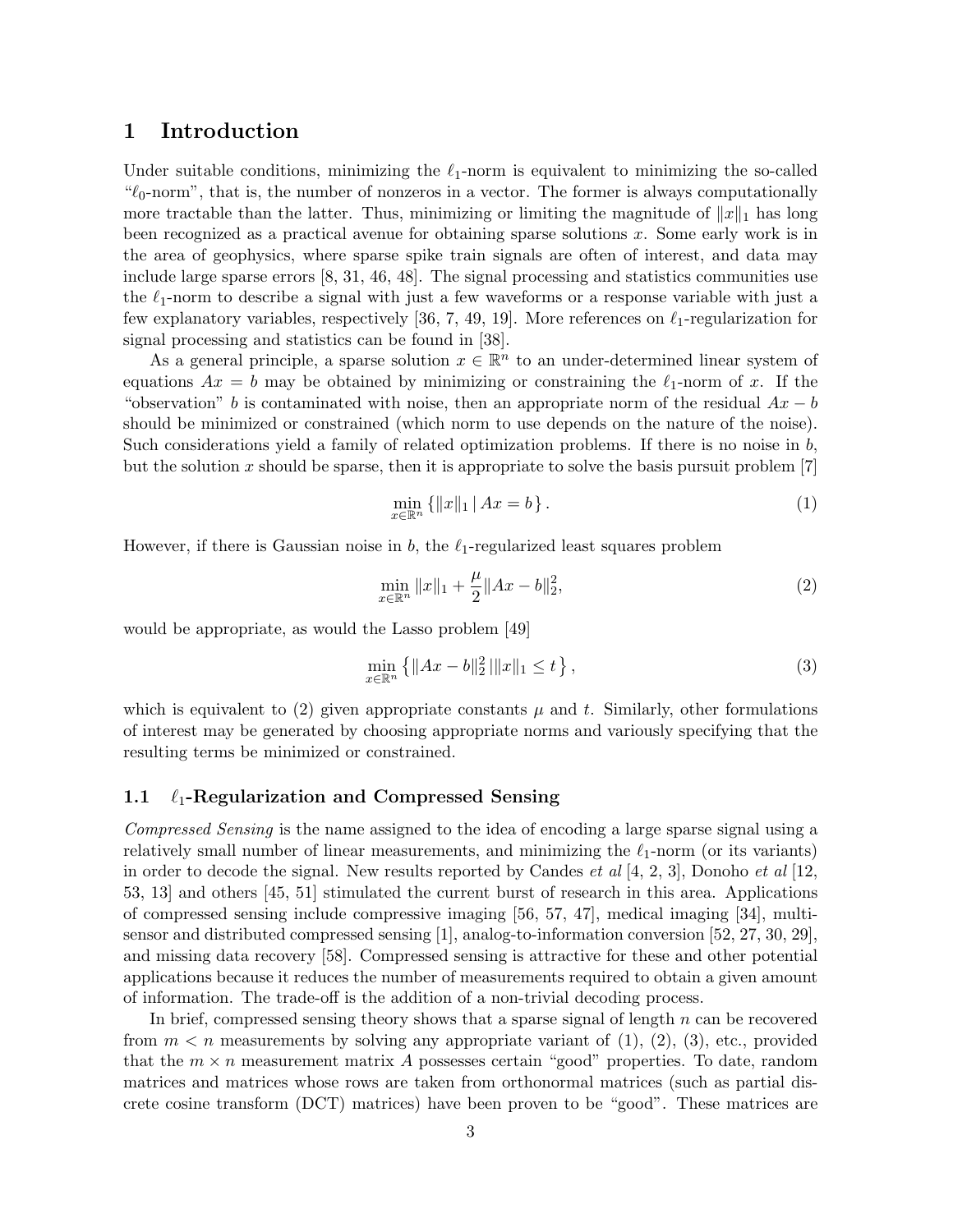invariably dense, which contradicts the usual assumption made by conventional optimization solvers that large-scale problems appear with sparse data. Thus it is necessary to develop dedicated algorithms for compressed sensing signal reconstruction. Further, the size and density of the data involved suggest that those algorithms should not require large linear system solves or matrix factorizations, and should take full advantage of available fast transforms like FFT and DCT.

In this work, we present an algorithmic framework and related convergence analysis for solving general problems of the form:

$$
\min_{x \in \mathbb{R}^n} \|x\|_1 + \mu f(x),\tag{4}
$$

where  $f : \mathbb{R}^n \to \mathbb{R}$  is differentiable and convex, but not necessarily strictly convex, and  $\mu > 0$ . Our numerical studies, on the other hand, are focused on the following generalization of (2):

$$
\min_{x \in \mathbb{R}^n} \|x\|_1 + \frac{\mu}{2} \|Ax - b\|_M^2,
$$
\n(5)

where  $M \in \mathbb{R}^{m \times m}$  is a positive definite matrix,  $||x||_M := \sqrt{x^{\top} M x}$  is the associated M-norm,  $A \in \mathbb{R}^{m \times n}$  is dense,  $m \leq n$  or even  $m \ll n$ , and n is large. We emphasize that our algorithm does not require any linear system solves or matrix factorizations—we restrict ourselves to vector operations and matrix-vector multiplications.

#### 1.2 Our Approach and Main Results

The objective function in (4) is the sum of two convex functions. While the  $\ell_1$ -norm term is not smooth, it is easily transformed into a linear function plus some linear constraints, such that standard interior-point methods utilizing a direct linear solver can be applied to our problem of interest, (5). However, this standard approach is too costly for large-scale problems with dense data. Alternative algorithms include utilizing an iterative linear solver in an interior-point framework [26], and using a gradient projection method [23].

Our approach is based on operator splitting. It is well known in convex analysis that minimizing a convex function  $\phi(x)$  is equivalent to finding a zero of the subdifferential  $\partial \phi(x)$ , i.e., finding x such that  $\mathbf{0} \in \partial \phi(x) := T(x)$ , where T is a maximal monotone operator [44]. In many cases, one can split  $\phi$  into a sum of two convex functions,  $\phi = \phi_1 + \phi_2$ , which implies the decomposition of T into the sum of two maximal monotone operators  $T_1$  and  $T_2$ , i.e.,  $T = T_1 + T_2$ . For some  $\tau > 0$ , if  $T_2$  is single-valued and  $(I + \tau T_1)$  is invertible, then

$$
\begin{aligned} \mathbf{0} \in T(x) &\iff \mathbf{0} \in (x + \tau T_1(x)) - (x - \tau T_2(x)) \\ &\iff (I - \tau T_2)x \in (I + \tau T_1)x \\ &\iff x = (I + \tau T_1)^{-1}(I - \tau T_2)x. \end{aligned} \tag{6}
$$

Equation  $(6)$  leads to the *forward-backward splitting* algorithm for finding a zero of T:

$$
x^{k+1} := (I + \tau T_1)^{-1} (I - \tau T_2) x^k, \tag{7}
$$

which is a fixed point algorithm. For the minimization problem (4),  $T_2 = \mu \nabla f$  and  $(I + \tau T_1)^{-1}$ is component-wise shrinkage (or soft shresholding), the details of which are given in Sections 3 and 4 below.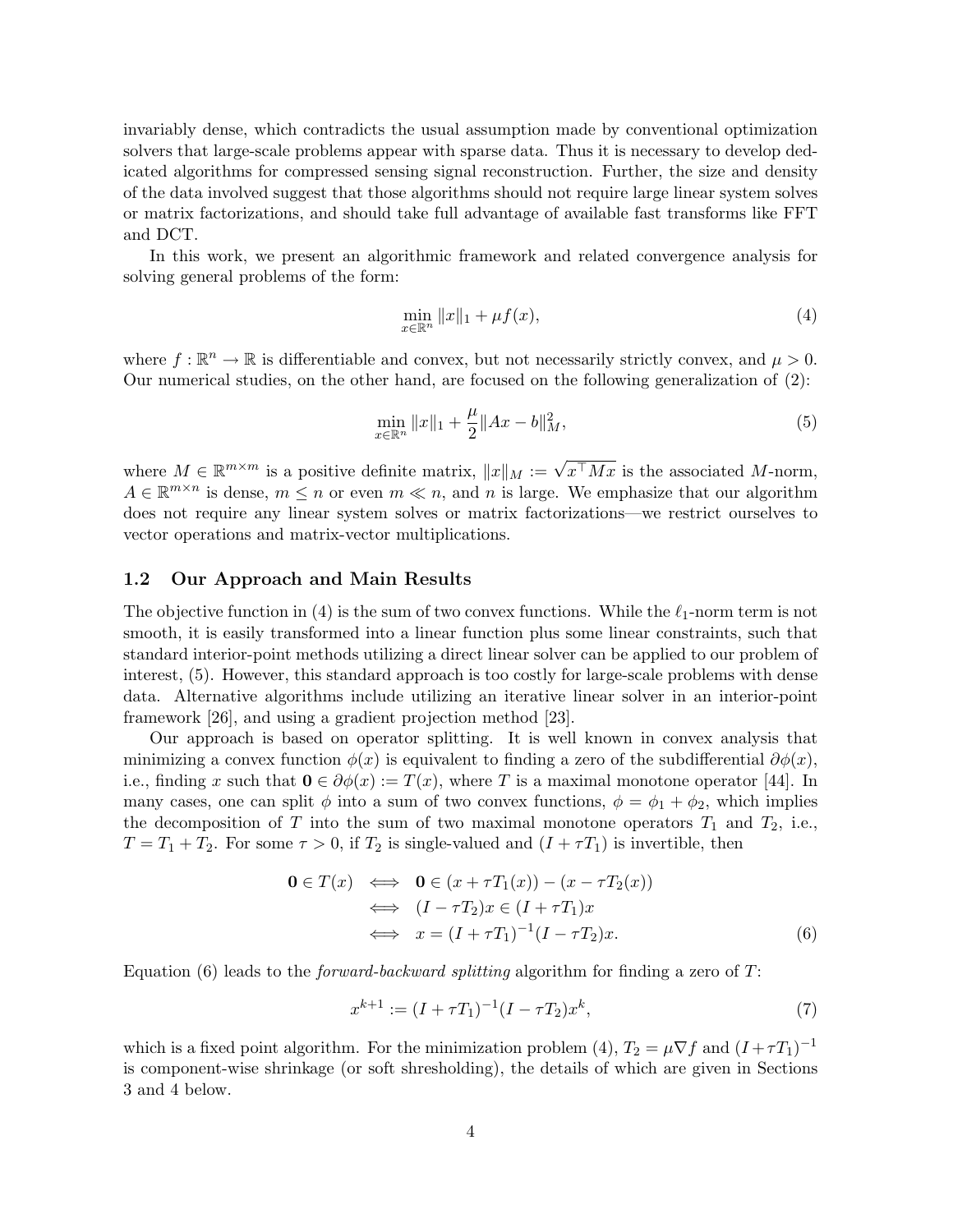The forward-backward splitting method was first proposed by Lions and Mercier [32], and Passty [42] around the same time in 1979. Over the years, this scheme and its modifications have been extensively studied by various authors including, to name a few, Mercier [37], Gabay [24], Eckstein [17], Chen and Rockafellar [6], Noor [39], and Tseng [54]. However, the idea of splitting operators can be traced back to the works of Peaceman and Rachford [43] and Douglas and Rachford [16] in the mid 1950's for solving second-order elliptic and parabolic partial differential equations.

General convergence theory has been developed for forward-backward splitting methods [37, 24, 6. Unfortunately, the existing theory requires rather strong conditions on  $T_2$ , or on T as a whole. In short, when reduced to our setting, with  $\phi_1 = ||x||_1$  and  $\phi_2 = \mu f(x)$ , the existing convergence theory requires either  $f$  or the whole objective in  $(4)$  to be strictly convex. Stronger convergence results generally require modifications to the basic algorithm [54].

Daubechies *et al* [10] (see also [20, 9]) recently proposed the application of the fixed point algorithm  $(7)$  to the problem  $(2)$ . In [10], the authors derived the fixed point scheme through a surrogate function, apparently unaware of the connection to operator splitting. They analyzed the quadratic model (2), as opposed to the more general model (4), and proved global convergence for a specific choice of  $\tau$  without any strict convexity requirement, but did not analyze the rate of convergence. The authors concluded in [10] that when applied to large-scale problems with dense data, the cost of the fixed point algorithm (7) "may be too heavy, computationally, to compete effectively with, e.g., modern high-dimensional optimization methods."

In the present work, we aim to addresses the following two questions. Can strong convergence results, especially on rate of convergence, be obtained for algorithm (7) applied to the general problem (4)? Can algorithm (7) be made computationally competitive for problem (5)? Our answers to both questions are affirmative.

On the theoretical side, we have obtained global convergence, even finite convergence for some quantities, and a q-linear rate of convergence without assuming strict convexity, nor uniqueness of solution. Furthermore, we show that the rate of convergence is not determined by the conditioning of the Hessian of  $f$ , as normally is the case for gradient-type methods, but by that of a reduced Hessian whose condition number can be much smaller than that of the Hessian when A has many fewer rows than columns.

On the computational side, we have devised a continuation strategy that significantly reduces the number of iterations required for a given value of  $\mu$ . Our numerical results indicate that our algorithm is especially suited for large-scale instances of problem  $(2)$  when A is a partial transform matrix such as a DCT matrix. In comparison with several recently developed algorithms, our algorithm is clearly most robust, and in many cases also the fastest.

#### 1.3 Several Recent Algorithms

Orthogonal Matching Pursuit (OMP) [36, 50] and its successor Stagewise Orthogonal Matching Pursuit (StOMP) [15] do not solve (5) per se, but use a greedy approach to identify which columns of A were used to construct the linear combination  $b = Ax_s$ , where  $x_s$  is the original sparse signal. Both rely on the residual vector  $r = b - B\hat{x}$ , where B is a matrix whose columns are a subset of the columns of A, and  $\hat{x}$  is the solution to the least squares problem  $\min_x \|Bx - b\|_2^2$  $2<sub>2</sub>$ . The algorithms identify columns of A to add to B by examining the correlations  $A<sup>T</sup>r$ . The primary computational costs of OMP and StOMP are matrix-vector multiplications and the solution of the least squares problems. Since the size of the least squares problems depends primarily on the number of columns of B, these algorithms should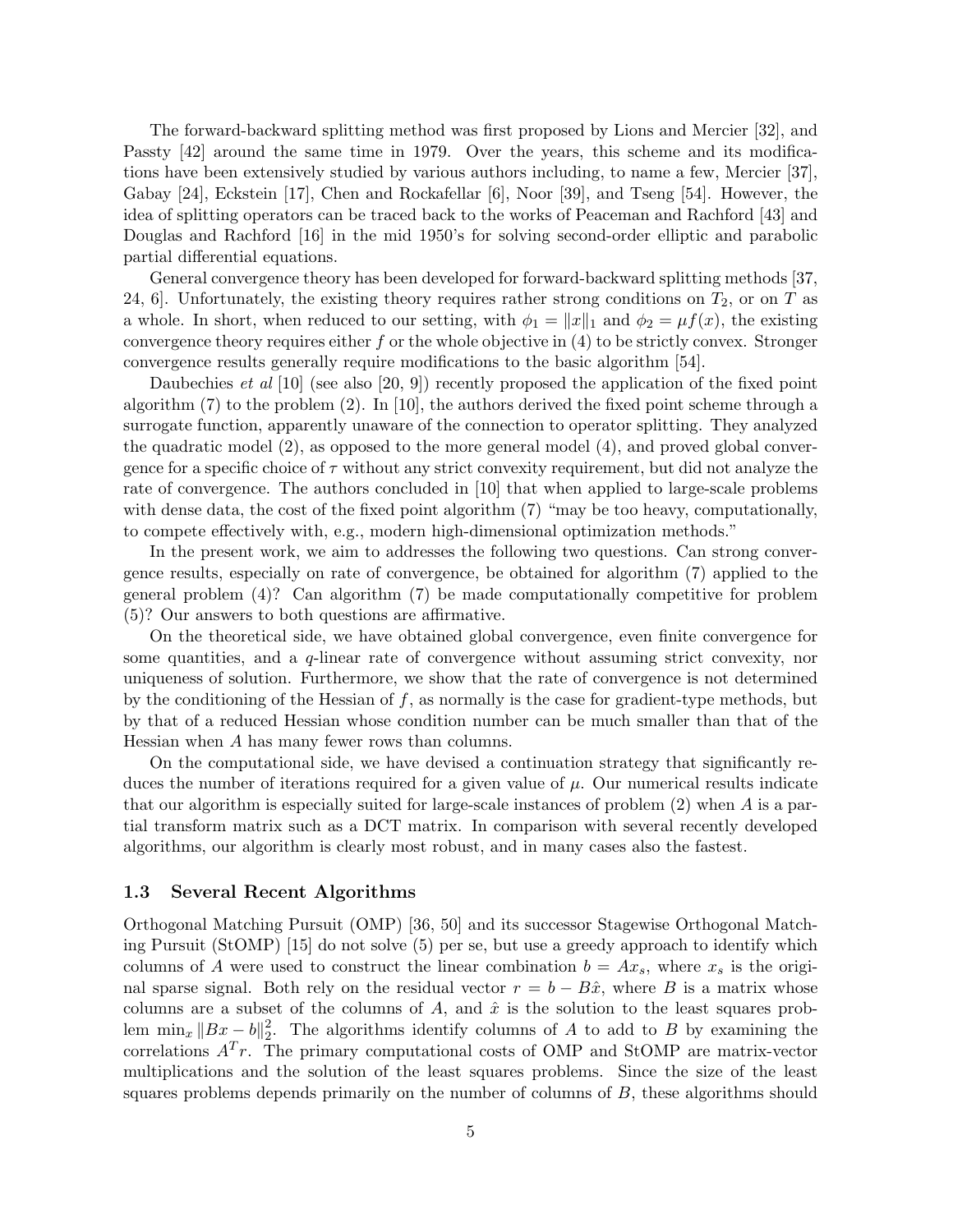be fast for very sparse signals. Conceptually, StOMP represents a variant of OMP in that more than one column may be added to  $B$  during a given iteration, so that fewer iterations are required. Meanwhile, StOMP has a reduced probability of solving (5) exactly, and it is not trivial to specify an appropriate thresholding scheme and the associated tuning parameter when applying StOMP to novel A matrices, or in the presence of noise.

There are some algorithms for solving (2) whose main computational costs are matrixvector multiplications. Gradient Projection for Sparse Reconstruction (GPSR) was recently proposed by Figueiredo, Nowak and Wright [23]. They reformulate (2) as a bound-constrained quadratic program, and then apply projected gradient steps, optionally using a variant of Barzilai-Borwein steps (GPSR-BB) in order to accelerate convergence. We mention that despite the success of the BB steps for unconstrained optimization, not much is known about its convergence behavior for constrained optimization.

The algorithm of Kim, Koh, Lustig and Boyd [26] was developed for a large-scale least squares problem with  $\ell_1$  regularization that is slightly different than, but completely equivalent to (2). The authors employ a specialized interior-point method that uses a preconditioned conjugate gradient (PCG) method to approximately solve linear systems in a truncated-Newton framework. The authors exploit the structure of the involved Hessian to construct their preconditioner and show that accurate solutions for Magnetic Resonance Imaging (MRI) problems can be obtain with around a hundred PCG steps. The Matlab code for their algorithm is named  $l1_{-}ls.$ 

Some earlier algorithms that either utilize PCG or just use matrix-vector multiplications include [7, 28, 21, 22]. However, numerical results reported in [15, 23, 26] indicate that these earlier algorithms are not as efficient as the more recent ones mentioned above. In Section 7, we will compare our algorithm to the three recent algorithms: StOMP, GPSR and  $l1_$ s.

#### 1.4 Notation and Organization

For simplicity, we let  $\|\cdot\| := \|\cdot\|_2$ , the Euclidean norm, unless otherwise specified. The *support* of  $x \in \mathbb{R}^n$  is supp $(x) := \{i : x_i \neq 0\}$ . Let

$$
g(x) := \nabla f(x)
$$

be the gradient of  $f(x)$ ; in particular,  $g(x) = A^{\top}M(Ax - b)$  for f defined by (5), that is

$$
f = \frac{1}{2} ||Ax - b||_M^2.
$$
 (8)

For a set E, we use |E| to denote that its cardinality. For any matrix  $M \in \mathbb{R}^{n \times n}$ , we denote its eigenvalues as  $\lambda_i(M)$ ,  $i = 1, \ldots, n$ , and its maximum and minimum eigenvalues as, respectively,  $\lambda_{\max}(M)$  and  $\lambda_{\min}(M)$ .

The signum function of  $t \in \mathbb{R}$  is

$$
sgn(t) := \begin{cases} +1 & t > 0, \\ 0 & t = 0, \\ -1 & t < 0; \end{cases}
$$

while the signum multifunction (i.e., set-valued function) of  $t \in \mathbb{R}$  is

$$
SGN(t) := \partial |t| = \begin{cases} \{+1\} & t > 0, \\ [-1, 1] & t = 0, \\ \{-1\} & t < 0, \end{cases}
$$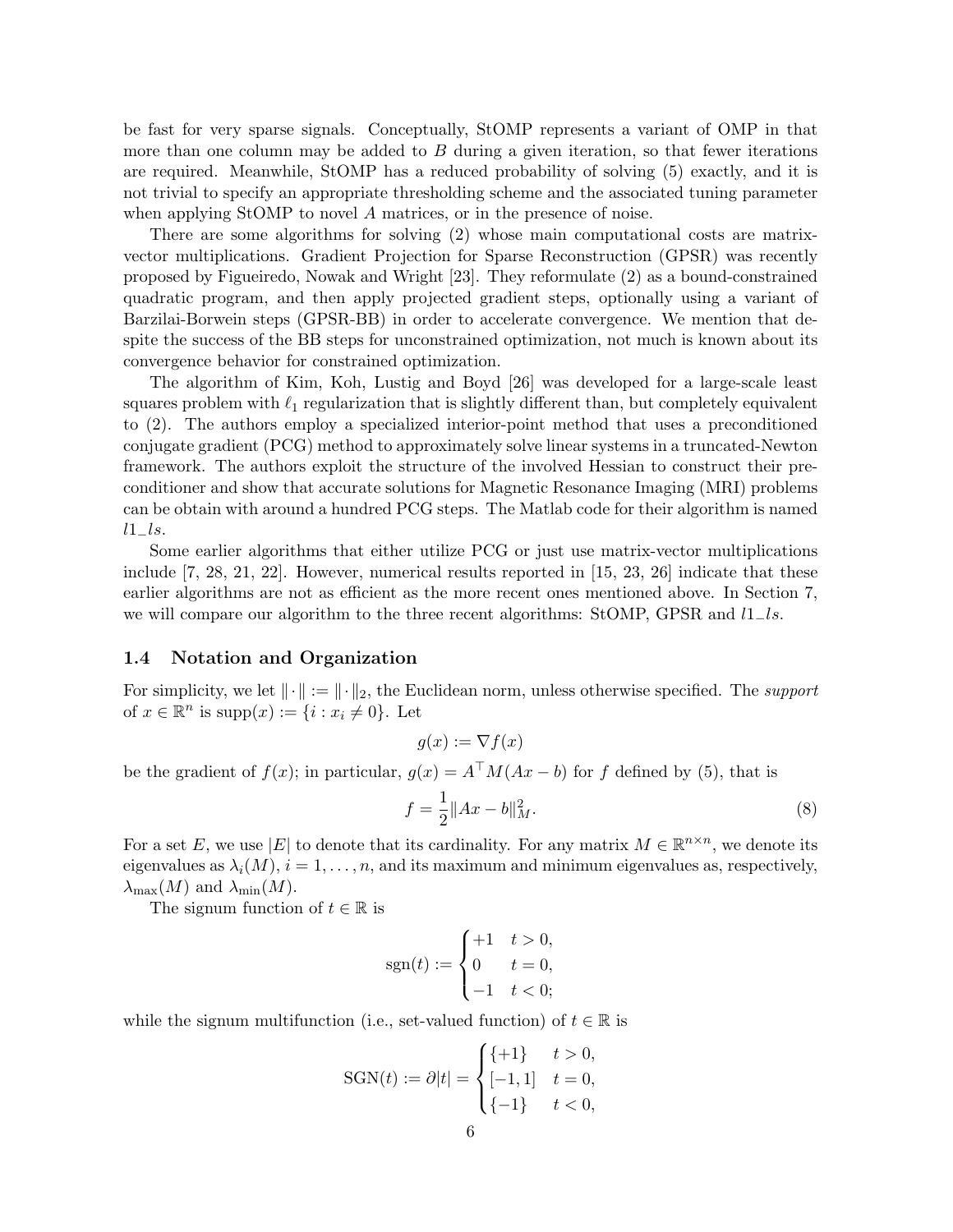which is also the subdifferential of |t|. For  $x \in \mathbb{R}^n$ , we define  $sgn(x) \in \mathbb{R}^n$  and  $SGN(x) \subset \mathbb{R}^n$ component-wise as  $(\text{sgn}(x))_i := \text{sgn}(x_i)$  and  $(\text{SGN}(x))_i := \text{SGN}(x_i)$ ,  $i = 1, 2, \dots, n$ , respectively. Clearly,

$$
sgn(x) = sgn(x') \iff SGN(x) = SGN(x'), \forall x, x'.
$$

For  $x, y \in \mathbb{R}^n$ , let  $x \odot y \in \mathbb{R}^n$  denote the component-wise product of x and y, i.e.,  $(x \odot y)_i = x_i y_i$ . Furthermore, vector operators such as |x| and  $\max\{x, y\}$  are defined to operate componentwise, analogous with the definitions of sgn and SGN.

For any index set  $I \subseteq \{1, 2, ..., n\}$  (later, we will use index sets E and L),  $x_I$  is defined as the sub-vector of x of length |I| consisting only of components  $x_i, i \in I$ . Similarly, if g is a vector-valued function, then  $g_I(x)$  denotes the sub-vector of  $g(x)$  consisting of  $g_i(x)$ ,  $i \in I$ .

This paper is organized as follows. In Section 2, we recall the classic optimality (or in general, stationarity) conditions for problem (4), and then characterize the optimal solution sets of problems (4) and (5). In Section 3, we present a fixed point optimality condition for (4). This optimality condition motivates a fixed point algorithm and introduces a shrinkage operator, the properties of which conclude Section 3. In Section 4, we present our results on the convergence and rate of convergence of the fixed point algorithm; the proofs of the main results are given in Section 5. We motivate and propose a continuation method in Section 6 and briefly discuss a number of possible extensions. Section 7 contains the details of our implementation of the fixed point algorithm as applied to (5) and numerical results comparing our method to others. Finally, we conclude the paper in Section 8.

## 2 Optimality and Optimal Solution Set

Recall that  $f(x)$  in (4) is convex and let  $X^*$  be the set of optimal solutions of (4). It is well-known from convex analysis (see, for example, [44]) that an optimality condition for (4) is

$$
x^* \in X^* \iff \mathbf{0} \in \text{SGN}(x^*) + \mu g(x^*), \tag{9}
$$

where **0** is the zero vector in  $\mathbb{R}^n$ ; or equivalently,

$$
x^* \in X^* \iff \mu g_i(x^*) \begin{cases} = -1, & x_i^* > 0, \\ \in [-1, 1], & x_i^* = 0, \\ = 1, & x_i^* < 0. \end{cases}
$$
 (10)

It follows readily from (10) that 0 is an optimal solution of (4) if and only if  $\mu \|g(\mathbf{0})\|_{\infty} \leq 1$ , or in other words,

$$
\mathbf{0} \in X^* \iff \mu \le \frac{1}{\|g(\mathbf{0})\|_{\infty}}.\tag{11}
$$

Therefore, it is easy to check whether  $\bf{0}$  is a solution of (4).

The following theorem establishes some properties of  $X^*$  that are of interest in their own right, but will also be useful in later developments.

**Theorem 2.1.** Let  $f \in C^2$  be convex and  $X^*$  be the set of optimal solutions of (4), which is nonempty.

*i.* If  $x^1 \in X^*$  and  $x^2 \in X^*$ , then  $g(x^1) = g(x^2)$ .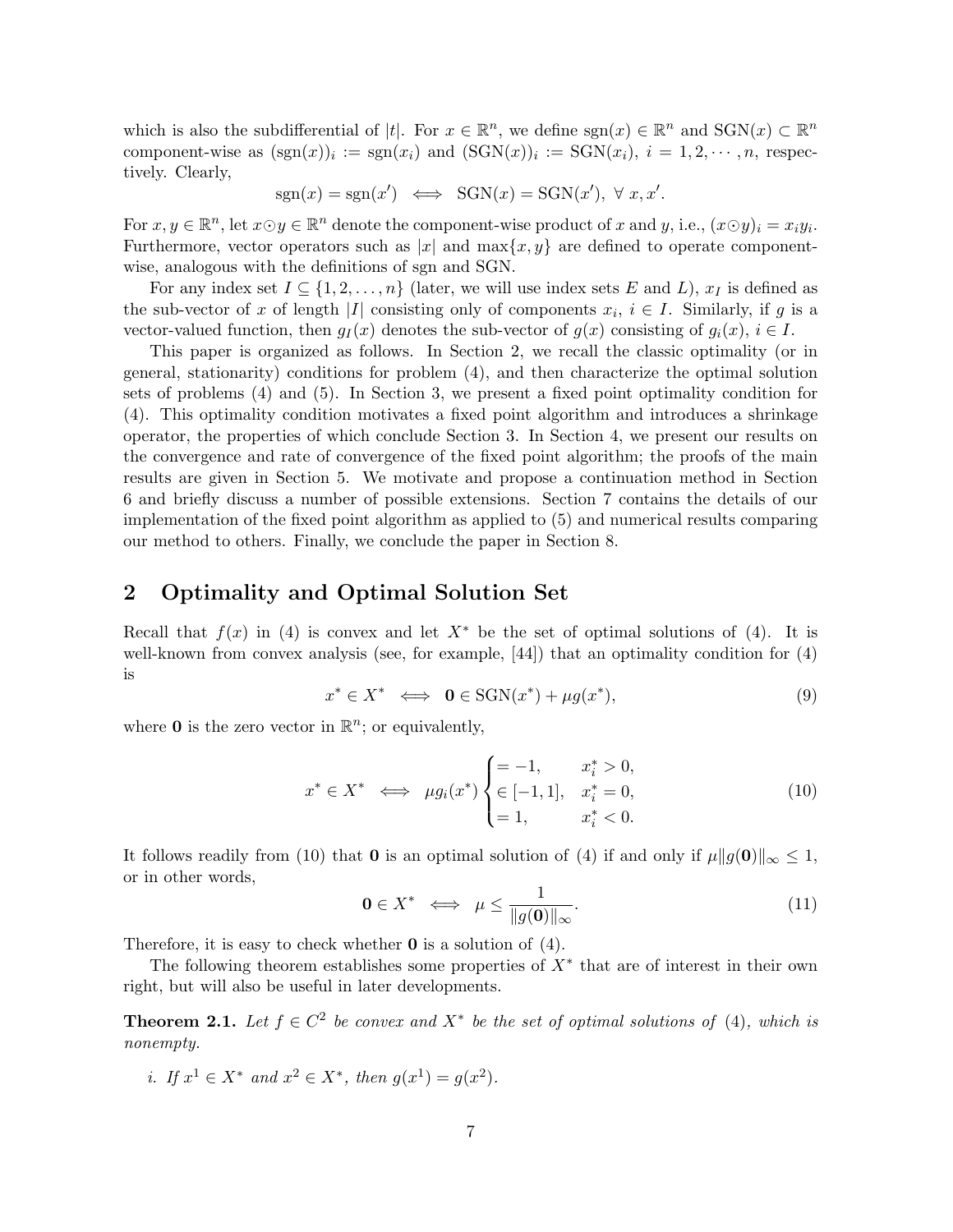ii.  $x^* \in X^*$  if and only if  $g(x^*) \equiv g^*$ , where for  $i = 1, 2, ..., n$ ,

$$
\mu g_i^* \begin{cases} = -1, & \max\{x_i : x \in X^*\} > 0, \\ = +1, & \min\{x_i : x \in X^*\} < 0, \\ \in [-1, 1], & \text{otherwise.} \end{cases} \tag{12}
$$

iii.  $X^*$  is contained in a single orthant of  $\mathbb{R}^n$ , namely

$$
X^* \subset O := \{ x \in \mathbb{R}^n : -\text{sgn}^+(g_i^*) x_i \ge 0, \forall i \},\tag{13}
$$

where sgn<sup>+</sup>(·) is equal to sgn(·) except sgn<sup>+</sup>(0) = 1, i.e.,

$$
sgn^{+}(t) := \begin{cases} +1 & t \geq 0, \\ -1 & t < 0. \end{cases}
$$

(In addition, we let sgn<sup>+</sup>(x) be defined component-wise for any  $x \in \mathbb{R}^n$ .)

Furthermore, if  $f(x)$  is defined as in  $(8)$ , then

- iv. If  $x^1 \in X^*$  and  $x^2 \in X^*$ , then  $Ax^1 = Ax^2$ .
- v.  $||x^*||_1$  and  $||Ax^* b||_M$  are constant for all  $x^* \in X^*$ .
- vi.  $X^*$  is a bounded polyhedron, i.e., a polytope.

*Proof.* We prove the statements one by one.

- i. This part will be proven later as Corollary 4.1 under Assumption 1, which is slightly weaker than what is assumed for this theorem. That proof is independent of this theorem and the results that follow from it.
- ii. (12) follows directly from i. and (10) applied to all  $x^* \in X^*$ .
- iii. From (9) and (12), if there exists an  $x^* \in X^*$  with a strictly positive (negative)  $x_i^*$ , then  $\mu g_i^* = -1$   $(\mu g_i^* = 1)$ , so all other  $x \in X^*$  must satisfy  $x_i \geq 0$   $(x_i \leq 0)$ . Consequently,  $X^*$ lies in the orthant O.
- iv. From i. and for  $f(x)$  so specified,  $g(x^1) g(x^2) = A^{\top} M A(x^1 x^2) = 0$ , which immediately implies that  $A(x^1 - x^2) = 0$ , given that M is symmetric positive definite.
- v. From iv.,  $Ax^*$  is constant over  $X^*$ , and so  $||Ax^* b||_M$  must be as well. Since (5) has a unique optimal objective value,  $||x^*||_1$  must also be constant.
- vi. Defining  $p = -sgn^+(g^*)$ , from the definition of O we have

$$
p^{\top} x = ||x||_1, \ \forall x \in O.
$$

Consider the linear program

$$
\min_{x} \{ p^{\top} x : Ax = c, \ x \in O \}
$$
\n<sup>(14)</sup>

where  $c = Ax^*$  for any  $x^* \in X^*$ . It is easy to verify that an optimal solution  $\bar{x}$  of (14) satisfies both  $\|\bar{x}\|_1 = \|x^*\|_1$  and  $\|A\bar{x} - b\|_M = \|Ax^* - b\|_M$  for any  $x^* \in X^*$  and vice versa. So (14) is equivalent to (2), as long as c and O (or equivalently,  $g^*$ ) are known. Consequently,  $X^*$ , as the solution set of the linear program  $(14)$ , must be a polyhedron and must be bounded since  $||x^*||_1$  is constant for all  $x^* \in X^*$ .

This completes the proof.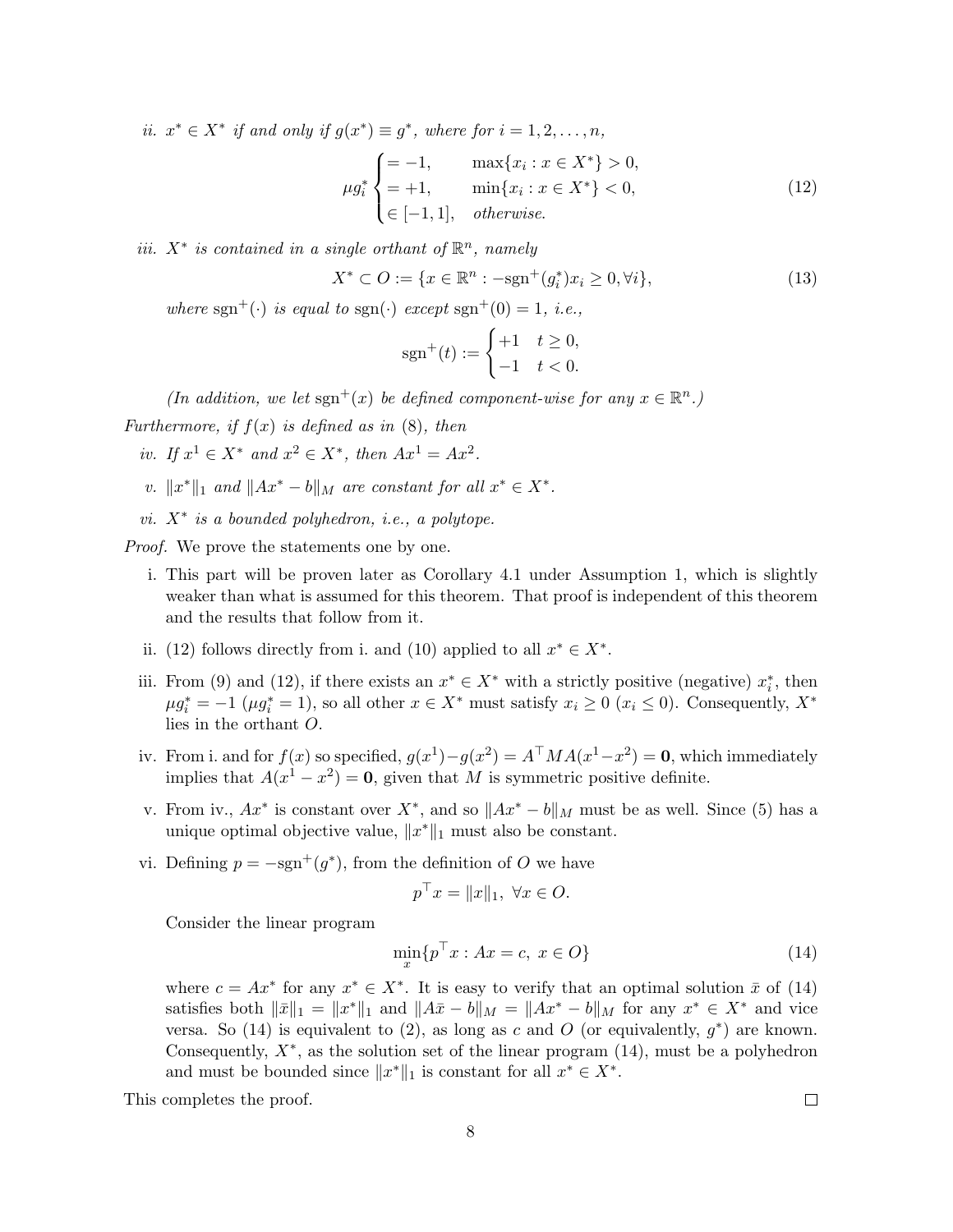## 3 A Fixed-Point Algorithm

#### 3.1 Optimality as a Fixed-Point Equation

We start by stating another optimality condition for problem  $(4)$ . Although this condition can be derived from an operator-splitting argument, here we give a simple and direct proof.

**Proposition 3.1.** Recall that  $X^*$  is the set of optimal solutions of (4). For any scalar  $\tau > 0$ ,  $x^* \in X^*$  if and only if

$$
x^* = \text{sgn}(x^* - \tau g(x^*)) \odot \max\left\{|x^* - \tau g(x^*)| - \frac{\tau}{\mu}, \mathbf{0}\right\}.
$$
 (15)

*Proof.* Assume that x satisfies equation (15). When  $x_i > 0$ , we have  $sgn(x_i - \tau g_i(x)) = 1$  and  $x_i - \tau g_i(x) - \tau/\mu > 0$ , from which it follows that

$$
x_i = \text{sgn}(x_i - \tau g_i(x)) \max\{|x_i - \tau g_i(x)| - \tau/\mu, 0\}
$$
  
=  $x_i - \tau g_i(x) - \tau/\mu,$  (16)

and  $\mu g_i(x) = -1$ . On the other hand, when  $x_i > 0$ ,  $\mu g_i(x) = -1$  also gives (16).

Similarly, (16) is equivalent to  $\mu g_i(x) = 1$  when  $x_i < 0$ .

When  $x_i = 0$ ,  $x_i$  satisfies (16) if and only if

$$
|x_i - \tau g_i(x)| = |\tau g_i(x)| = \tau |g_i(x)| \le \tau / \mu,
$$

which is equivalent to  $\mu g_i(x) \in [-1, 1]$ .

Since we considered all cases for the sign of  $x_i$ , (15) is equivalent to (10) and thus (9).

**Remark.** Proposition 3.1 still holds if the strictly positive scalar  $\tau$  is replaced by any mapping  $d: \mathbb{R}^n \to \{x \in \mathbb{R}^n : x > 0\}$ , and (15) by

$$
x^* = \text{sgn}(x^* - d(x^*) \odot g(x^*)) \odot \max\left\{|x^* - d(x^*) \odot g(x^*)| - \frac{d(x^*)}{\mu}, \mathbf{0}\right\}.
$$
 (17)

The proof of Proposition 3.1 will carry over to this more general result as it is based on the component-wise analysis. The algorithm and analysis below based on (15) can also be extended in a similar way with little effort.

The right-hand side of the fixed point equation (15) is a composition of two mappings  $s_{\nu}$ and h from  $\mathbb{R}^n$  to  $\mathbb{R}^n$  defined as:

$$
h(\cdot) \quad := \quad I(\cdot) - \tau g(\cdot), \tag{18}
$$

$$
s_{\nu}(\cdot) \quad := \quad \text{sgn}(\cdot) \odot \max\{|\cdot| - \nu, 0\}, \text{ where } \nu > 0. \tag{19}
$$

Intuitively,  $h(\cdot)$  resembles a gradient descent step (for decreasing  $f(x)$ ), and  $s_{\nu}(\cdot)$  reduces the magnitude of each nonzero component of the input vector by an amount less than or equal to  $\nu$ , thus reducing the  $\ell_1$ -norm. Later we will also use  $s_\nu$  as a mapping from R to R in composition with which  $h_i(\cdot) = (h(\cdot))_i$  from  $\mathbb{R}^n$  to  $\mathbb{R}$ .

For solving the equation (15) and thus the minimization problem (4), it is natural to consider the fixed point iterations:

$$
x^{k+1} = s_{\nu} \circ h(x^k),\tag{20}
$$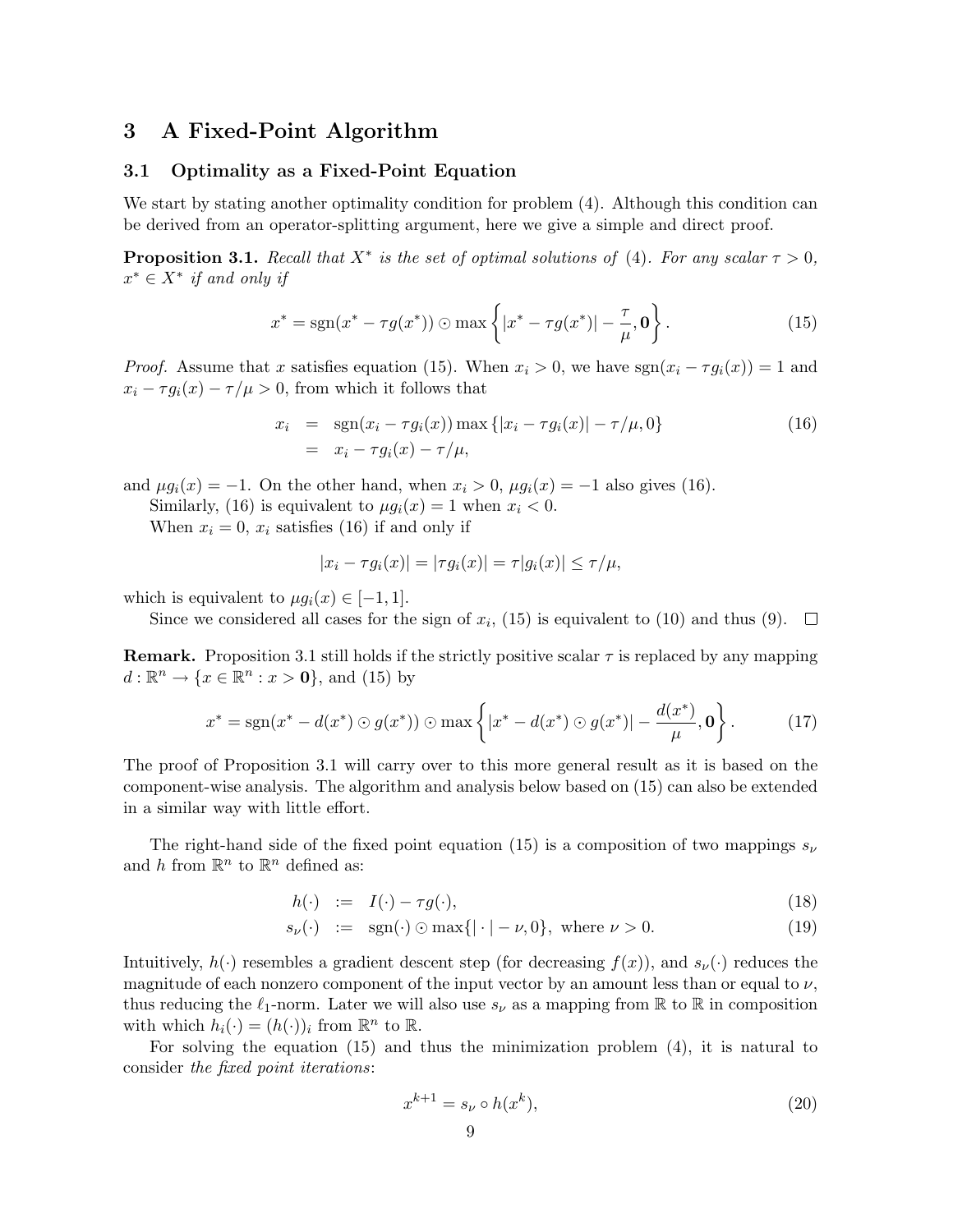for  $\nu = \tau/\mu$ .

Although we originally derived the fixed point scheme (20) from a totally different approach, we later found that it is just the forward-backward splitting algorithm (7) with

$$
T_1(x) = \partial ||x||_1/\mu, \quad T_2(x) = g(x).
$$

Through simple calculations we can derive

$$
s_{\nu} = (I + \tau T_1)^{-1}, \quad h = I - \tau T_2.
$$

However, some special properties of the operator  $s_{\nu}$ , given below, allow us to obtain strong convergence results that cannot be directly inferred from the existing theory for forwardbackward splitting algorithms applied to more general operators.

#### 3.2 Properties of Shrinkage Operator

It is easy to verify that  $s_{\nu}(y)$  is the unique solution of

$$
\min_{x \in \mathbb{R}^n} \nu ||x||_1 + \frac{1}{2} ||x - y||^2
$$

for any  $y \in \mathbb{R}^n$ . Wavelet analysts refer to  $s_{\nu}(\cdot)$  as the soft-thresholding [11] or wavelet shrinkage (see [5], for example) operator. For convenience, we will refer to  $s_{\nu}(\cdot)$  as the *shrinkage operator*.

The two lemmas below establish some useful properties of the shrinkage operator. Both make immediate use of the component-wise separability of  $s_{\nu}$ , that is, for all indices i

$$
(s_{\nu}(y))_i = s_{\nu}(y_i).
$$

The alternative representation of  $s_{\nu}$  in Lemma 3.1 will be used to prove Lemma 3.2. Lemma 3.2 proves a number of component-wise properties of  $s_{\nu}$ , including non-expansiveness. These results will be used in the component-wise convergence analysis of the iteration sequence  $\{x^k\}$ in Section 4.

**Lemma 3.1.** Let  $[x]^+ := max\{x, 0\}$  denote the orthogonal projection of a vector  $x \in \mathbb{R}^n$  onto the first orthant. We have

$$
s_{\nu}(y) = y - \nu \operatorname{sgn}(y) + \operatorname{sgn}(y) \odot [\nu - |y|]^{+}, \text{ for any } y \in \mathbb{R}^{n}.
$$
 (21)

Furthermore, if  $\nu - |y_i| > 0$ , then  $(s_{\nu}(y))_i = s_{\nu}(y_i) = 0$ .

*Proof.* To prove (21), we choose a component index i and show that the corresponding lefthand and right-hand side components equal each other for the two cases  $|y_i| \geq \nu$  and  $|y_i| < \nu$ . First assume  $|y_i| \geq \nu$ . Then

$$
(s_{\nu}(y))_i = \text{sgn}(y_i) \max\{|y_i| - \nu, 0\}
$$
  
=  $\text{sgn}(y_i)(|y_i| - \nu)$   
=  $y_i - \nu \text{sgn}(y_i) + \text{sgn}(y_i) \cdot 0$   
=  $y_i - \nu \text{sgn}(y_i) + \text{sgn}(y_i) [\nu - |y_i|]^+$   
=  $(y - \nu \text{sgn}(y) + \text{sgn}(y)[\nu - |y|]^+)_i$ .

The second case,  $|y_i| < \nu$ , is immediately clear since both sides reduce to zero.

 $\Box$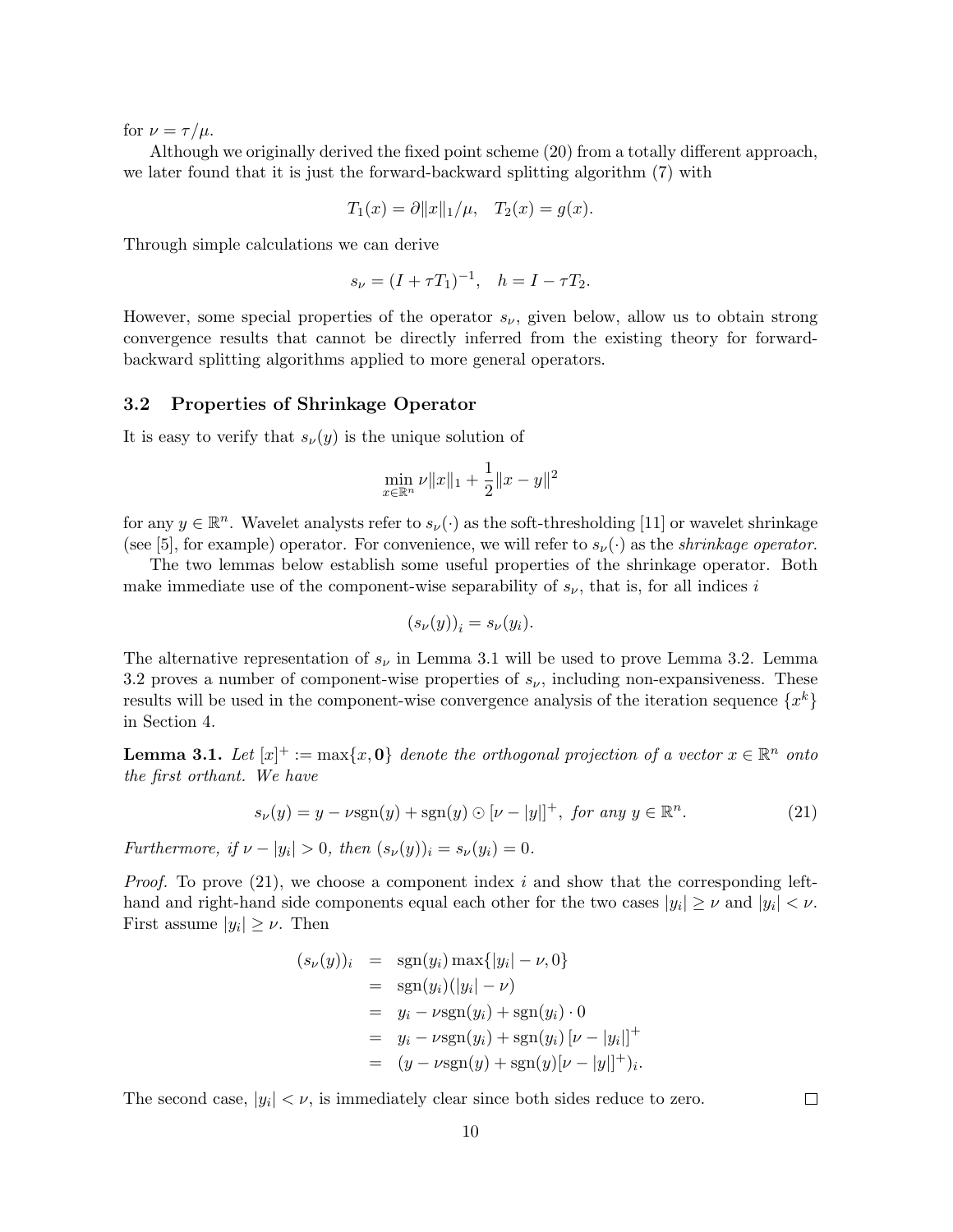**Lemma 3.2.** The operator  $s_{\nu}(\cdot)$  is component-wise non-expansive, i.e., for any  $y^{1}, y^{2} \in \mathbb{R}^{n}$ ,

$$
\left| s_{\nu}(y_i^1) - s_{\nu}(y_i^2) \right| \le |y_i^1 - y_i^2|, \ \forall i. \tag{22}
$$

Consequently,  $s_{\nu}$  is non-expansive in any  $\ell_p$  (quasi-)norms, for  $p \geq 0$ , and if h is non-expansive in a given norm, then  $s_{\nu} \circ h$  is as well. Moreover, consider the case when

$$
|s_{\nu}(y_i^1) - s_{\nu}(y_i^2)| = |y_i^1 - y_i^2|,
$$
\n(23)

which we refer to as the no-shrinkage condition. We have, for each index  $i$ :

i. (23)  $\implies$  sgn( $y_i^1$ ) = sgn( $y_i^2$ ),  $s_\nu(y_i^1) - s_\nu(y_i^2) = y_i^1 - y_i^2$ . *ii.* (23) and  $y_i^1 \neq y_i^2 \implies |y_i^1| \geq \nu$ ,  $|y_i^2| \geq \nu$  and  $|y_i^1| \neq |y_i^2|$ . iii. (23) and  $|y_i^2| < \nu \implies |y_i^1| < \nu$ ,  $y_i^1 = y_i^2$ ,  $s_{\nu}(y_i^1) = s_{\nu}(y_i^2) = 0$ . iv. (23) and  $|y_i^2| \ge \nu \implies |y_i^1| \ge \nu$ .  $v \colon |y_i^2| \ge \nu \text{ and } \text{sgn}(y_i^1) \ne \text{sgn}(y_i^2) \implies |s_{\nu}(y_i^1) - s_{\nu}(y_i^2)| \le |y_i^1 - y_i^2| - \nu.$  $vi. s_{\nu}(y_i^1) \neq 0 = s_{\nu}(y_i^2) \implies |y_i^1| > \nu, \ |y_i^2| \leq \nu, \ |s_{\nu}(y_i^1) - s_{\nu}(y_i^2)| \leq |y_i^1 - y_i^2| - (\nu - |y_i^2|).$ 

The proof of this lemma, which is straightforward but rather lengthy and tedious, is given in the Appendix.

## 4 Convergence Analysis

In this section, we study the convergence of the fixed point iterations (20) as applied to our general  $\ell_1$ -regularized minimization problem (4) and the quadratic case (5). Assumption 1, which states that  $f$  is a convex function with bounded Hessian in a neighborhood of an optimal solution of (4), is sufficient for our global convergence result and will apply throughout. Further assumptions (primarily on the rank of a particular minor of the Hessian of  $f$ ) will be made to obtain linear convergence rate results in Section 4.2.

**Assumption 1.** Problem (4) has an optimal solution set  $X^* \neq \emptyset$ , and there exists a set

$$
\Omega = \{x : ||x - x^*|| \le \rho\} \subset \mathbb{R}^n
$$

for some  $x^* \in X^*$  and  $\rho > 0$  such that  $f \in C^2(\Omega)$ ,  $H(x) := \nabla^2 f(x) \succeq 0$  for  $x \in \Omega$  and

$$
\hat{\lambda}_{\max} := \max_{x \in \Omega} \lambda_{\max}(H(x)) < \infty. \tag{24}
$$

For simplicity, we will use a constant parameter  $\tau$  in the fixed point iterations (20):  $x^{k+1} =$  $s_{\nu}(x^k - \tau g(x^k))$ , where  $\nu = \tau/\mu$ . In particular, we will always choose

$$
\tau \in \left(0, 2/\hat{\lambda}_{\text{max}}\right),\tag{25}
$$

which guarantees that  $h(\cdot) = I(\cdot) - \tau g(\cdot)$  is non-expansive in  $\Omega$ , and contractive in the range space of H in the quadratic case. Our analysis can be extended to the case of variable  $\tau$ , but this would require more complicated notation and a reduction of clarity.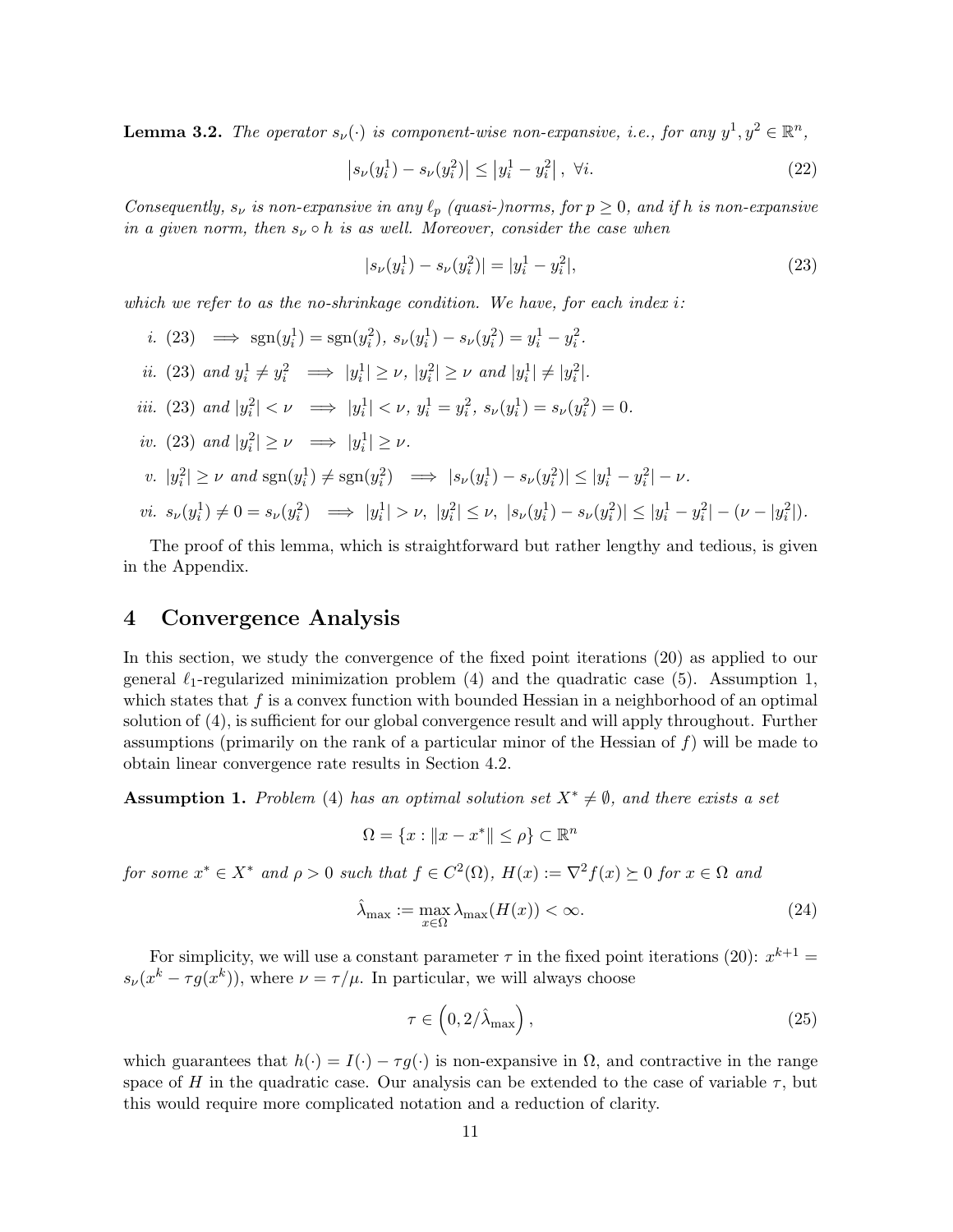#### 4.1 Global and Finite Convergence

From the mean-value theorem, we recall that for any  $x, x' \in \Omega$ 

$$
g(x) - g(x') = \left(\int_0^1 H(x' + t(x - x')) dt\right) (x - x') := \bar{H}(x, x')(x - x'). \tag{26}
$$

In the lemma below, we verify that the operator  $h$  is non-expansive and show that if applying h to two points in  $\Omega$  does not incur any contraction on their distance, then the gradients of f are equal at the two points.

**Lemma 4.1.** Under Assumption 1 and the choice of  $\tau$  specified in (25),  $h(\cdot) = I(\cdot) - \tau g(\cdot)$  is non-expansive in  $\Omega$ , i.e., for any  $x, x' \in \Omega$ ,

$$
||h(x) - h(x')|| \le ||x - x'||. \tag{27}
$$

Moreover,  $g(x) = g(x')$  whenever equality holds in (27).

*Proof.* Let  $\bar{H} := \bar{H}(x, x')$ . We first note that

$$
h(x) - h(x') = x - x' - \tau(g(x) - g(x')) = (I - \tau \bar{H})(x - x').
$$

Hence, in view of (25),

$$
||h(x) - h(x')|| = ||(I - \tau \bar{H})(x - x')||
$$
  
\n
$$
\leq \max\{|1 - \tau \lambda_{\max}(\bar{H})|, |1 - \tau \lambda_{\min}(\bar{H})|\} ||x - x'||
$$
  
\n
$$
\leq \max\{|1 - \tau \lambda_{\max}|, 1\} ||x - x'||
$$
  
\n
$$
\leq ||x - x'||.
$$

Let  $s := x - x'$  and  $p := \overline{H}^{1/2}s$ . Then

$$
||h(x) - h(x')|| = ||x - x'|| \iff ||s - \tau \bar{H}s|| = ||s||
$$
  

$$
\iff -2\tau s^T \bar{H}s + \tau^2 s^T \bar{H}^2 s = 0
$$
  

$$
\iff \tau p^T \bar{H}p = 2p^T p
$$
  

$$
\iff \tau \frac{p^T \bar{H}p}{p^T p} = 2 \text{ if } p \neq 0,
$$

which contradicts (39) since  $\frac{p^T \bar{H} p}{pT p}$  $\frac{T\bar{H}p}{p^Tp} \leq \hat{\lambda}_{\max}$ . Hence,  $p = 0$ , so that

$$
g(x) - g(x') = \bar{H}^{1/2}p = 0,
$$

which completes the proof.

Since any two fixed points, say x and x', of the non-expansive mapping  $s_{\nu} \circ h$  must satisfy the equality

$$
||x - x'|| = ||s_{\nu} \circ h(x) - s_{\nu} \circ h(x')|| = ||h(x) - h(x')||,
$$
\n(28)

Lemma 4.1 shows that  $g(x) = g(x')$  as well. Hence, we have the following corollary and the first statement of Theorem 2.1.

 $\Box$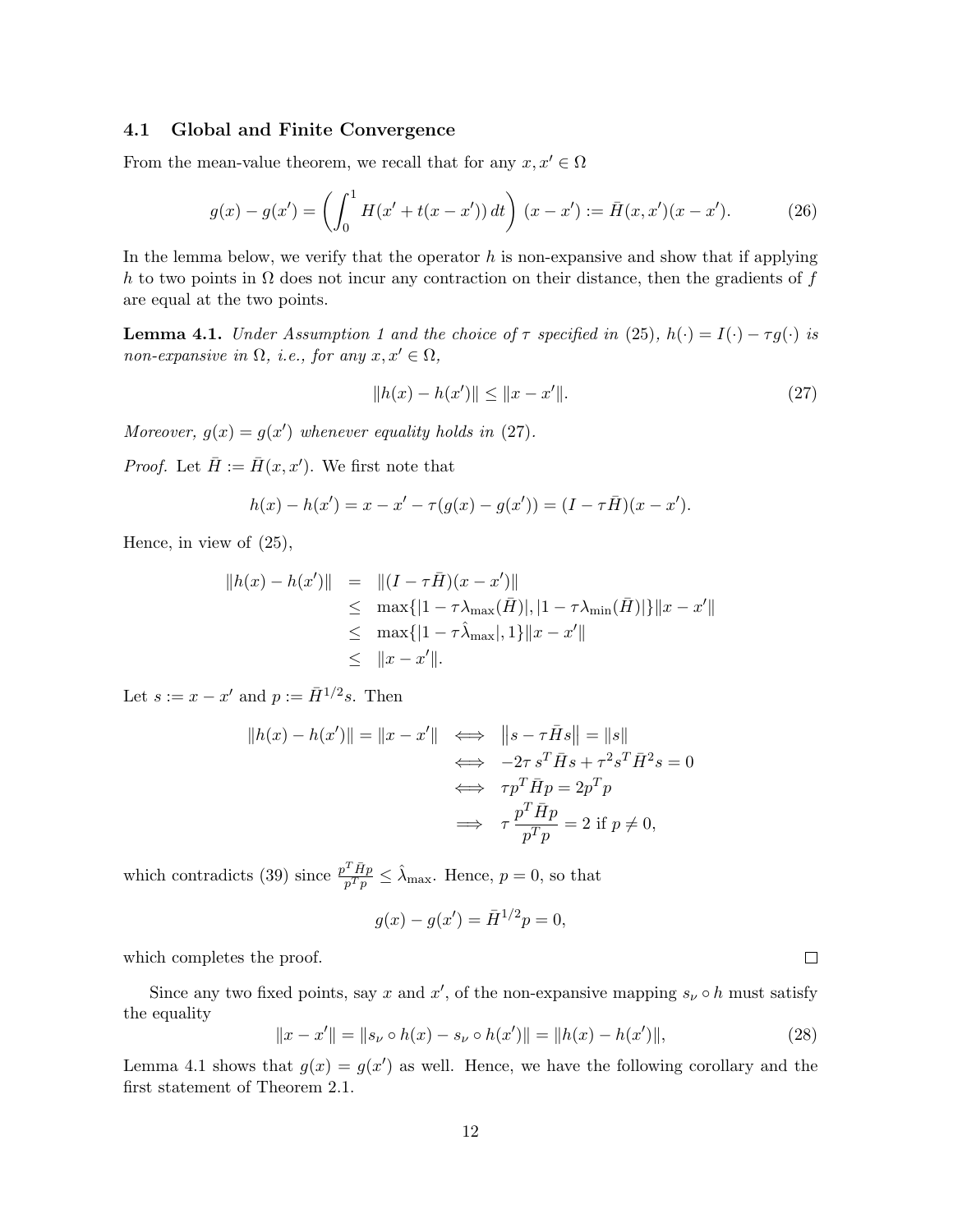**Corollary 4.1** (Constant optimal gradient). Under Assumption 1, there is a vector  $g^* \in \mathbb{R}^n$ such that

$$
g(x^*) \equiv g^*, \quad \forall x^* \in X^* \cap \Omega. \tag{29}
$$

We will make use of the following partition of all indices into  $L$  and  $E$ , and obtain finite convergence for components in  $L$  but linear convergence for components in  $E$ .

**Definition 1.** Let  $X^* \neq \emptyset$  be the solution set of (4) and  $g^*$  be the vector specified in Corollary 4.1. Define

$$
L := \{ i : \mu |g_i^*| < 1 \} \quad and \quad E := \{ i : \mu |g_i^*| = 1 \}. \tag{30}
$$

It is clear from the optimality condition (10) that  $L \cup E = \{1, 2, \dots, n\}$ ,

$$
supp(x^*) \subseteq E, \text{ and } x_i^* = 0, \quad \forall i \in L, \ \forall x^* \in X^*.
$$
 (31)

There are examples in which supp $(x^*) \subsetneq E$ , so the two vectors  $|x^*|$  and  $1 - \mu|g^*|$  are always complementary but may not be strictly complementary.

The positive scalar  $\omega$  defined below will also play a key role in the finite convergence property of the fixed-point iterations (which is proven in Theorem 4.1):

**Definition 2.** Let  $g^*$  be the vector specified in Corollary 4.1. Define

$$
\omega := \min \{ \nu (1 - \mu |g_i^*|) : i \in L \} > 0. \tag{32}
$$

In view of (31), we have for all  $x^* \in X^*$  and all  $i \in L$ 

$$
\nu(1-\mu|g_i^*|) = \nu - \tau|g_i^*| = \nu - |x_i^* - \tau g_i(x^*)| = \nu - |h_i(x^*)|,
$$

and consequently, for any  $x^* \in X^*$ ,

$$
\omega = \min\{\nu - |h_i(x^*)| : i \in L\} > 0.
$$
\n(33)

We now claim that Assumption 1 is sufficient for obtaining convergence of the fixed point iterations  $(20)$  and **finite convergence** for components in L.

**Theorem 4.1** (The general case). Under Assumption 1, the sequence  $\{x^k\}$  generated by the fixed point iterations (20) applied to problem (4) from any starting point  $x^0 \in \Omega$  converges to some  $x^* \in X^* \cap \Omega$ . In addition, for all but finitely many iterations, we have

$$
x_i^k = x_i^* = 0, \qquad \forall i \in L,
$$
\n
$$
(34)
$$

$$
sgn(h_i(x^k)) = sgn(h_i(x^*)) = -\mu g_i^*, \qquad \forall i \in E,
$$
\n
$$
(35)
$$

where, for  $\omega$  defined in (32), the numbers of iterations not satisfying (34) and (35) do not exceed  $||x^0 - x^*||^2/\omega^2$  and  $||x^0 - x^*||^2/\nu^2$ , respectively.

The proof of Theorem 4.1 is rather lengthy and thus relegated to the next section.

In light of this theorem, every starting point  $x^0 \in \Omega$  determines a converging sequence  $\{x^k\}$ whose limit is a solution of  $(4)$ . Generally, the solutions of  $(4)$  may be non-unique, as it is not difficult to construct simple examples for which different starting points lead to different solutions.

We recall that  $x_E$  and  $g_E^*$  are defined as the sub-vectors of x and  $g^*$  with components  $x_i$ and  $g_i^*, i \in E$ , respectively. Without loss of generality, we assume  $E = \{1, 2, \dots, |E|\}$ , and let  $(x<sub>E</sub>; 0)$  denote the vector in  $\mathbb{R}^n$  obtained from x by setting the components  $x_i$  for  $i \in L$  equal to 0. The following corollary enables one to apply any convergence results for the gradient projection method to the fixed point iterations (20).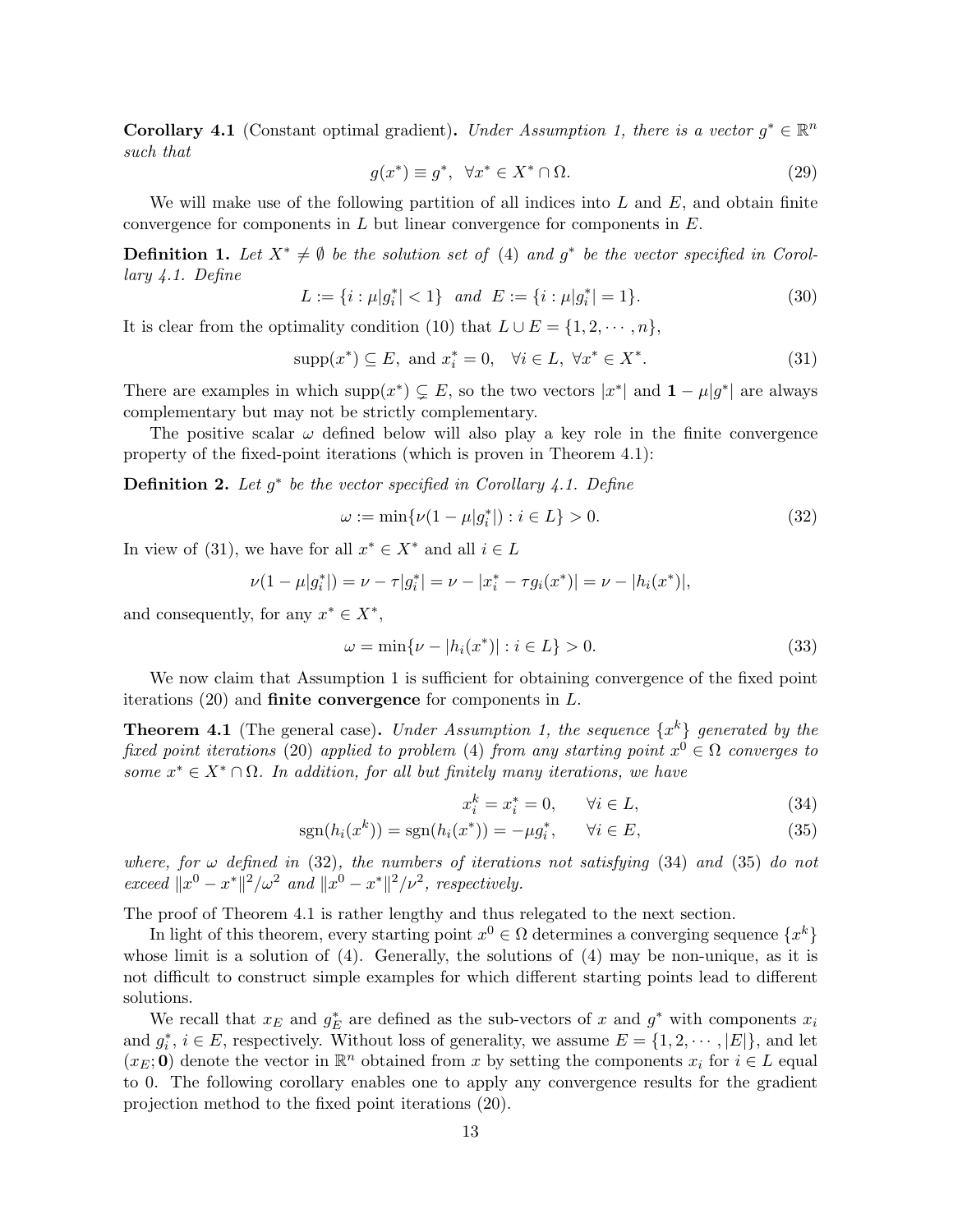Corollary 4.2. Under Assumption 1, after a finite number of iterations the fixed point iterations (20) reduce to gradient projection iterations for minimizing  $\phi(x_E)$  over a constraint set  $O_E$ , where

 $\phi(x_E) := -(g_E^*)^\top x_E + f((x_E; \mathbf{0})), \text{ and}$ (36)

$$
O_E = \{ x_E \in \mathbb{R}^{|E|} : -\text{sgn}(g_i^*) x_i \ge 0, \ \forall i \in E \}. \tag{37}
$$

Specifically, we have  $x^{k+1} = (x_E^{k+1})$  $_{E}^{k+1}$ ; **0**) in which

$$
x_E^{k+1} := P_{O_E} \left( x_E^k - \tau \nabla \phi(x_E^k) \right),\tag{38}
$$

where  $P_{O_E}$  is the orthogonal projection onto  $O_E$ , and  $\nabla \phi(x_E) = -g_E^* + g_E((x_E, \mathbf{0}))$ .

*Proof.* From Theorem 4.1, there exists  $K > 0$  such that for  $k \geq K$  (34)-(35) hold. Let  $k > K$ . Since  $x_i^k = 0$  for  $i \in L$ , it suffices to consider  $i \in E$ . For  $i \in E$ , we have  $x_i^k \geq 0$  if  $sgn(h_i(x^{k-1})) = 1$  (equivalently,  $g_i^* < 0$ ) and  $x_i^k \leq 0$  if  $sgn(h_i(x^{k-1})) = -1$   $(g_i^* > 0)$ . Therefore, for any  $i(-g_i^*x_i^k) \ge 0$  for all  $k > K$ . Hence,  $x^k \in O$  according to the definition (13) of O and  $x_E^k \in O_E$ .

For  $i \in E$ , we calculate the quantity

$$
y_i^{k+1} := x_i^k - \tau(\nabla\phi(x^k))_i
$$
  
=  $x_i^k - \tau(-g_i^* + g_i(x^k))$   
=  $h_i(x^k) - \nu(-\mu g_i^*)$   
=  $(-\mu g_i^*)(|h_i(x^k)| - \nu)$   
=  $sgn(h_i(x^k))(|h_i(x^k)| - \nu),$ 

where (35) was used to obtain the last two expressions. Clearly, the fixed point iterations (20) restricted to the components  $i \in E$  are

$$
\left(x_E^{k+1}\right)_i = s_\nu \circ h_i(x^k) = \begin{cases} y_i^{k+1}, & -g_i^* y_i^{k+1} \ge 0\\ 0, & \text{otherwise.} \end{cases}
$$

Equivalently,

$$
\left(x_E^{k+1}\right)_i = \left(P_{O_E}(x_E^k - \tau \nabla \phi(x_E^k))\right)_i
$$

which completes the proof.

Finally, a stronger global convergence result for convex quadratic functions, the cases in problems (2) and (5), follows directly from the general convergence result. We note that Assumption 1 is no longer necessary if the convex quadratic is bounded below. Due to the importance of the quadratic case, we state a separate theorem.

**Theorem 4.2** (The quadratic case). Let f be a convex quadratic function that is bounded below, H be its Hessian, and  $\tau$  satisfy

$$
0 < \tau < 2/\lambda_{max}(H). \tag{39}
$$

,

Then the sequence  $\{x^k\}$ , generated by the fixed point iterations (20) from any starting point  $x^0$ , converges to some  $x^* \in X^*$ . In addition, (34)–(35) hold for all but finitely many iterations.

 $\Box$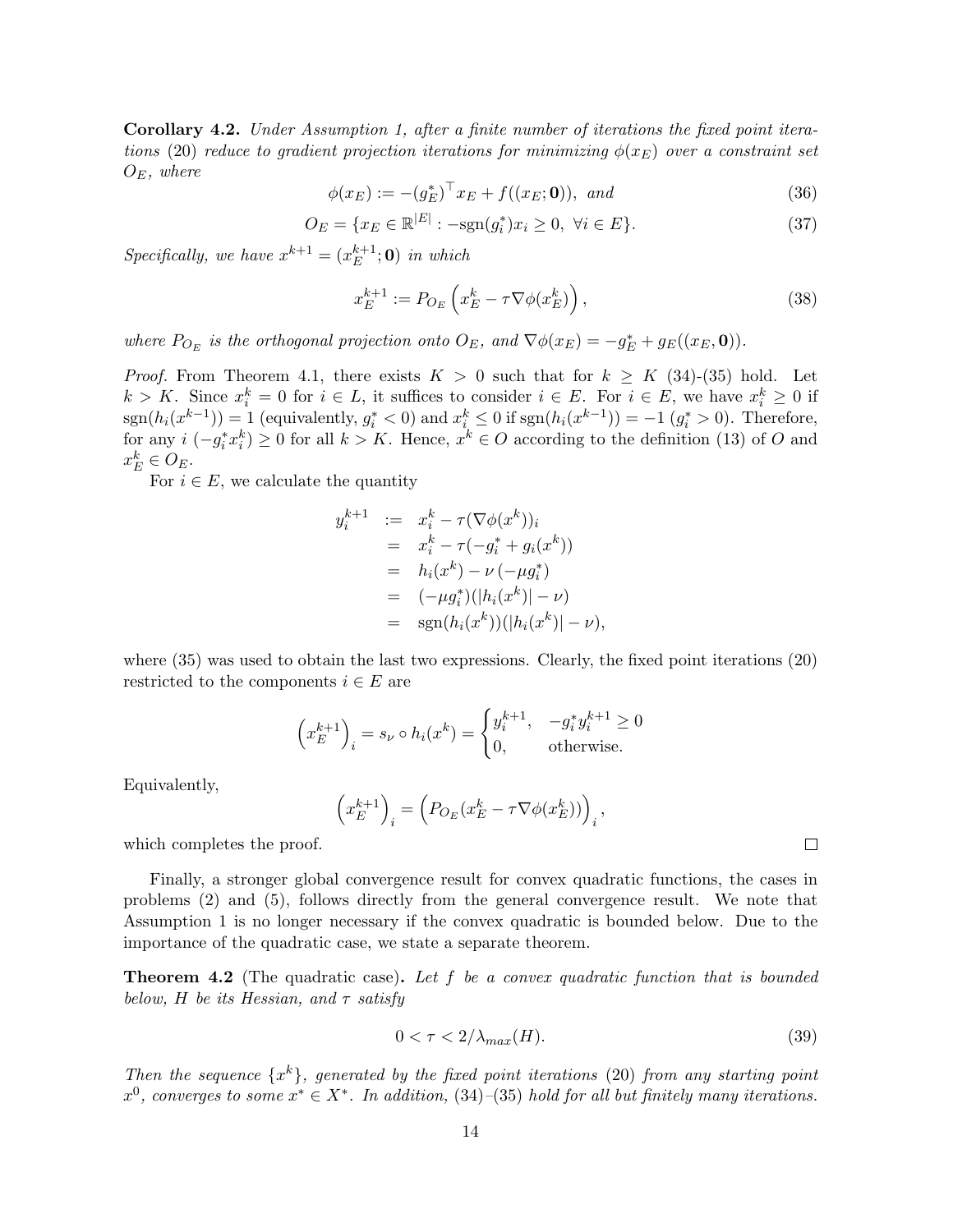#### 4.2 Linear Rate of Convergence

We showed in Subsection 4.1 that  $\{x^k\}$  generated by the fixed point iterations (20) converges to some point in  $X^* \cap \Omega$ . Throughout this subsection, we let

$$
x^* := \lim_{k \to \infty} x^k,
$$

and study the rate of convergence of  $\{x^k\}$  to  $x^*$  under different assumptions. Recall that a sequence  $\{\Vert x^k - x^* \Vert\}$  converges to zero q-linearly if its  $q_1$ -factor is less than one, i.e., if

$$
q_1 := \limsup_{k \to \infty} \frac{\|x^{k+1} - x^*\|}{\|x^k - x^*\|} < 1;
$$

while it is r-linearly convergent if it is bounded by a q-linearly convergent sequence.

As we will show, under appropriate assumptions q-linear convergence holds for any  $\tau \in$  $(0, 2/\lambda_{\text{max}})$ . However, the  $q_1$ -factor may vary with different choices of  $\tau$ . In particular, we will consider choices of the form

$$
\tau(\lambda) := \frac{\gamma(\lambda)}{\gamma(\lambda) + 1} \frac{2}{\hat{\lambda}_{\text{max}}}, \quad \gamma(\lambda) := \frac{\hat{\lambda}_{\text{max}}}{\lambda}, \tag{40}
$$

where  $\lambda_{\text{max}}$  is defined in (24) and  $\lambda > 0$  will take different values under different assumptions. It is easy to see that  $\tau(\lambda) \in (0, 2/\lambda_{\max})$  since  $\gamma(\lambda) > 0$ .

Some of our assumptions will involve the matrix  $H_{EE}$ :

**Definition 3.** Let  $H(x)$  denote the Hessian of f, and

$$
H_{EE}(x) := [H_{i,j}(x)]_{i,j \in E}
$$

denote the square sub-matrix of  $H$  corresponding the index set  $E$  defined in (30).

We first make use of Corollary 4.2 by applying existing results for the gradient projection method to (38), which yields:

**Proposition 4.1.** Let Assumption 1 hold. If (i)  $H_{EE}(x^*)$  has full rank, or (ii) f is defined as in (8), then  $\{\Vert x^k\Vert_1 + \mu f(x^k)\}$  converges to  $\Vert x^*\Vert + \mu f(x^*)$  q-linearly and  $\{x^k\}$  converges to  $x^*$ r-linearly.

Under the first condition, the above result follows from [41] and [33], while under the second condition it follows from [33]. However, by directly analyzing the original fixed point iterations, we can strengthen the convergence rate of  $\{x^k\}$  from r-linear to q-linear. Theorem 4.3 does this under the assumption that  $H_{EE}(x^*)$  is full rank; Theorem 4.4 assumes that  $supp(x^*) = E$ instead. We first define

$$
\bar{H}^k \equiv \bar{H}(x^k, x^*) := \int_0^1 H(x^* + t(x^k - x^*)) dt.
$$
 (41)

**Theorem 4.3.** Let Assumption 1 hold, and assume that

$$
\lambda_{\min}^E := \lambda_{\min}(H_{EE}(x^*)) > 0. \tag{42}
$$

Then for any  $\tau \in (0, 2/\hat{\lambda}_{\text{max}})$ ,  $\{x^k\}$  converges to  $x^*$  q-linearly. Moreover, if  $\tau$  is chosen as in (40) with  $\lambda = \lambda_{\min}^E$ , then the q<sub>1</sub>-factor satisfies

$$
q_1 \le \frac{\gamma(\lambda_{\min}^E) - 1}{\gamma(\lambda_{\min}^E) + 1}.\tag{43}
$$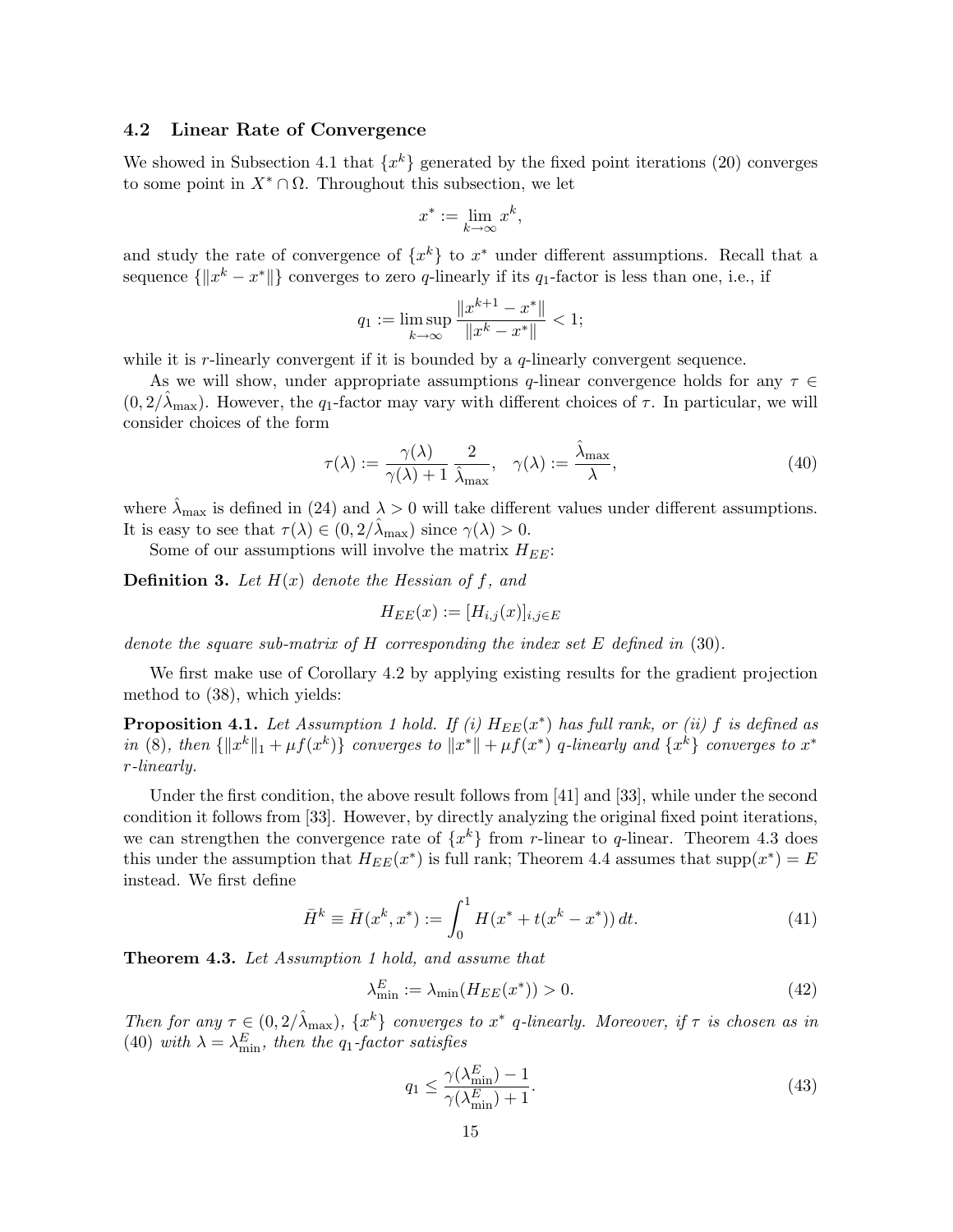*Proof.* Without loss of generality, we assume that all iteration counts,  $k$ , are large enough such that  $x_i^k = x_i^* = 0$  for all  $i \in L$ , and that the spectrum of  $\bar{H}_{EE}^k$  falls in the interval  $[\lambda_{\min}^E - \epsilon, \hat{\lambda}_{\max}]$  for an arbitrary  $\epsilon > 0$ . (The first assumption on k is valid because of the finite convergence properties of Theorem 4.1; the second follows from the continuity of the Hessian.) Since  $x_i^k = x_i^* = 0$ ,  $\forall i \in L$ , the mean-value theorem yields

$$
h_E(x^k) - h_E(x^*) = x_E^k - x_E^* - \tau(g_E(x^k) - g_E(x^*)) = (I - \tau \bar{H}_{EE}^k)(x_E^k - x_E^*).
$$

Recall that  $x^{k+1} = s_{\nu} \circ h(x^k)$  and  $s_{\nu}(\cdot)$  is non-expansive. Hence,

$$
||x^{k+1} - x^*|| = ||x_E^{k+1} - x_E^*||
$$
  
\n
$$
\leq ||h_E(x_E^k) - h_E(x_E^*)||
$$
  
\n
$$
\leq ||I - \tau \bar{H}_{EE}^k|| ||x_E^k - x_E^*||
$$
  
\n
$$
\leq \max\{|1 - \tau \hat{\lambda}_{\text{max}}|, |1 - \tau \lambda_{\text{min}}^E| + \tau \epsilon\} ||x_E^k - x_E^*||
$$
  
\n
$$
\equiv \max\{|1 - \tau \hat{\lambda}_{\text{max}}|, |1 - \tau \lambda_{\text{min}}^E| + \tau \epsilon\} ||x_E^k - x^*||.
$$

Clearly,  $\max\{|1 - \tau \hat{\lambda}_{\text{max}}|, |1 - \tau \lambda_{\text{min}}^E| + \tau \epsilon\}$  is less than one for any  $\tau \in (0, 2/\hat{\lambda}_{\text{max}})$  and  $\epsilon$ sufficiently small; In particular, it equals the right-hand side of (43) plus  $\tau \epsilon$  with the choice  $\tau = \tau(\lambda_{\min}^E)$ . Since  $\epsilon$  is arbitrary, (43) must hold.  $\Box$ 

**Theorem 4.4.** Let Assumption 1 hold, and also assume that  $x^*$  satisfies (i) supp $(x^*) = E$  or, equivalently, that the strict complementarity condition

$$
|x^*| + (1 - \mu|g^*|) > 0,\t\t(44)
$$

is satisfied, and (ii) the range space  $\mathcal{R}(H_{EE}(x))$  of  $H_{EE}(x)$  is invariant in a neighborhood  $N^*$ of  $x^*$ . Whenever  $H_{EE}(x^*) \neq \mathbf{0}$ , let

$$
\lambda_{\min}^{\mathcal{R}} := \lambda_{\min}(V^{\top} H_{EE}(x^*) V) > 0,
$$
\n(45)

where V is any orthonormal basis of  $\mathcal{R}(H_{EE}(x^*))$ .

If  $H_{EE}(x^*) = 0$ , then  $x^k = x^*$  for all k sufficiently large; otherwise  $\{x^k\}$  converges to  $x^*$ q-linearly for any  $\tau \in (0, 2/\lambda_{\max})$ . In the latter case, if  $\tau$  is chosen as in (40) with  $\lambda = \lambda_{\min}^{\mathcal{R}}$ , then the  $q_1$ -factor satisfies

$$
q_1 \le \frac{\gamma(\lambda_{\min}^{\mathcal{R}})-1}{\gamma(\lambda_{\min}^{\mathcal{R}})+1}.
$$
\n(46)

The proof of this theorem is given in Section 5.2. We note that  $\mathcal{R}(H_{EE}(x))$  is invariant near  $x^*$  if either f is a quadratic function or  $H_{EE}(x^*)$  has full rank.

Since Assumption 1 is not required in the proof of global convergence for convex quadratic f, we can directly derive the following results for this case, which is the situation one encounters with compressed sensing. The proof, which is similar to those of Theorems 4.3 and 4.4, is left to the reader.

**Corollary 4.3.** Let f be a convex quadratic function that is bounded below, and  $\{x^k\}$  be the sequence generated by the fixed point iterations (20) with  $\tau \in (0, 2/\lambda_{\max}(H)).$ 

i. If  $H_{EE}$  has full rank, then  $\{x^k\}$  converges to  $x^*$  q-linearly. Moreover, if  $\tau$  is chosen as in (40) with  $\lambda = \lambda_{\min}(H_{EE})$ , then the q<sub>1</sub>-factor satisfies

$$
q_1 \leq \frac{\gamma(\lambda_{\min}(H_{EE})) - 1}{\gamma(\lambda_{\min}(H_{EE})) + 1}.
$$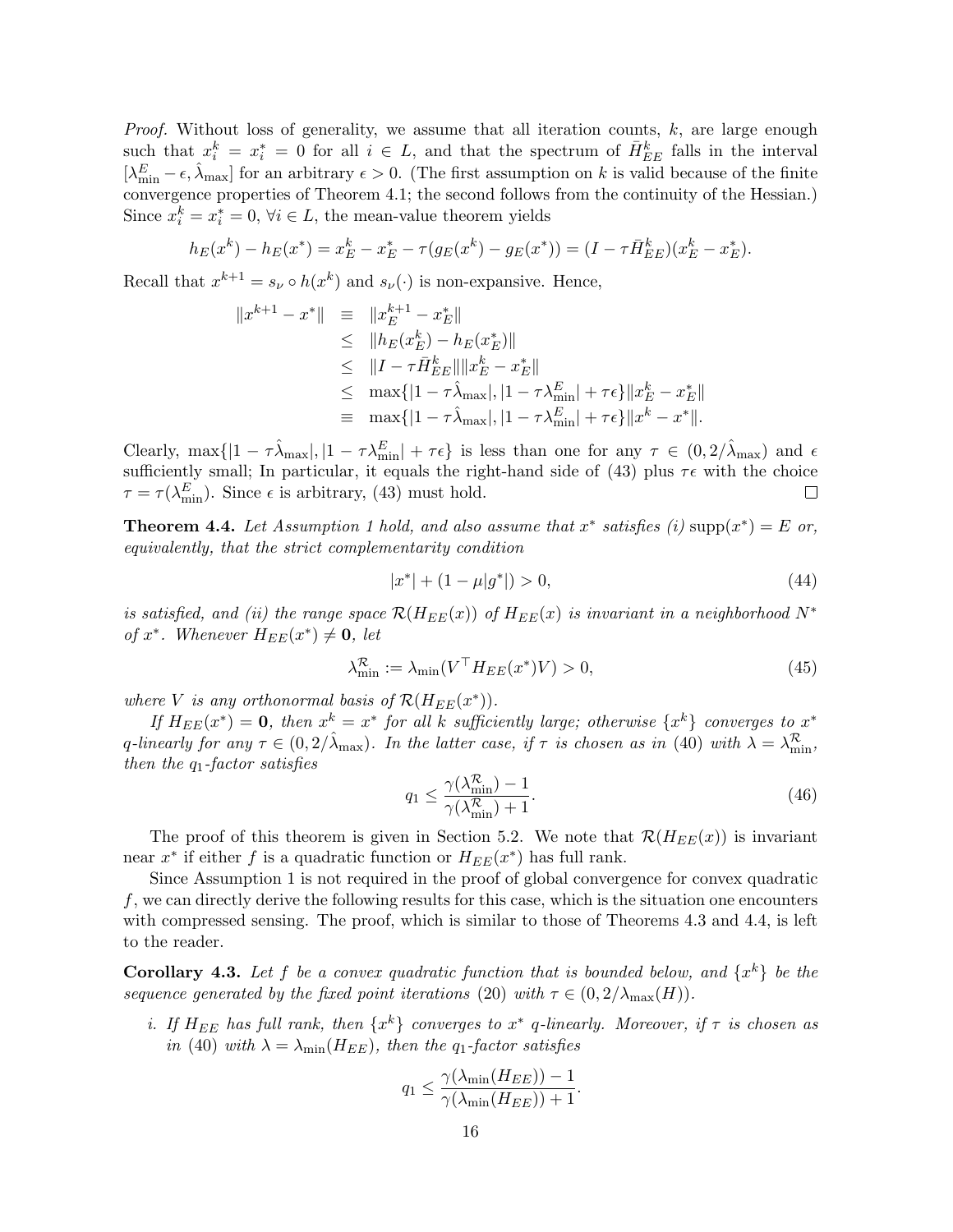ii. Let  $x^*$  satisfy the strict complementarity condition (44). Then if  $H_{EE} = 0$ ,  $\{x^k\}$  converges to  $x^*$  in a finite number of steps; otherwise  $\{x^k\}$  converges to  $x^*$  q-linearly. Moreover, if  $\tau$  is chosen as in (40) with  $\lambda := \lambda_{\min}(V^\top H_{EE} V)$ , where V is an orthonormal basis for the range space of  $H_{EE}$ , then the  $q_1$ -factor satisfies

$$
q_1 \leq \frac{\gamma(\lambda_{\min}(V^\top H_{EE}V)) - 1}{\gamma(\lambda_{\min}(V^\top H_{EE}V)) + 1}.
$$

#### 4.3 Discussion

The assumptions of Theorems 4.3 and 4.4 usually hold for compressed sensing reconstruction problems posed as in  $(5)$  or  $(2)$ , in which case A is often a Gaussian random matrix or has rows randomly chosen from an orthonormal matrix such as the FFT, DCT, or wavelets transform matrix. It is well-known that a randomly generated matrix is full rank with probability one (unless elements of the matrix are generated from a restricted space) [18]. Therefore, when  $A \in \mathbb{R}^{m \times n}$  is a random matrix, the reduced Hessian for problem (5), i.e.,  $A_{E}^{\top} M A_{E}$ , where  $A_{E}$ consists of columns of  $A$  with indices in  $E$ , will have a full rank with probability one as long as  $|E| \leq m$ , which is generally the case in practice. A similar argument can be made for partial orthonormal matrices. We believe that the strict complementarity assumption in Theorem 4.4 should also hold for random matrices with a prevailing probability, though we do not currently have a proof for this. We have observed the general convergence behavior predicted by our theorems empirically in computational studies.

In our convergence theorems, the choice of  $\tau$  is restricted by the upper bound  $2/\lambda_{\text{max}}$ , where  $\lambda_{\text{max}}$  is an upper bound for the largest eigenvalue of the Hessian. In compressed sensing applications, the quantity  $\hat{\lambda}_{\text{max}}$  is often easily obtained. When A is a partial orthonormal matrix and  $M = I$ , then  $\hat{\lambda}_{\text{max}} = \lambda_{\text{max}}(A^{\top}A) = 1$  and  $\tau \in (0, 2)$ . When A is a standard Gaussian random matrix (with elements independently drawn from the standard normal distribution), then from well-known random matrix theory (see [25] or [18], for example) we have

$$
n\left(1-\sqrt{\frac{m}{n}}\right)^2 \leq \lambda_i(A^\top A) \leq n\left(1+\sqrt{\frac{m}{n}}\right)^2
$$

with prevailing probability for large n. In either case, upper bounding for  $\tau$  is not an issue.

For simplicity, we have used a fixed  $\tau \in (0, 2/\lambda_{\text{max}})$  in our analysis. However, this requirement could be relaxed in the later stage of the iterations when the actions of the mapping  $h = I - \tau g$  concentrate on a "reduced space". In this stage, h can remain contractive even if the upper bound on the Hessian is replaced by that on the reduced Hessian, which will generally increase the upper bound on  $\tau$ . For example, consider the quadratic problem (2) where A is a partial orthonormal matrix. Then  $\lambda_{\max}(A^{\top}A) = 1$ , but  $\lambda_{\max}(A_{E}^{\top}A_{E}) < 1$ , such that  $\tau$  can be chosen close to  $2/\lambda_{\text{max}}(A_E^{\top}A_E) > 2$ , and h remains contractive. Such a dynamic strategy, though theoretically feasible, is not straightforward to implement. It should be an interesting topic for further research.

## 5 Proofs of Convergence Results

In this section, Theorems 4.1 and 4.4 are proved through a sequences of technical results that lead to the final arguments.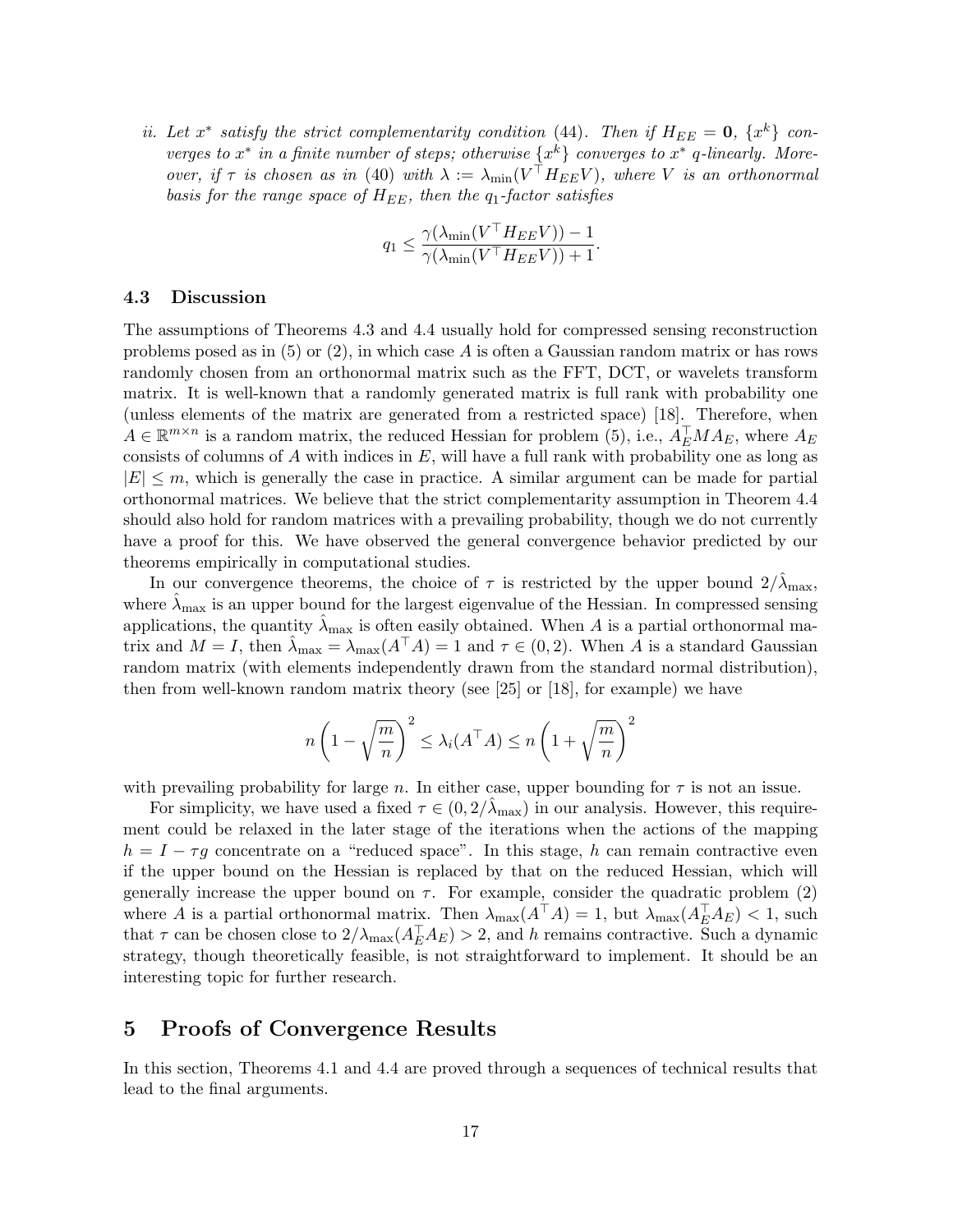#### 5.1 Proof of Theorem 4.1

The following lemma establishes sufficient conditions for  $x_i$ ,  $i \in E$  and  $x \in \Omega$ , to be stationary with respect to the fixed point iterations (20).

**Lemma 5.1.** Let Assumption 1 and the following four conditions hold for some  $x \in \Omega$ .

- i.  $||h(x) h(x^*)|| = ||x x^*||,$
- ii.  $|h_i(x)| \geq \tau/\mu$ ,  $\forall i \in E$ ,
- iii.  $sgn(h_i(x)) = sgn(h_i(x^*)), \forall i \in E,$
- iv.  $h_i(x) = h_i(x^*), \forall i \in L.$

The first three conditions imply that

$$
x_i = (s_\nu \circ h(x))_i, \quad \forall i \in E,
$$
\n
$$
(47)
$$

and the last one implies that

$$
0 = (s_{\nu} \circ h(x))_i, \quad \forall i \in L. \tag{48}
$$

*Proof.* By Lemma 4.1, the first condition implies that  $g(x) = g(x^*)$ . We note that  $\nu = \tau/\mu$ . The proof of (47) is the following calculation, for which  $i \in E$ .

$$
s_{\nu} \circ h_i(x) = \operatorname{sgn}(h_i(x))(|h_i(x)| - \nu)
$$
  
=  $h_i(x) - \nu \operatorname{sgn}(h_i(x))$   
=  $x_i - \nu(\mu g_i^* + \operatorname{sgn}(h_i(x^*)))$   
=  $x_i - \nu \cdot 0$   
=  $x_i$ ,

where the second equality follows from Condition 2, the fourth from Conditions 1 and 3, and the fifth from the optimality of  $x^*$ . In particular, the optimality of  $x^*$  implies that

$$
sgn(h_i(x^*)) = \begin{cases} sgn(x_i^*), & x_i^* \neq 0 \\ sgn(0 - \tau g_i^*), & x_i^* = 0 \end{cases} = sgn(-g_i^*)
$$
 (49)

and, by the definition of  $E$ ,

$$
\mu g_i^* + \text{sgn}(h_i(x^*)) = 0, \ \forall i \in E. \tag{50}
$$

Finally, the last statement of the lemma is evident, since  $|h_i(x^*)| = |\tau g_i(x^*)| < \nu$  for all  $i \in L$ .  $\Box$ 

The four conditions of Lemma 5.1 do not involve the operator  $s_{\nu}$ , and are not sufficient to guarantee that  $(s_{\nu} \circ h(x))_i = x_i$  for all  $i \in L$ . However, we show in the next lemma that a single non-contractiveness condition not only implies the four conditions in Lemma 5.1, but also ensures  $(s_{\nu} \circ h(x))_i = x_i$  for all  $i \in L$ .

Lemma 5.2. Under Assumption 1, if

$$
||s_{\nu} \circ h(x) - s_{\nu} \circ h(x^*)|| \equiv ||s_{\nu} \circ h(x) - x^*|| = ||x - x^*||,
$$
\n(51)

then x is a fixed point (and therefore a solution of  $(4)$ ), that is,

$$
x = s_{\nu} \circ h(x). \tag{52}
$$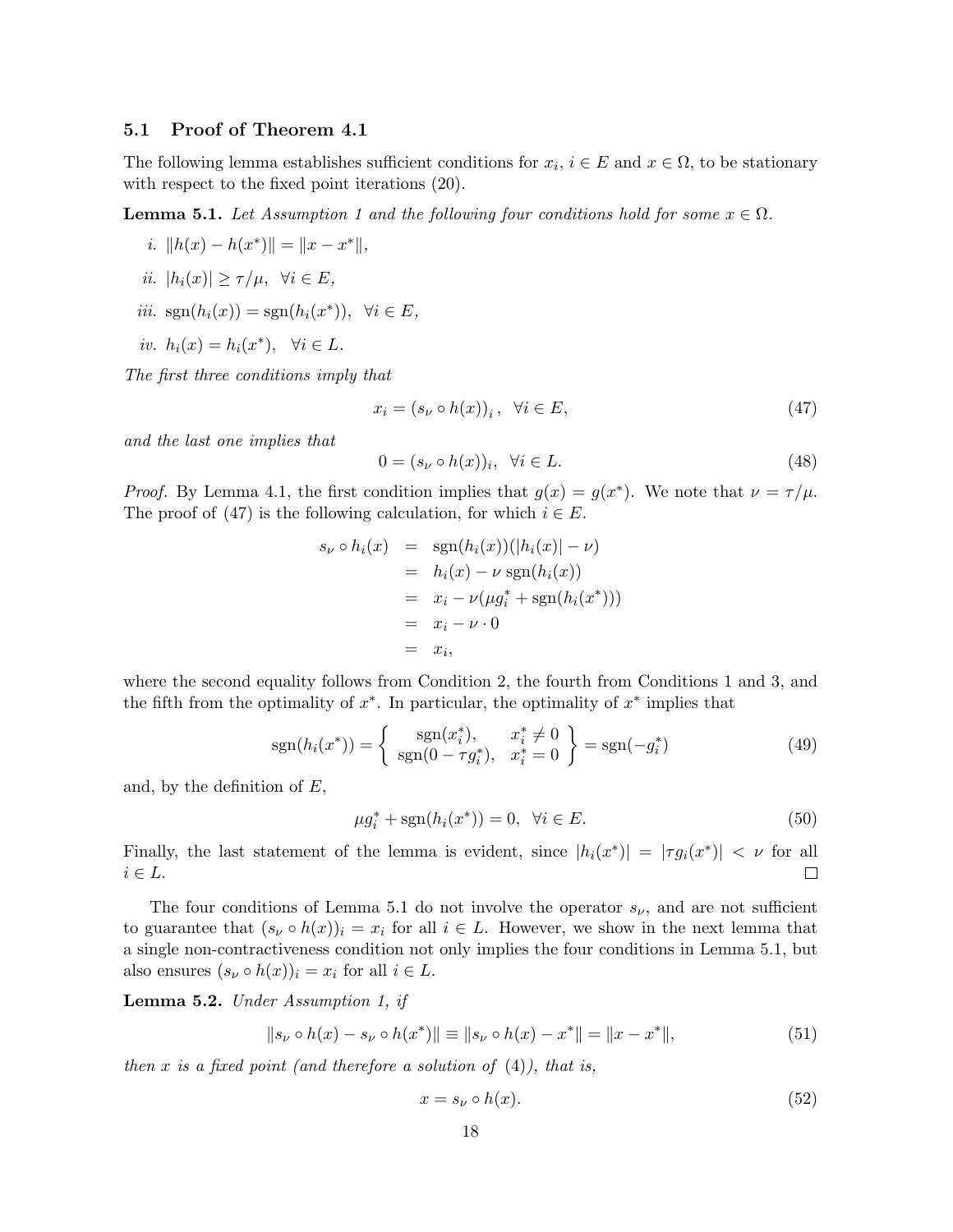*Proof.* Recall that  $s_{\nu}$  is component-wise non-expansive and h is non-expansive in  $\|\cdot\|$ . Clearly, from  $(51)$ ,

$$
||x - x^*|| = ||s_\nu \circ h(x) - s_\nu \circ h(x^*)|| \le ||h(x) - h(x^*)|| \le ||x - x^*||. \tag{53}
$$

Hence, both inequalities hold with equality. In particular, the no-shrinkage condition (23) holds for  $y^1 = h(x)$  and  $y^2 = h(x^*)$ , so the part i of Lemma 3.2 gives us

$$
s_{\nu} \circ h(x) - s_{\nu} \circ h(x^*) = h(x) - h(x^*).
$$

Rewriting this equation, we get

$$
s_{\nu} \circ h(x) = x - \tau(g(x) - g(x^*)).
$$

Finally, as the last inequality in (53) also holds with equality, we have  $g(x) - g(x^*) = 0$ according to Lemma 4.1.  $\Box$ 

The next lemma establishes the finite convergence properties of  $\{x_i^k\}$  stated in Theorem 4.1.

**Lemma 5.3.** Let Assumption 1 hold and let  $\{x^k\}$  be generated by the fixed point iterations (20) starting from any  $x^0 \in \Omega$ . Then

i.  $x_i^k = 0 \ \forall i \in L$  for all but at most  $||x^0 - x^*||^2/\omega^2$  iterations;

*ii.* sgn
$$
(h_i(x^k)) = sgn(h_i(x^*)) = -\mu g_i^*
$$
,  $\forall i \in E$ , for all but at most  $||x^0 - x^*||^2/\nu^2$  iterations.

*Proof.* We fix any  $x^* \in X^*$  and consider  $x_i^k \neq 0$  for some  $i \in L$ . In view of the nonexpansiveness of  $s_{\nu}(\cdot)$  and the related properties given in Lemma 3.2, we have

$$
\left| x_i^{k+1} - x_i^* \right|^2 = \left| s_\nu \circ h_i(x^k) - s_\nu \circ h_i(x^*) \right|^2
$$
  
\n
$$
\leq \left( \left| h_i(x^k) - h_i(x^*) \right| - \left( \nu - h_i(x^*) \right) \right)^2
$$
  
\n
$$
\leq \left| h_i(x^k) - h_i(x^*) \right|^2 - \omega^2,
$$

where the last inequality follows from (33). The component-wise non-expansiveness of  $s_{\nu}(\cdot)$ and the non-expansiveness of  $h(\cdot)$  imply that

$$
||x^{k+1} - x^*||^2 \le ||h(x^k) - h(x^*)||^2 - \omega^2 \le ||x^k - x^*||^2 - \omega^2.
$$

Therefore, the number of iterations where  $x_i^k \neq 0$  for some  $i \in L$  cannot be more than  $||x^0 - x^*||^2/\omega^2$ . This proves the first statement.

For the second statement, we note that if  $i \in \text{supp}(x^*)$ ,

$$
0 \neq x_i^* = \text{sgn}(h_i(x^*)) \max\{|h_i(x^*)| - \nu, 0\},\
$$

so that  $|h_i(x^*)| > \nu$  for  $i \in \text{supp}(x^*)$ . On the other hand,

$$
|h_i(x^*)| = \tau |g^*| = \tau/\mu = \nu, \ \forall i \in E \setminus \text{supp}(x^*).
$$

Therefore,

$$
|h_i(x^*)| \ge \nu, \ \forall i \in E.
$$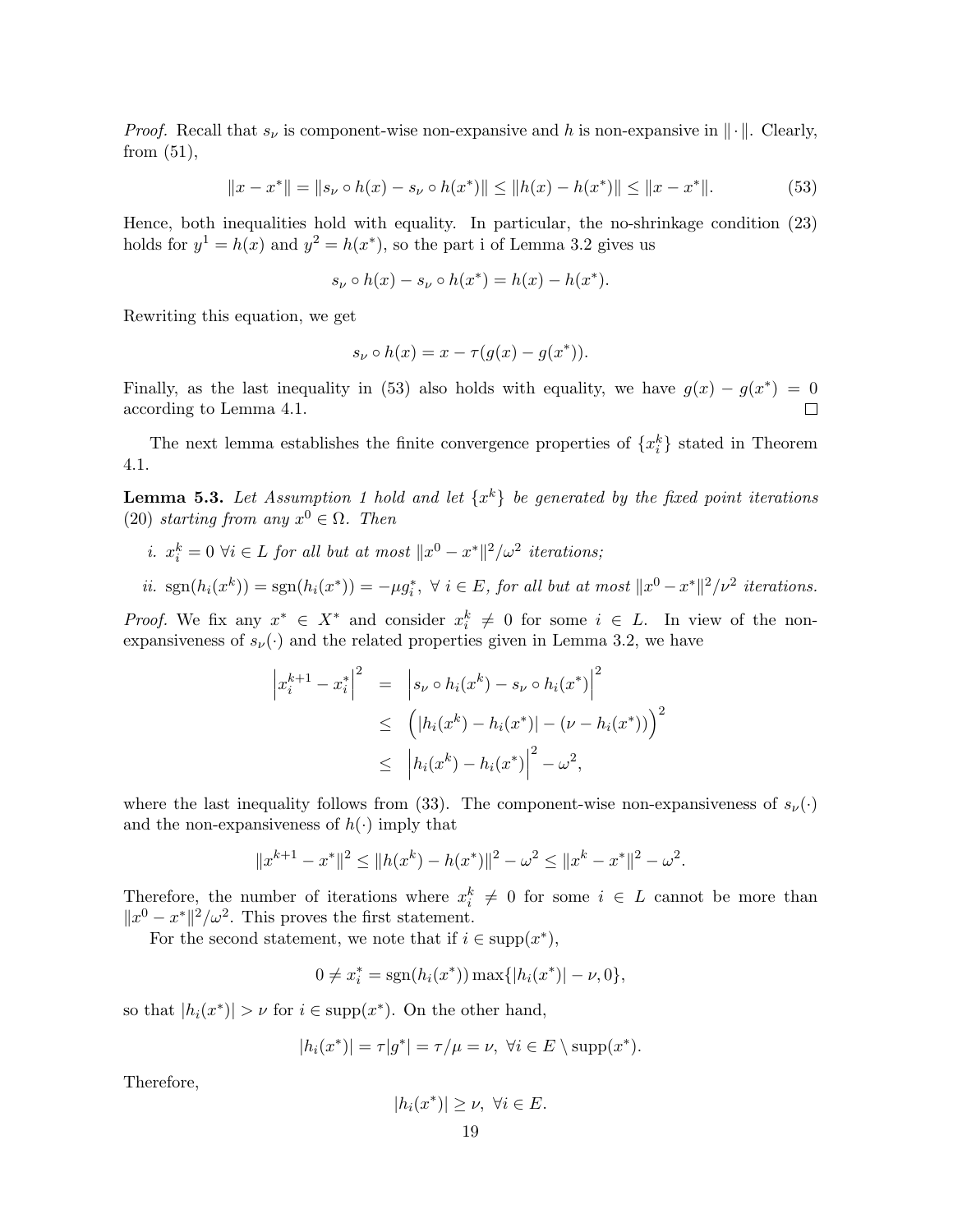Now if  $sgn(h_i(x^k)) \neq sgn(h_i(x^*))$  for some  $i \in E$ , then Lemma 3.2 implies

$$
\left| x_i^{k+1} - x_i^* \right|^2 = \left| s_\nu \circ h_i(x^k) - s_\nu \circ h_i(x^*) \right|^2
$$
  

$$
\leq \left( \left| h_i(x^k) - h_i(x^*) \right| - \nu \right)^2
$$
  

$$
\leq \left| h_i(x^k) - h_i(x^*) \right|^2 - \nu^2.
$$

Hence, the number of iterations for which  $sgn(h_i(x^k)) \neq sgn(h_i(x^*))$  for some  $i \in E$  cannot be more than  $||x^0 - x^*||^2/\nu^2$ . Moreover, it follows directly from (50) that  $sgn(h_i(x^*)) = -\mu g_i^*$  for all  $i \in E$ .  $\Box$ 

#### Proof of Theorem 4.1

*Proof.* Based on these lemmas, we are now ready to prove Theorem 4.1. To show that  $\{x^k\}$ converges, we (i) show that  $\{x^k\}$  has a limit point, (ii) argue that it must be a fixed point because it satisfies the condition (51) of Lemma 5.2, and (iii) prove its uniqueness.

Since  $s_{\nu} \circ h(\cdot)$  is non-expansive,  $\{x^{k}\}\$ lies in a compact subset of  $\Omega$  and must have a limit point, say,

$$
\bar{x} = \lim_{j \to \infty} x^{k_j}.
$$

Since for any given fixed point  $x^*$  the sequence  $\{\Vert x^k - x^* \Vert\}$  is monotonically non-increasing, it has a limit which can be written as

$$
\lim_{k \to \infty} \|x^k - x^*\| = \|\bar{x} - x^*\|,\tag{54}
$$

where  $\bar{x}$  can be any limit point of  $\{x^k\}$ . That is, all limit points, if more than one exists, must have an equal distance to any given fixed point  $x^* \in X^*$ .

By the continuity of  $s_{\nu} \circ h(\cdot)$ , the image of  $\bar{x}$ ,

$$
s_{\nu} \circ h(\bar{x}) = \lim_{j \to \infty} s_{\nu} \circ h(x^{k_j}) = \lim_{j \to \infty} x^{k_j+1},
$$

is also a limit point of  $\{x^k\}$ . Therefore, from (54) we have

$$
||s_{\nu} \circ h(\bar{x}) - s_{\nu} \circ h(x^*)|| = ||\bar{x} - x^*||,
$$

which allows us to apply Lemma 5.2 to  $\bar{x}$  and establish the optimality of  $\bar{x}$ .

By setting  $x^* = \bar{x} \in X^*$  in (54), we establish the convergence of  $\{x^k\}$  to its unique limit point  $\bar{x}$ :

$$
\lim_{k \to \infty} \|x^k - \bar{x}\| = 0.
$$

Finally, the finite convergence results (34)–(35) were proved in Lemma 5.3.

#### 5.2 Proof of Theorem 4.4

The next lemma gives a useful update formula for k sufficiently large and  $i \in \text{supp}(x^*)$ .

Lemma 5.4. Under Assumption 1, after a finite number of iterations

$$
x_i^{k+1} = x_i^k - \tau(g_i(x^k) - g_i^*), \quad \forall i \in \text{supp}(x^*).
$$
 (55)

 $\Box$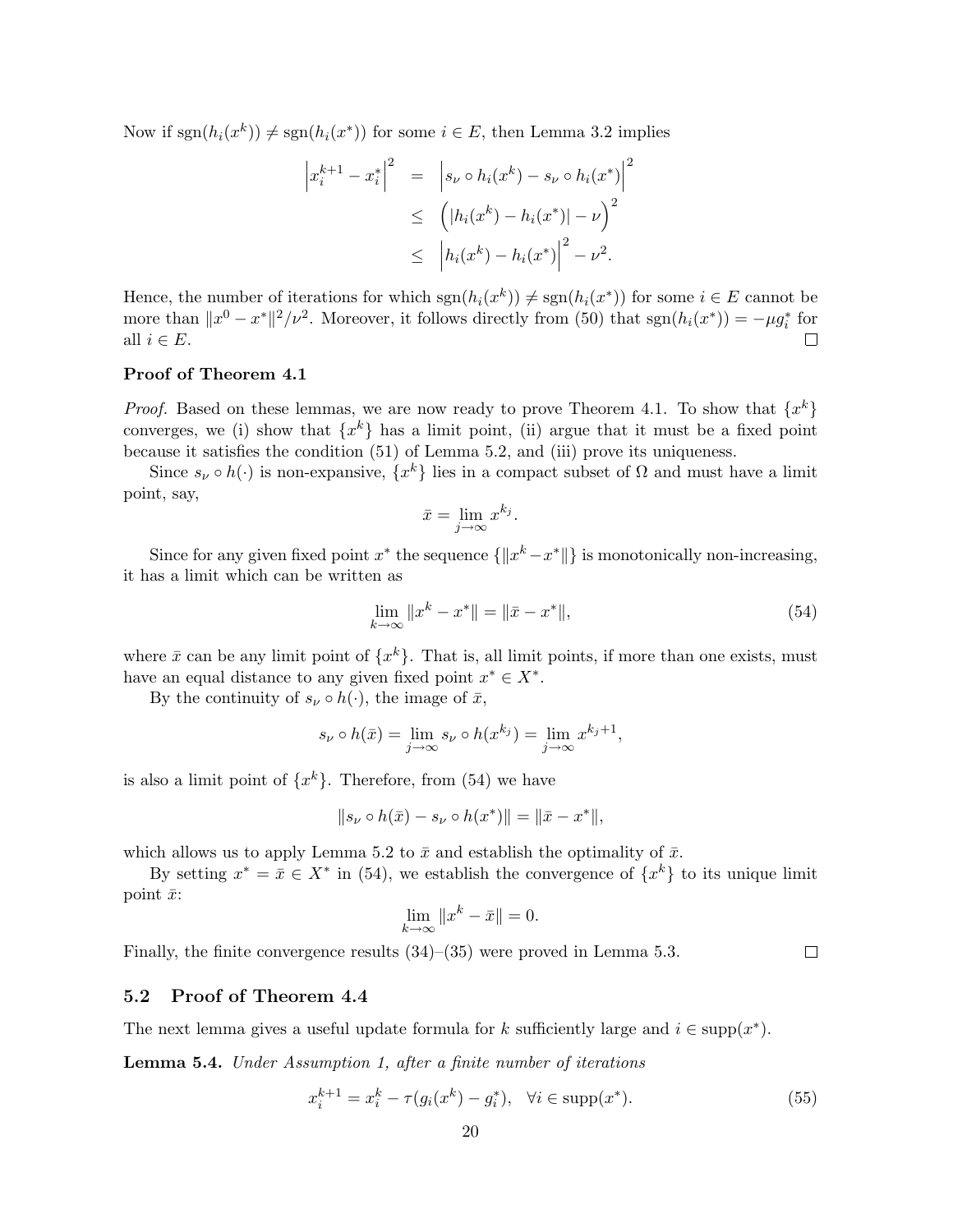*Proof.* Since  $x^k \to x^* \in X^* \cap \Omega$  and  $h(\cdot)$  is continuous component-wise,  $h_i(x^k) \to h_i(x^*)$ . The fact that  $|h_i(x^*)| > \nu$  for  $i \in \text{supp}(x^*)$  implies that after a finite number of iterations we have  $|h_i(x^k)| > \nu$  for  $i \in \text{supp}(x^*)$ . This gives

$$
x_i^{k+1} = \text{sgn}(h_i(x^k))(|h_i(x^k)| - \nu)
$$
  
=  $h_i(x^k) - \nu \text{sgn}(h_i(x^k))$   
=  $x_i^k - \tau g_i(x^k) - (\tau/\mu) (-\mu g_i^*)$   
=  $x_i^k - \tau (g_i(x^k) - g_i^*),$ 

for any  $i \in \text{supp}(x^*)$ .

#### Proof of Theorem 4.4

*Proof.* Without loss of generality, we can assume that  $k$  is sufficiently large so that (55) holds and  $x^k \in N^*$ , where  $N^*$  is defined in Theorem 4.4. Since  $x_i^k = 0$  for any  $i \in L$ , it suffices to consider the rate of convergence of  $x_i^k$  for  $i \in E = \text{supp}(x^*)$ , where equality follows from the strict complementarity assumption on  $x^*$ .

Let  $\bar{H}^k$  be defined as in (41). By assumption, the range and null spaces of  $\bar{H}_{EE}^k$  are now invariant for all k. Let  $P = V V^{\top} \in \mathbb{R}^{|E| \times |E|}$ , the orthogonal projection onto the range space of  $H_{EE}(x^*)$ . Then  $I - P$  is the orthogonal projection onto the null space of  $H_{EE}(x^*)$ . Also recall that  $x_E$  denotes the sub-vector of x corresponding to the index set  $E$ .

Since  $E = \text{supp}(x^*)$ , Lemma 5.4 implies that

$$
x_E^{k+1} = x_E^k - \tau(g(x^k) - g(x^*))_E = x_E^k - \tau \bar{H}_{EE}^k(x_E^k - x_E^*).
$$
 (56)

At each iteration the update,  $-\tau \bar{H}_{EE}^k(x_E^k - x_E^*)$ , stays in the range space of  $H_{EE}(x^*)$ . This implies that the null space components of the iterates have converged to the null space components of  $x^*$ , namely, for all  $k$  sufficiently large,

$$
(I - P)(x_E^k - x_E^*) \equiv \mathbf{0}.\tag{57}
$$

If  $H_{EE}(x^*) = 0$ , then the range space is empty and the update vanishes such that  $x^k = x^*$ after a finite number of steps.

Now we assume that  $H_{EE}(x^*) \neq 0$  so that  $\lambda_{\min}^R > 0$  exists. It suffices to consider the rate of convergence of  $\{Px_E^k\}$  to  $Px_E^*$ . It follows from (56) and (57) that

$$
x_E^{k+1} - x_E^* = P(x_E^{k+1} - x_E^*) = P(I - \tau \bar{H}_{EE}^k)P(x_E^k - x_E^*).
$$
\n(58)

By a routine continuity argument, we know that there exists an arbitrarily small constant  $\epsilon > 0$  such that for all k sufficiently large the eigenvalues of  $V^{\top} H_{EE}^k V$  satisfy

$$
\hat{\lambda}_{\max} \ge \lambda_i \left( V^\top H_{EE}^k V \right) \ge \lambda_{\min}^{\mathcal{R}} - \epsilon > 0, \quad \forall i.
$$

Consequently, given the definition of  $\tau$  in (40) and noting that  $P^2 = P = V V^{\top}$ , we calculate from (58):

$$
||x_E^{k+1} - x_E^*|| \le ||P(I - \tau \bar{H}_{EE}^k)P|| ||x_E^k - x_E^*||
$$
  
\n
$$
= ||I - \tau V^\top \bar{H}_{EE}^k V|| ||x_E^k - x_E^*||
$$
  
\n
$$
= \max \{ |1 - \tau \hat{\lambda}_{\text{max}}|, |1 - \tau \hat{\lambda}_{\text{min}}^R| + \tau \epsilon \} ||x_E^k - x_E^*||
$$
  
\n
$$
= \left( \frac{\gamma(\lambda_{\text{min}}^R) - 1}{\gamma(\lambda_{\text{min}}^R) + 1} + \tau \epsilon \right) ||x_E^k - x_E^*||,
$$
  
\n21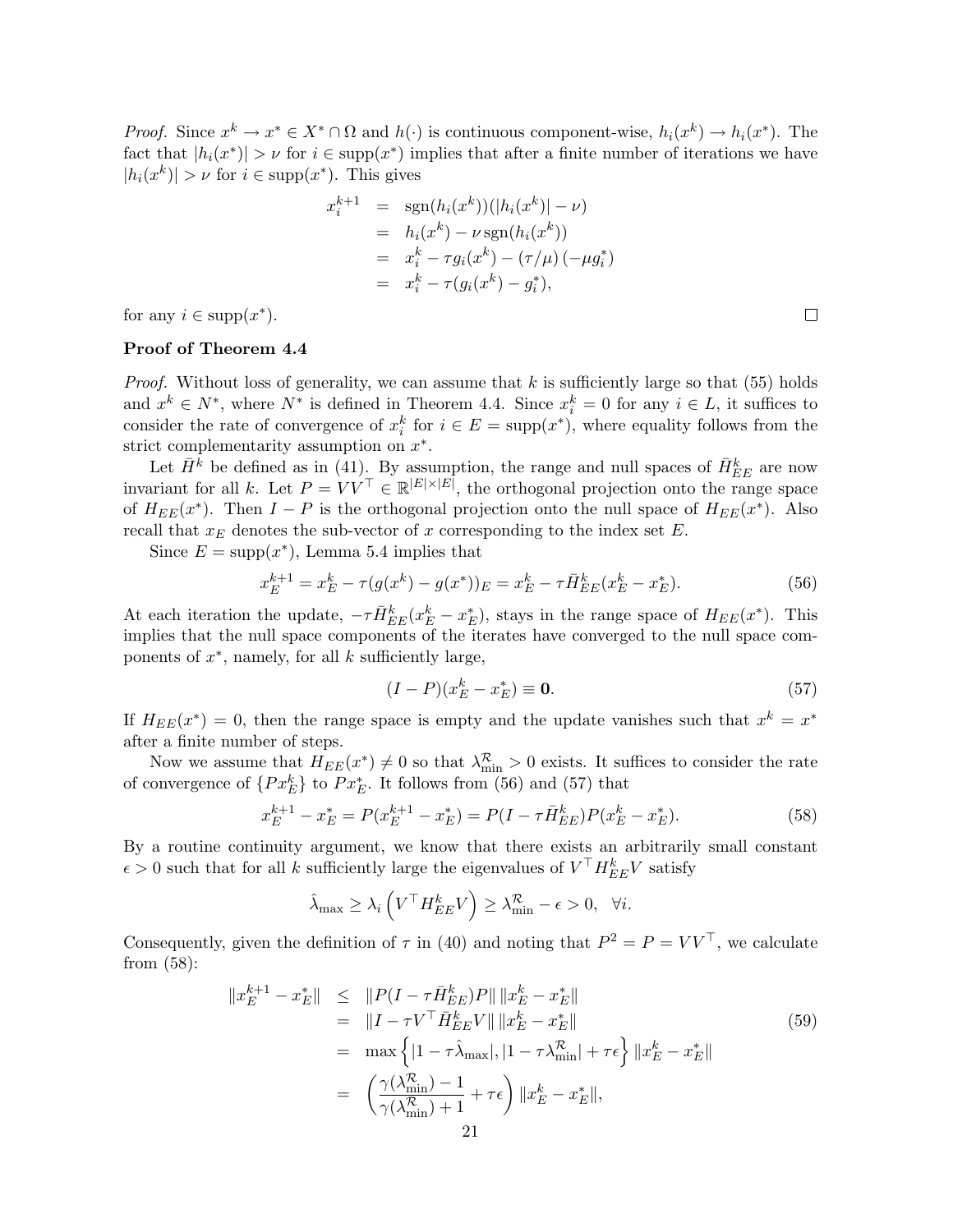which implies (46) since  $\epsilon$  can be arbitrarily small.

## 6 A Continuation Method

Our algorithm for solving (4), that is,

$$
\min_{x \in \mathbb{R}^n} \|x\|_1 + \mu f(x),\tag{60}
$$

consists of applying the fixed-point iterations

$$
x^{k+1} = s_{\nu} \circ h(x^k) := \text{sgn}(x^k - \tau g(x^k)) \odot \max\{|x^k - \tau g(x^k)| - \nu, 0\}, \ \mu\nu = \tau
$$

(see (20) and (25)) within the continuation (or path-following) framework described below. Further extensions that may improve our algorithm are certainly possible, but are beyond the the scope of this paper. Indeed, a strength of this algorithm is that a simple implementation is sufficient to obtain good results. Our implementation will be fully described in the next section.

#### 6.1 Homotopy Algorithms in Statistics

Statisticians often solve (2) (which is (4) with  $f(x) = \frac{1}{2} ||Ax - b||^2$ ) in the context of regression. In Bayesian terminology, this corresponds to maximizing the a posteriori probability for recovering the signal x from the measurement  $b = Ax + \epsilon$ , where the prior on x is Laplacian and  $\epsilon$  is Gaussian white noise. Practically, such a procedure may be preferred over standard least squares because a sparse solution of (2) explicitly identifies the most significant regressor variables.

As intimated in the Introduction, variations on (2) may be used in different applications and contexts. For example, problem (2) is closely related to this quadratically constrained  $\ell_1$ -minimization problem:

$$
\min_{x} \left\{ \|x\|_1 \, \left| \, \frac{1}{2} \|Ax - b\|^2 \le \sigma^2 \chi^2_{1-\alpha, m} \right. \right\},\tag{61}
$$

which is often used when an estimated noise level  $\sigma$  is available. Alternatively, one can constrain  $||x||_1$  and minimize the sum of squares of the residual  $Ax - b$ :

$$
\min_{x} \left\{ \frac{1}{2} \|Ax - b\|^2 \mid \|x\|_1 \le t \right\}.
$$
\n(62)

Statisticians often refer to the above problem as the Least Absolute Shrinkage and Selection Operator (LASSO) [49].

Problems (2), (61) and (62) are equivalent in the sense that once the value of one of  $\mu$ ,  $\sigma$ , or  $t$  is fixed, there are values for the other two quantities such that all three problems have the same solution. For a detailed explanation, please see [44].

Least Angle Regression (LARS) (see [19], for example) is a method for solving (62). LARS starts with the zero vector and gradually increases the number of nonzeros in the approximation x. In fact it generates the full path of solutions that results from setting the right-hand side of the constraint to every value in the interval  $[0, t]$ . Thus, LARS is a homotopy algorithm. The construction of the path of solutions is facilitated by the fact that it is piecewise linear,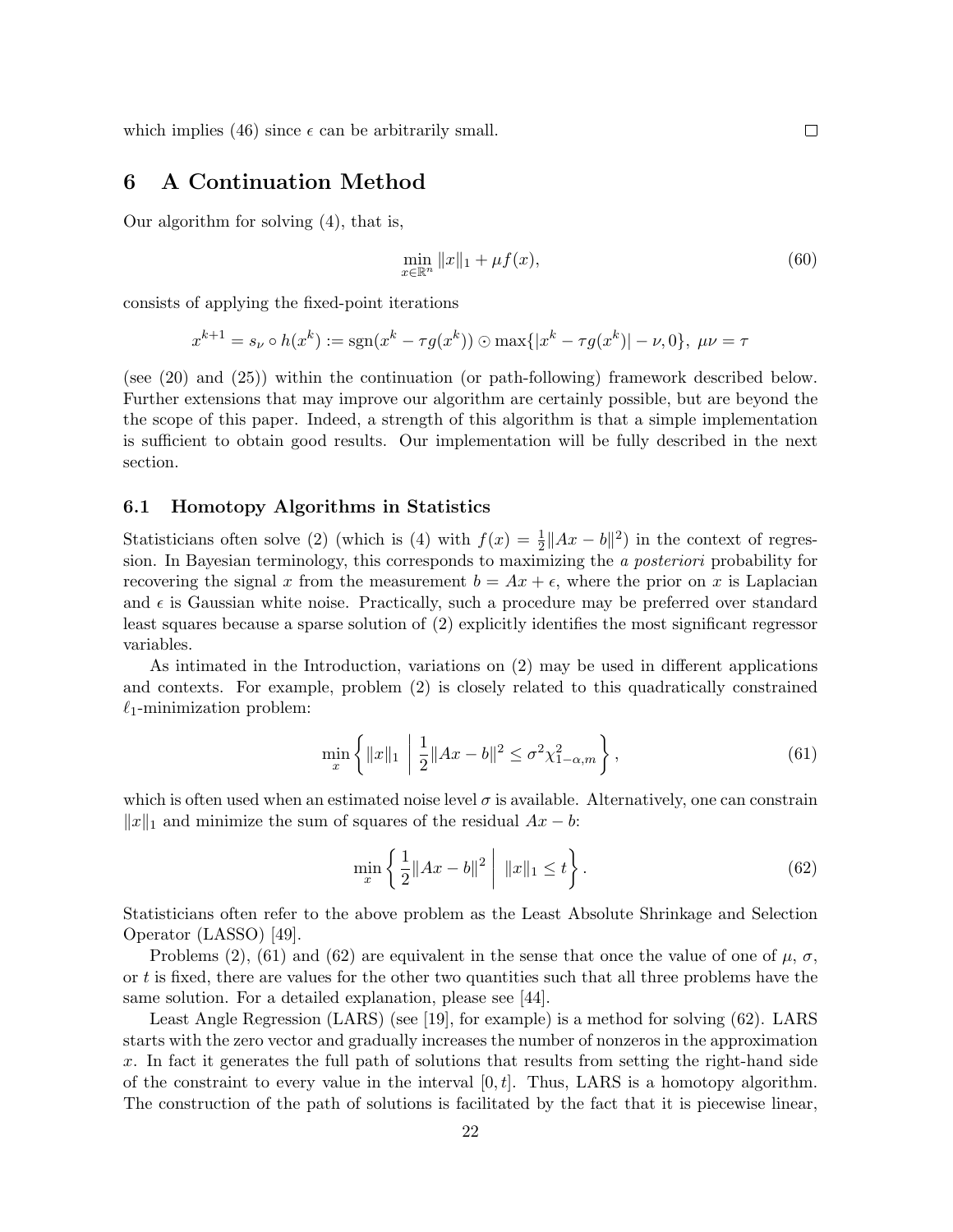such that any segment can be generated given the solutions at turning points, which are the points at which at least one component changes from zero to non-zero or vice versa. Thus LARS and other homotopy algorithms [35, 40, 55] solve (62) by computing the solutions at the turning points encountered as  $t$  increases from 0 to a given value. These algorithms require the solution of a least squares problem at every iteration, where the derivative matrix of the residuals consists of the columns of A associated with the nonzero components of the current iterate. For large scale problems, solving these intermediate least squares problems may prove costly, especially when A is a partial fast transform matrix that is not stored explicitly, and/or the solution is only moderately sparse.

We found it helpful for our algorithm to adopt a continuation strategy similar to homotopy in the sense that an increasing sequence of  $\mu$  values is used. However, our algorithm does not track turning points or solve any least squares sub-problems, and so only approximately follows the solution path.

#### 6.2 A Continuation Strategy

The convergence analysis indicates that the speed of the fixed point algorithm is determined by the values of  $\nu = \tau/\mu$  and  $\omega$  (see Theorem 4.1), and the spectral properties of the Hessian of  $f(x)$  (see Theorems 4.3 and 4.4). The signs of  $h_i(x^k)$  evolve to agree with those of  $h_i(x^*)$  for  $i \in E$  faster for larger  $\nu$  (equivalently, for smaller  $\mu$ ). Similarly, large  $\omega$  implies fast convergence of the  $|x_i^k|$ ,  $i \in L$ , to zero. Once the finite convergence properties of Theorem 4.1 are satisfied, all action is directed towards reducing the errors in the  $E$  components, and the (worst-case) convergence rate is dictated by  $||I - \tau H_{EE}||$ , which can be considerably smaller than  $||I - \tau \overline{H}||$ , especially when  $|E| \ll n$ .

In general, we have little or no control over the value of  $\omega$ , nor the spectral properties of the Hessian. On the other hand, we do have the freedom to choose  $\tau$  and  $\nu = \tau/\mu$ . For fixed  $\tau$  we found  $\tau \in [1/\lambda_{\max}, 2/\lambda_{\max})$  to be superior to  $\tau \in (0, 1/\lambda_{\max})$ . Beyond this,  $\tau$  does not have much effect on  $\nu$  and can be chosen empirically or based on considerations concerning  $||I - \tau H_{EE}||$ .  $\mu$ , on the other hand, while it must eventually be equal to some specified value  $\bar{\mu}$ , can in the meantime be chosen freely to produce a wide range of  $\nu$  values. Thus, since larger  $\nu$  are desired, we propose a continuation strategy for  $\mu$ . In particular, if problem (60) is to be solved with  $\bar{\mu}$ , we propose solving a sequence of problems (60) defined by an increasing sequence  $\{\mu_j\}$ , as opposed to fixing  $\nu = \tau/\bar{\mu}$ . When a new problem, associated with  $\mu_{j+1}$ , is to be solved, the approximate solution for the current  $(\mu_i)$  problem is used as the starting point. In essence, this framework approximately follows the path  $x^*(\mu)$  in the interval  $[\mu_1, \bar{\mu}],$  where for any given  $\mu$  value  $x^*(\mu)$  is an optimal solution for (60). This path is well-defined if the solution to (60) is unique for  $\mu \in [\mu_1, \bar{\mu}]$ . Even if this is not the case, it is reassuring to observe that the algorithm itself is well-defined. A formal statement of our fixed point continuation method is given in Algorithm 1.

Our computational experience indicates that the performance of this continuation strategy is generally superior to that of directly applying the fixed point iterations (20) with the specified value  $\bar{\mu}$ . This is also in line with the observations of [14, 49, 40, 35]. Moreover, since  $x^*(\mu)$ tends to be sparser for smaller  $\mu$ , the reduced Hessian  $H_{EE}$  tends to be smaller and better conditioned in this case, such that the continuation strategy should improve the convergence rate for those components in E in addition to the rate of finite convergence of  $sgn(h_i(x^k))$ ,  $i \in E$ .

In principle, our fixed point continuation algorithm can be used to solve problems (61) and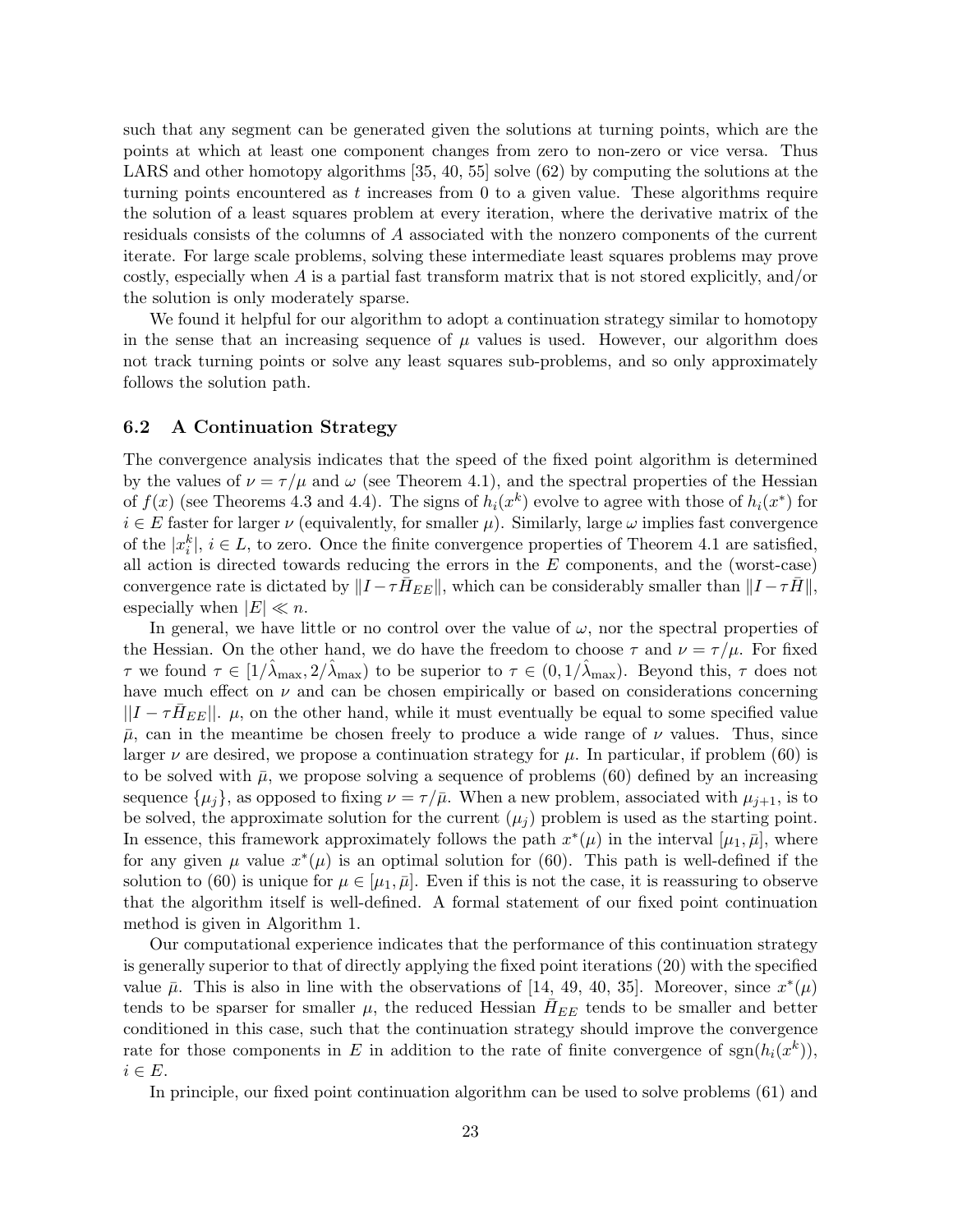Algorithm 1 Fixed Point Continuation (FPC) Algorithm

**Require:**  $A, b, x^0$ , and  $\bar{\mu}$ 1: Select  $0 < \mu_1 < \mu_2 < \cdots < \mu_L = \bar{\mu}$ . Set  $x = x^0$ . 2: for  $\mu = \mu_1, \mu_2, \cdots, \mu_L$  do 3: while "not converged" do 4: Select  $\tau$  and set  $\nu = \tau/\mu$ 5:  $x \leftarrow s_{\nu} \circ h(x)$ 6: end while 7: end for

(62) in addition to (60). Take the LASSO problem (62) as an example. When we start our algorithm with a small  $\mu$  value, the corresponding optimal  $||x||_1$  value is also small. As we gradually increase  $\mu$ , the optimal  $||x||_1$  value increases. We can stop the process once  $||x||_1$ approximately equals t, backtracking if necessary. As interesting as such extensions may be, they are not in the scope of the current paper.

## 7 Numerical Results

We demonstrate the effectiveness of Algorithm 1 for the case of compressed sensing, that is for solving

$$
\min_{x \in \mathbb{R}^n} \|x\|_1 + \frac{\bar{\mu}}{2} \|Ax - b\|_M^2,
$$
\n(63)

where the second term enforces approximate satisfaction of  $Ax = b$ , an underdetermined linear system, and b was generated from a sparse signal  $x_s$ . In particular,  $A \in \mathbb{R}^{m \times n}$ ,  $m \leq n$ ,  $k = |\text{supp}(x_s)| \leq m$ , and

$$
b = A(x_s + \epsilon_1) + \epsilon_2,\tag{64}
$$

where  $\epsilon_1$  ( $\epsilon_2$ ) is a vector whose elements are *i.i.d.* distributed as  $N(0, \sigma_1^2)$  ( $N(0, \sigma_2^2)$ ), that is, both the signal and the measurements may be corrupted with Gaussian noise. As described in Section 1.1, M is an  $m \times m$  weighting matrix. If  $M = I$  then the second term of (63) becomes the familiar least squares objective  $\frac{\mu}{2} ||Ax - b||_2^2$ . The above compressed sensing model (64) suggests a particular form for M from which we derive appropriate values of  $\mu$ . We also present relevant simplifications and scalings.

Our results are restricted to two types of A matrices: Gaussian matrices whose elements are *i.i.d.* standard normal ( $\text{randn}(m,n)$  in Matlab), and partial DCT matrices whose m rows are chosen at random (uniformly) from the  $n \times n$  discrete cosine transform (DCT) matrix; both are "good" matrices for compressed sensing. While Gaussian matrices are explicitly stored, partial DCT matrices are implicitly stored fast transforms for which matrix-vector products cost just  $O(n \log n)$  flops. Furthermore, partial DCT matrices have orthonormal rows such that  $AA^T = I$ .

#### 7.1 Selection of M and  $\mu$

The statistical model (64) implies that the error  $Ax_s - b$  is normally distributed with zero mean and covariance  $\sigma_1^2 A A^T + \sigma_2^2 I$  such that

$$
\text{Prob}\left((Ax_s - b)^T(\sigma_1^2 A A^T + \sigma_2^2 I)^{-1} (Ax_s - b) \le \chi_{1-\alpha,m}^2\right) = 1 - \alpha,\tag{65}
$$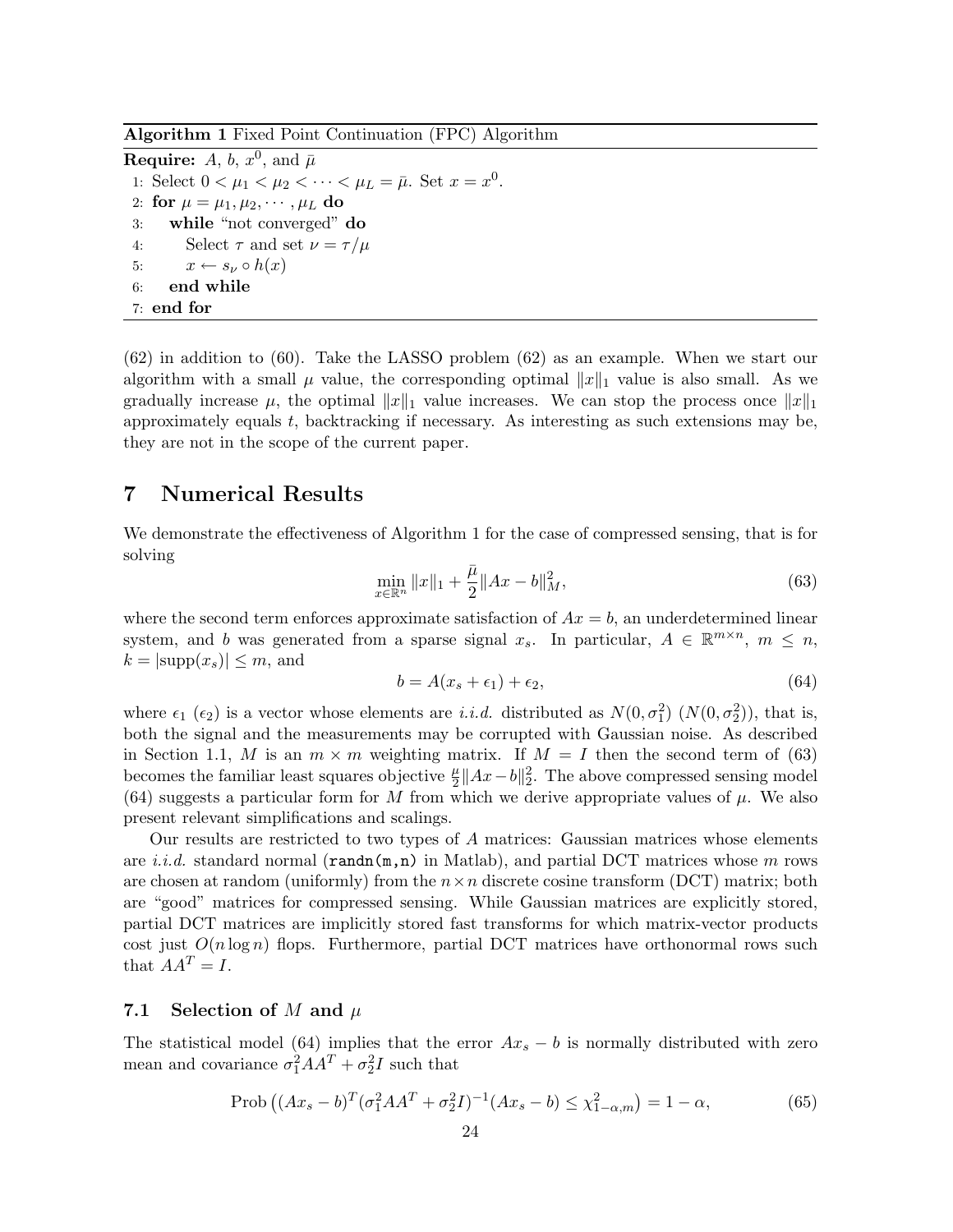where  $\chi^2_{1-\alpha,m}$  is the  $1-\alpha$  critical value of the  $\chi^2$  distribution with m degrees of freedom. Therefore, it is appropriate to try to recover  $x_s$  by solving (5) with

$$
M = (\sigma_1^2 A A^T + \sigma_2^2 I)^{-1},\tag{66}
$$

which is a positive definite matrix as long as  $\sigma_2$  is non-zero or  $\sigma_1$  is non-zero and  $AA^T$  is nonsingular.

An estimate for  $\mu$  may be derived by considering the optimality conditions for (63), see (10), which imply that for any solution x of (63),  $||g(x)||_{\infty} = ||A^T M (Ax - b)||_{\infty} \le 1/\mu$ . Then since  $\left\| \cdot \right\|_2 \leq \sqrt{n} \left\| \cdot \right\|_{\infty}$  and  $\left\| A^T M (Ax - b) \right\|$ 2  $\frac{2}{2} = ||Ax - b||_{MAA^TM}^2$ , if we let

$$
\underline{\sigma}^2 = \lambda_{\min}(M^{1/2}AA^TM^{1/2}),
$$

we have

$$
\underline{\sigma}^2 \|Ax - b\|_M^2 \le \|Ax - b\|_{MAA^T M}^2 \le \frac{n}{\mu^2},\tag{67}
$$

such that setting

$$
\mu = \frac{1}{\underline{\sigma}} \sqrt{\frac{n}{\chi_{1-\alpha,m}^2}} \tag{68}
$$

guarantees that  $||Ax - b||_M^2 \leq \chi^2_{1-\alpha,m}$  at optimality with probability  $1 - \alpha$  or greater. Note that this  $\mu$  is well-defined as long as A and M are full rank, since this gives  $\underline{\sigma}^2 > 0$ .

In two important cases it is possible to set  $M = I$ . For simplicity of implementation we also scale the quadratic term so that the condition  $0 < \tau < 2/\lambda_{\max}(A^T M A)$ , (39), becomes  $0 < \tau < 2$ . This yields three cases.

Case 0. When  $\sigma_1 > 0$  and  $AA^T \neq I$ , M must be explicitly constructed, and we require estimates of  $\overline{\sigma}^2 = \lambda_{\max}(M^{1/2}AA^T M^{1/2})$  and  $\underline{\sigma}^2 = \lambda_{\min}(M^{1/2}AA^T M^{1/2})$  (obtainable with Lancozs iterations). Then an equivalent problem to (63) with M and  $\mu$  defined in (66) and (68) is obtained by substituting the following quantities for  $\mu$ , A and b:

$$
\mu = \frac{\overline{\sigma}^2}{\underline{\sigma}} \sqrt{\frac{n}{\chi^2_{1-\alpha,m}}}, \ \tilde{A} = \frac{1}{\overline{\sigma}} A, \ \tilde{b} = \frac{1}{\overline{\sigma}} b. \tag{69}
$$

This yields  $\lambda_{\max}(\tilde{A}^T M \tilde{A}) = 1$ , as desired, since the nonzero eigenvalues of  $M^{1/2} A A^T M^{1/2}$ and  $A^T M A$  are equal.

Case 1. If  $\sigma_1 = 0$  and  $AA^T \neq I$ , we set  $M = I$ ,  $\overline{\sigma}^2 = \lambda_{\text{max}}(AA^T)$ ,  $\underline{\sigma}^2 = \lambda_{\text{min}}(AA^T)$  and

$$
\mu = \frac{\overline{\sigma}^2}{\sigma_2 \underline{\sigma}} \sqrt{\frac{n}{\chi^2_{1-\alpha,m}}}, \ \tilde{A} = \frac{1}{\overline{\sigma}} A, \ \tilde{b} = \frac{1}{\overline{\sigma}} b. \tag{70}
$$

Note that for Gaussian A matrices we have the bounds

$$
\left(1 - \sqrt{\frac{m}{n}}\right)^2 n \le \underline{\sigma}^2 \le \overline{\sigma}^2 \le \left(1 + \sqrt{\frac{m}{n}}\right)^2 n,
$$

with a prevailing probability, which become tight as  $n \to \infty$ .

Case 2. If  $AA^T = I$ , then by setting  $M = I$  and

$$
\mu = \frac{1}{\sqrt{\sigma_1^2 + \sigma_2^2}} \sqrt{\frac{n}{\chi_{1-\alpha,m}^2}},
$$
\n(71)

we automatically arrive at  $0 < \tau < 2$ , without any scaling of A and b.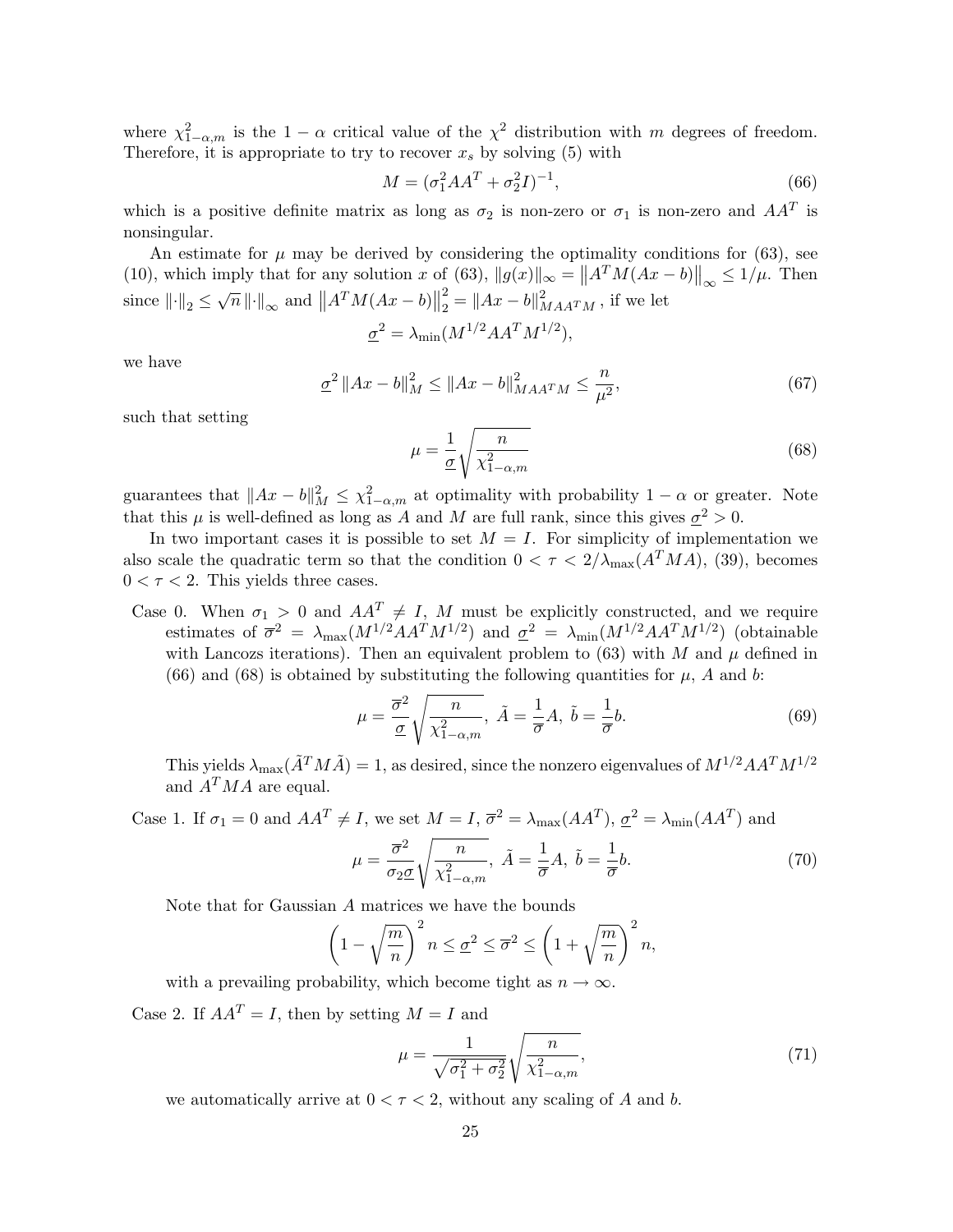#### 7.2 Implementation

In addition to M and  $\mu$ , FPC (Algorithm 1) requires an initial guess  $x^0$ ; a method for choosing  $\mu_1, \mu_2, \ldots, \mu_{L-1}$ ; a convergence criterion; and a method for choosing  $\tau$ . Below we describe our default choices for these quantities, and discuss a post-processing procedure.

#### 7.2.1 Basic Algorithm

Since the performance of compressed sensing algorithms varies with the number of measurements,  $m$ , and the number of non-zeros of  $x_s$ ,  $k$ , algorithm parameters are best evaluated by computing phase plots like in, that is, plots that depict some performance statistic as a function of

$$
\delta = m/n \text{ and } \rho = k/m,
$$
\n(72)

as is done in [15]. In this work, we recorded mean statistics on the speed and accuracy of FPC at a number of equally spaced grid points  $(\delta, \rho) \in [0, 1] \times [0, 1]$  for each parameter combination of interest, and used the results to parameterize FPC and set default values. The results are described below, but it may be possible to improve upon the cited values as our implementation continued to evolve after the defaults were set.

Experiments showed that if  $\tau$  is fixed,  $\tau$  should be large (near 2) when  $\delta$  is moderate to small (approximately  $\delta \leq 0.4$ ) and should decay to 1 as  $\delta$  increases. In all cases,  $\tau \geq 1$ performed better than  $\tau < 1$ . Thus we set  $\tau$  according to

$$
\tau = \min\{1 + 1.665(1 - \delta), 1.999\}.\tag{73}
$$

We set the initial iterate to  $x^0 = \tau A^T M b$  since this quantity contains problem-specific information and is simple to compute. Also note that it is the minimum norm solution to  $\min \|Ax - b\|^2$  when  $AA^T = I = M$  and  $\tau = 1$ .

We initialize  $\mu_1$  so that  $\frac{\tau}{\mu_1} = \gamma ||x^0||_{\infty}$ , where  $0 < \gamma < 1$  is a user-defined constant. This choice ensures that  $s_{\nu}$  will shrink most components of  $h(x)$  to 0; only components larger than  $\gamma ||x^0||_{\infty}$  will remain non-zero. We also found it convenient and effective to set  $\mu_2, \ldots, \mu_L$ according to the modified geometric progression  $\mu_i = \min\{\mu_1 \beta^{i-1}, \bar{\mu}\}\,$ , where  $\beta > 1$  is a suitable multiplier and L is the first integer i for which  $\mu_i = \bar{\mu}$ . Our default choices for  $\gamma$  and  $\beta$  are  $\gamma = 0.99$  and  $\beta = 4$ . In general,  $\gamma$  did not impact the accuracy of FPC, but  $\gamma = 0.99$  resulted in faster CPU times as compared to  $\gamma = 0.5$  and  $\gamma = 0.9$ . We also found  $\gamma = 0.9$  and  $\beta = 2$ to be an effective pairing, which suggests that  $\gamma$  and  $\beta$  should be adjusted so as to keep L approximately constant.

The outer iteration corresponding to  $\mu_i$  is terminated when

$$
\frac{\|x^{k+1} - x^k\|}{\max\{\|x^k\|, 1\}} < xtol \text{ and } \mu_i \|g(x^k)\|_{\infty} - 1 < gtol.
$$

The first criterion requires the last step to be small relative to  $x^k$ ; the second checks to see if complementarity roughly holds at the current iterate. Empirically, the presence of the second condition greatly improves accuracy, but *gtol* can be fairly large, and should be to obtain fast convergence. We use  $xtol = 1E-4$  and  $gtol = 0.2$ .

We are now in a position to comment on the computational complexity of Algorithm 1 (FPC) as applied to compressed sensing. The approximate amount of storage (number of array elements) and number of floating point operations (flops) per inner iteration are listed in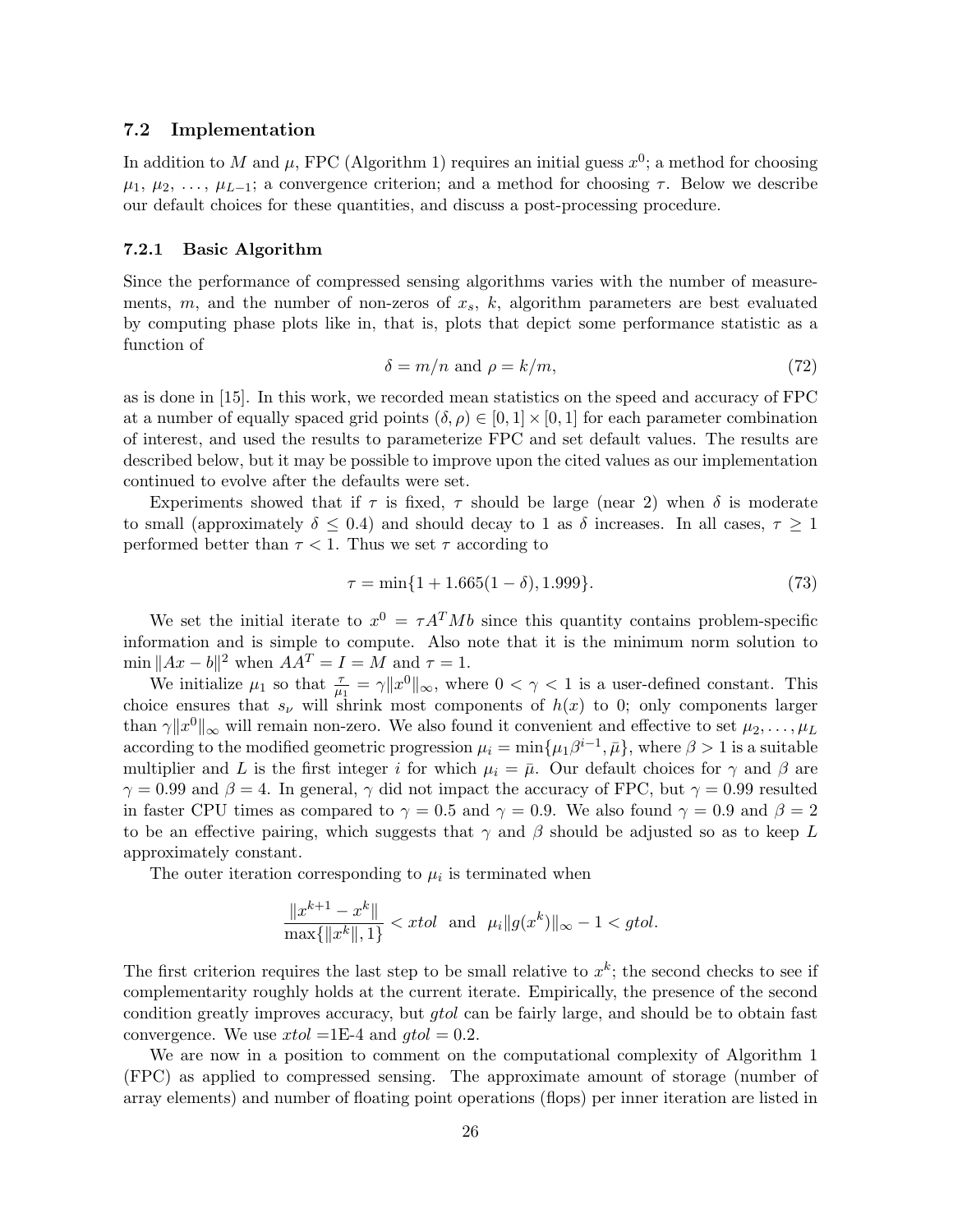Table 7.2.1 for three situations of interest. In the first two, the  $mn$  elements of A are explicitly stored and matrix-vector multiplications cost  $O(mn)$  flops. The third case refers to partial fast transform matrices for which A is identified by listing the m rows of the  $n \times n$  transform matrix (FFT, DCT, etc.) that were used to compute b. In this case, matrix-vector operations cost  $O(n \log n)$ , which is the cost of a full transform.

| Problem Type              |                            | Required Storage Flops per Iteration |
|---------------------------|----------------------------|--------------------------------------|
| Explicit A, $M = I$       | $mn + O(n)$                | O(mn)                                |
| Explicit A, $M \neq I$    | $\left mn+m^2+O(n)\right $ | O(mn)                                |
| Fast transform A, $M = I$ | O(n)                       | $O(n \log n)$                        |

Table 1: Complexity of Algorithm 1 for three types of compressed sensing problems.

Of course the total cost of Algorithm 1 depends on the number of inner iterations, a quantity that varies with  $\delta$ ,  $\rho$ ,  $\bar{\mu}$ , and problem instance. For compressed sensing we found that convergence usually occurs within 1000 iterations, most times far less, when the original signal is sparse enough to be accurately reconstructed. Furthermore, the number of iterations is approximately independent of the signal length, n.

#### 7.2.2 De-biasing

Unless otherwise stated, all of the FPC results are the output of Algorithm 1 applied to (63) with the recommended values of M and  $\mu$ . However, since the original signal is truly sparse in this work, the accuracy of the reconstruction was often improved by post-processing the results of Algorithm 1 with the de-biasing procedure of Algorithm 2. This procedure is similar to the post-processing step recommended by the designers of GPSR [23], and to the calculation of  $x^k$ during each iteration of StOMP [15].

Based on the  $\mu$  and timing studies below, and an implementation of Algorithm 2 that used  $tol = 3\sigma$ , where  $\sigma = \text{sqrt}(\text{mean}(diag(M)))$  in the most general case, it seems to be advantageous to use the de-biasing procedure with all DCT-A problems, and with Gaussian-A problems for which there is no signal noise  $(\sigma_1 = 0)$ . Furthermore, when there is very little noise in the system we recommend using the de-biasing algorithm in combination with a smaller value of  $\bar{\mu}$ , as this recovers most of the accuracy at a reduced cost. In the following it is sometimes appropriate to refrain from de-biasing in order to obtain more meaningful comparisons. Therefore we will state which results reflect de-biasing and which do not.

Algorithm 2 De-Biasing **Require:**  $A$ ,  $b$ , and  $x$  from Algorithm 1 1:  $S = \{i \mid |x_i| > tol\}$ 2: if  $1 \leq |S| \leq m$  then 3:  $Z = \{1, ..., n\} \setminus S$ 4:  $x_Z = 0$ 5:  $x_S = \arg \min_x \|A_S x - b\|_2^2$ 6: end if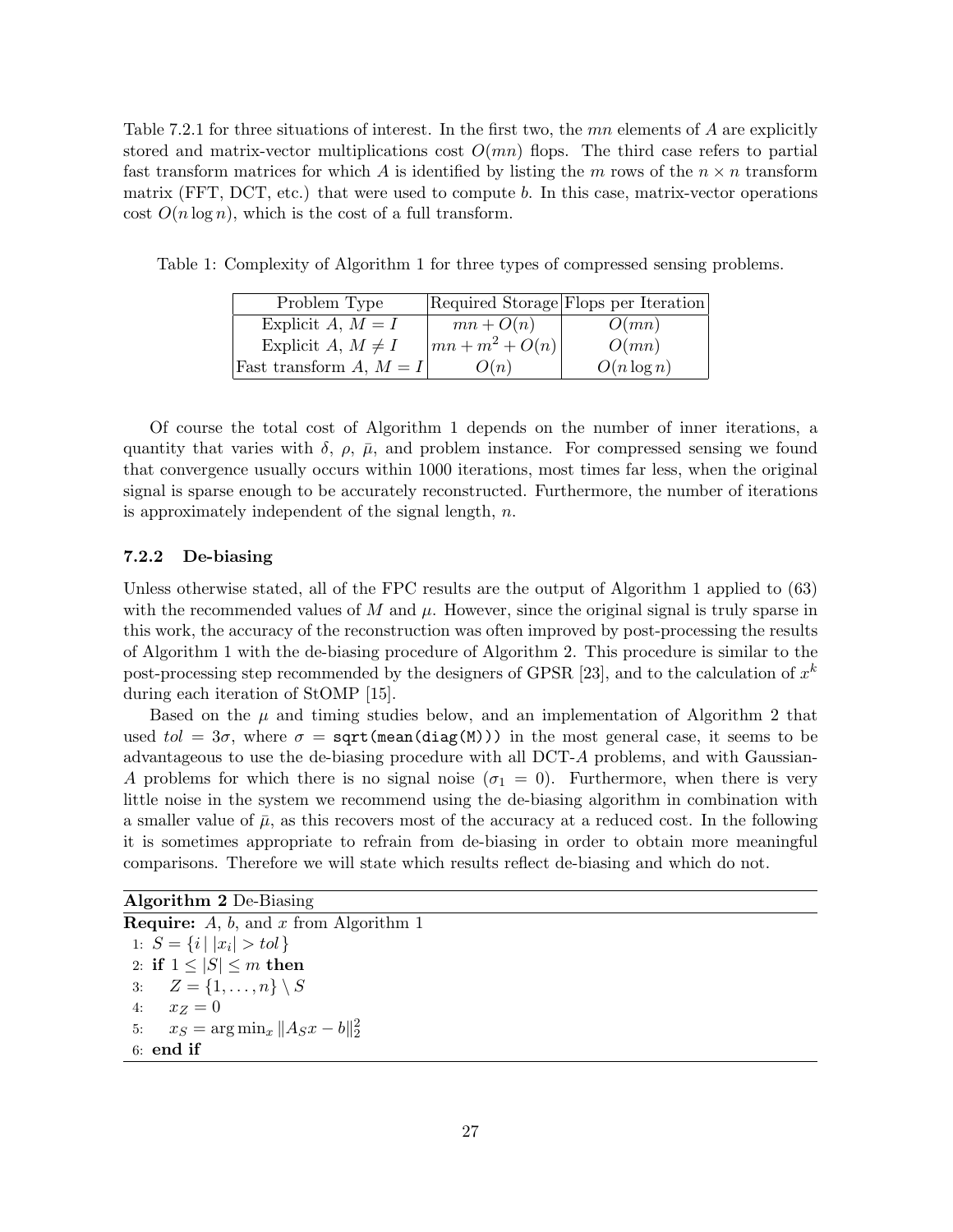#### 7.3 Computational Details

In addition to the two types of A matrices, Gaussian and DCT, we considered four noise scenarios. The resulting eight combinations are listed in Table 7.3 along with their classifications (in the last column) according to Section 7.1 and abbreviations that will be used throughout the remainder of this section. The original signal for a given problem instance was generated by choosing the locations of  $x_s$ 's k nonzeros uniformly at random, and then taking those nonzero values from the  $N(0, 4)$  distribution. b was calculated according to (64).

|                 |             | Abbrev. Matrix Type Noise Scenario $(N^*)$ | $\sigma_1$     | $\sigma_2$  | Case                        |
|-----------------|-------------|--------------------------------------------|----------------|-------------|-----------------------------|
| GN <sub>1</sub> |             | Gaussian $(G^*)/1$ - small measurement     | $\Omega$       | $1E-8$      |                             |
| GN2             |             | 2 - medium on both                         |                | $5E-3$ 1E-3 |                             |
| GN <sub>3</sub> |             | 3 - medium measurement                     | $\Omega$       | 5E-3        |                             |
| GN4             |             | 4 - large signal                           |                | $1E-2 1E-8$ |                             |
| DN1             | $DCT (D^*)$ | $1$ - small measurement $\,$               | $\overline{0}$ | 1E-8        | $\mathcal{D}_{\mathcal{L}}$ |
| DN2             |             | 2 - medium on both                         |                | $5E-31E-3$  | $\mathcal{D}_{\mathcal{L}}$ |
| DN <sub>3</sub> |             | 3 - medium measurement                     | $\theta$       | $5E-3$      | $\mathfrak{D}$              |
| DN <sub>4</sub> |             | 4 - large signal                           |                | 1E-2 1E-8   | $\mathcal{D}_{\mathcal{L}}$ |

Table 2: The eight compressed sensing scenarios studied in this section.

All calculations were completed using Matlab 7.3 on a Dell Optiplex GX620 with a 3.2 GHz processor and 4 GB RAM. Normally and uniformly distributed pseudo-random numbers were generated as needed using the Matlab commands randn and rand.

Below we compare the performance of Algorithm 1 (Fixed Point Continuation or FPC) to three other recently proposed compressed sensing algorithms: StOMP, GPSR-BB and l1 ls. As described in Section 1.3, StOMP does not solve (63) at all, but uses a greedy approach to reconstruct  $x_s$ . GPSR-BB and l1 ls were designed for problems equivalent to (63), but only if  $M = I$ . This inconsistency was corrected by multiplying A and b on the left by  $M^{1/2}$  as appropriate.

StOMP, on the other hand, relies on the scaling of the A matrix, and so, while there is no discrepancy with regards to the DCT scenarios, the G\* scenarios for StOMP do not correspond exactly to those shown for the other three algorithms. In particular, in order for its thresholding schemes to work properly, StOMP requires Gaussian A matrices to be further processed so that either (a) the columns are scaled to unit norm or (b) a matrix with orthonormal rows is obtained via QR factorization [15]. We chose option (a) for this work, that is, G\* for StOMP refers to solving (63) with  $M = I$  and a Gaussian A matrix whose columns have been scaled to unit norm.

All four algorithms use fast transforms instead of explicit matrix operations when A is a partial DCT matrix. In particular, for StOMP we used its iterative solver option to solve the required least squares problems.

#### 7.4 Quality of Compressed Sensing Reconstructions

Similar to [15], we evaluated the suitability of Algorithm 1 for compressed sensing by generating phase plots for each of the cases listed in Table 7.3. A selection is presented in Figure 1; similar phase plots for StOMP are in Figure 2. Both sets of phase plots depict the number of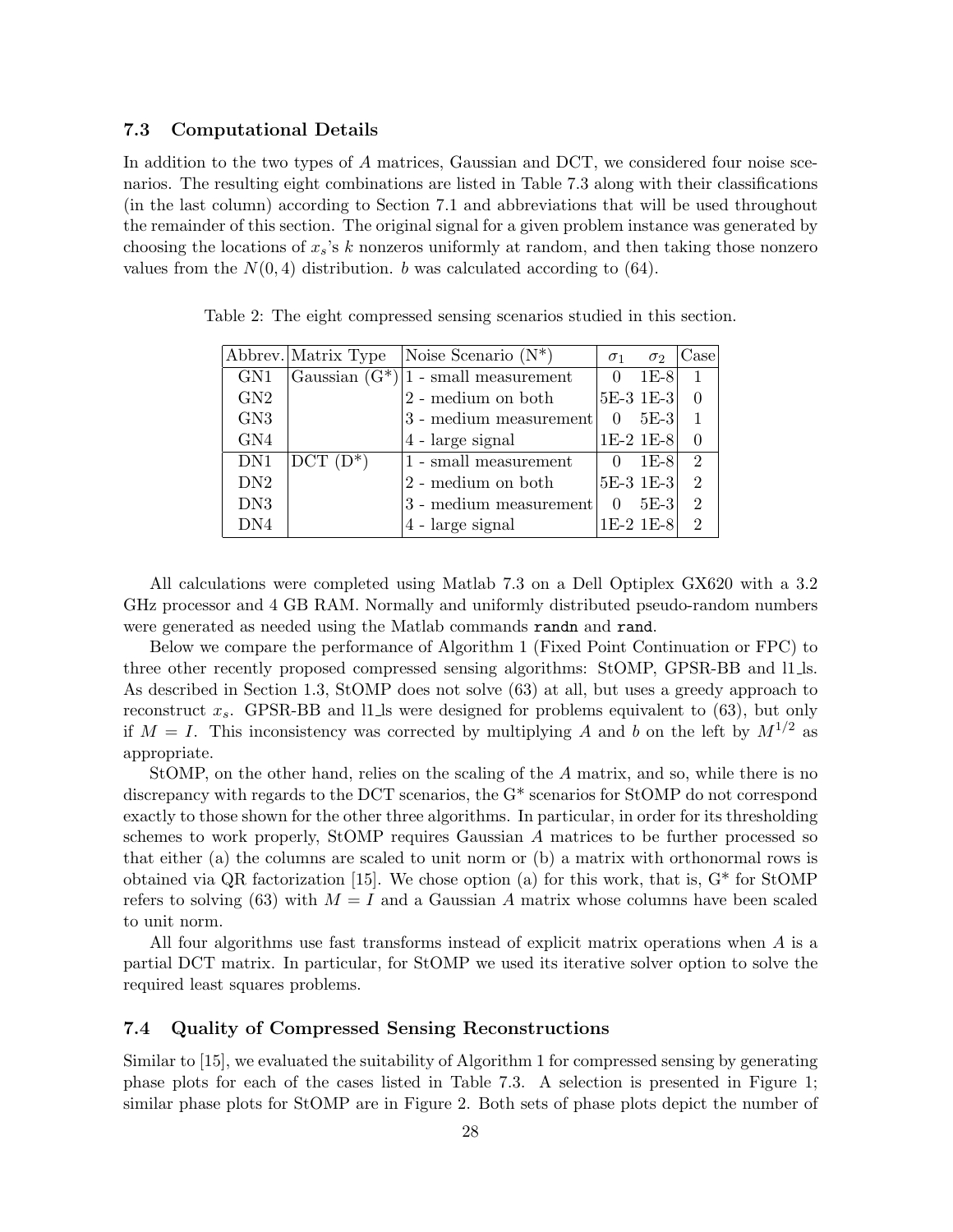

Figure 1: Phase plots for Algorithm 1 (FPC). Subplots (a) and (d) depict the number of elements in the original signal that were not recovered within 1E-4 relative error. The intensities in subplots (b-c) and (e-f) indicate the relative 2-norm error between the recovered signal and the original signal. Black is used for any relative 2-norm error greater than or equal to 1; quantities less than or equal to 1E-2 are shaded white. In all cases  $\delta = m/n$ , the ratio of measurements to signal length and  $\rho = k/m$ , the number of nonzeros in the original signal divided by the number of measurements.



Figure 2: Phase plots for StOMP. This figure is analogous to Figure 1.

components not recovered to a relative tolerance of 1E-4 in the \*N1 cases (with little noise) and the relative 2-norm error  $||x - x_s||/||x_s||$  in the remaining cases (with substantial noise). Each  $(\delta, \rho)$  point in each phase plot represents an average over 30 runs with  $n = 512$ .

All of the phase plots show that the original signal is recovered well as long as it is sparse enough and there are enough measurements. However, the location of the transition curve,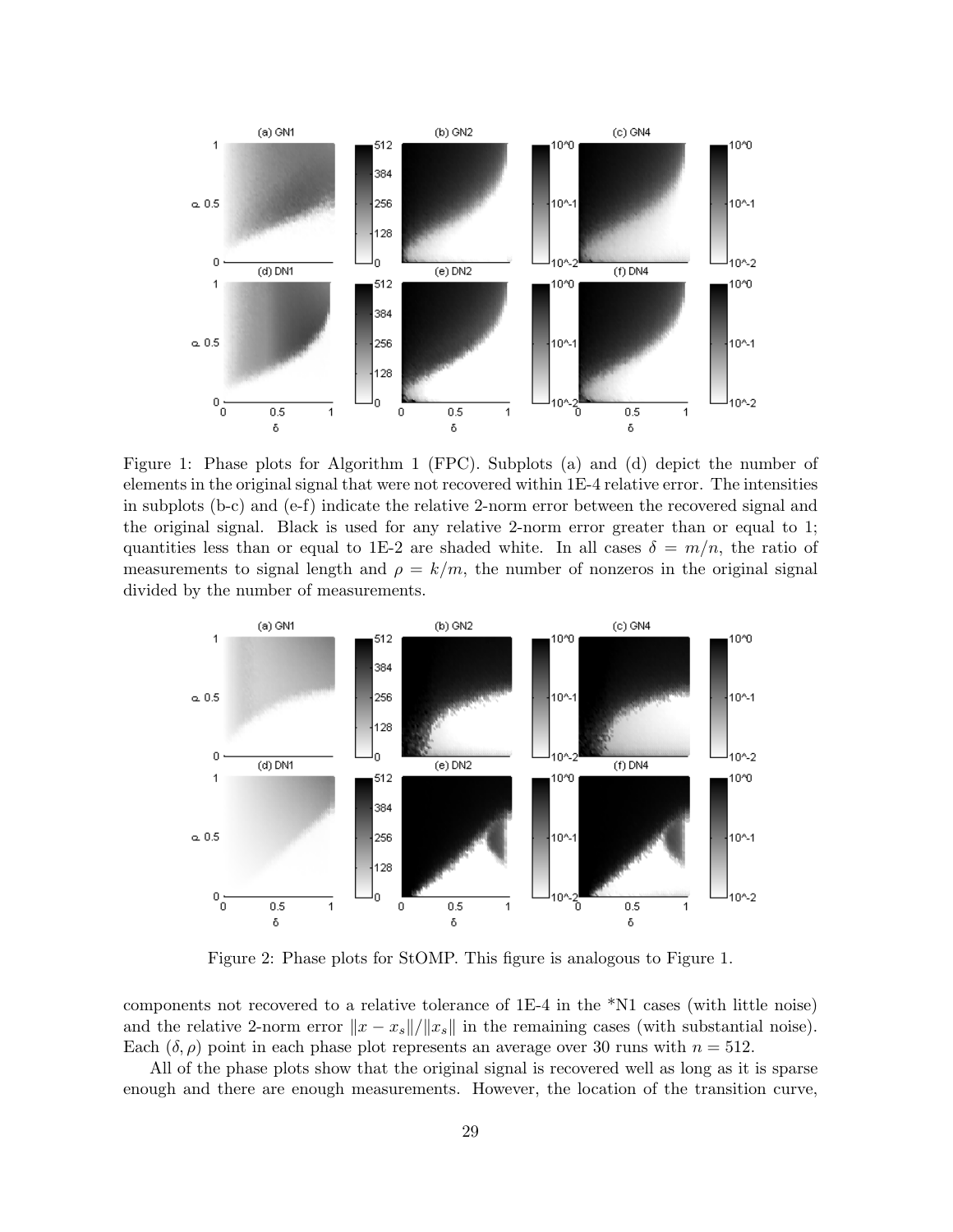

Figure 3: Phase plots for FPC, Scenario DN4 ( $\sigma_1 = 1E-2$ ,  $\sigma_2 = 1E-8$ ). Plot (a) shows the relative 2-norm error for the FPC results without debiasing. (b) is analogous, but includes de-biasing, that is, post-processing with Algorithm 2.

and its qualitative shape, depends on the recovery algorithm, type of A matrix and noise level.

The FPC results for GN1 and DN1 are the result of setting  $\bar{\mu} = 5000$  and applying the de-biasing procedure to the FPC output.  $\mu$  was set to its recommended value for the remainder of the plots, however, the DN2 and DN4 results also include de-biasing, while the GN2 and GN4 results do not, following the recommendations of Section 7.2.2. The DN4 results without and with de-biasing are shown in Figure 3 to demonstrate the advantages of de-biasing when it works.

Note that the StOMP results were generated with the maximum number of stages set to 30, FAR thresholding, and  $\alpha = 0.015$ . The strange island shapes in StOMP's DN2 and DN4 results (also present for DN3, although this case is not shown) seem to be attributable to StOMP reaching the maximum number of stages. This serves to highlight some of the difficulties of working with StOMP—while the case of (scaled) Gaussian A and  $\sigma_1 = \sigma_2 = 0$ is well-characterized in [15], the authors do not clearly describe how to set the thresholding parameters and number of stages when different A are used or noise is added to the system. We were obviously able to obtain good results for the scenarios listed in Table 7.3, but this required some trial and error on our part. For instance, we found it necessary to deviate from the default settings of 10 stages, FDR thresholding and  $q = 0.5$ .

The designers of StOMP claim some robustness to measurement noise in [15], but do not discuss this situation in great detail. They do show a phase plot for problems with scaled Gaussian A matrices and measurement noise for which the signal to noise ratio  $||x_s||/||A^T \epsilon_2||$ is equal to 10. By generalizing the signal to noise ratio to  $||x_s||/||\epsilon_1 + A^T \epsilon_2||$ , we report average signal to noise ratios for the cases shown in Figure 2 in Table 3.

Table 3: Average signal-to-noise ratios  $\pm 2$  standard deviations for phase plots in Figure 2.

|  | $*_{N1}$                                      | $*_{N2}$ | $*_{\rm N4}$ |  |  |
|--|-----------------------------------------------|----------|--------------|--|--|
|  | $\sqrt{G^* 9E7 \pm 1E7 180 \pm 40 90 \pm 20}$ |          |              |  |  |
|  | $ D^* 1E8 \pm 4E6 180 \pm 40 90 \pm 20$       |          |              |  |  |

Finally, we emphasize FPC's ability to recover a sparse signal in the presence of noise in Figure 4, which depicts  $x_s$ ,  $x_s + \epsilon_1$  and the recovered signal x (without de-biasing) for a small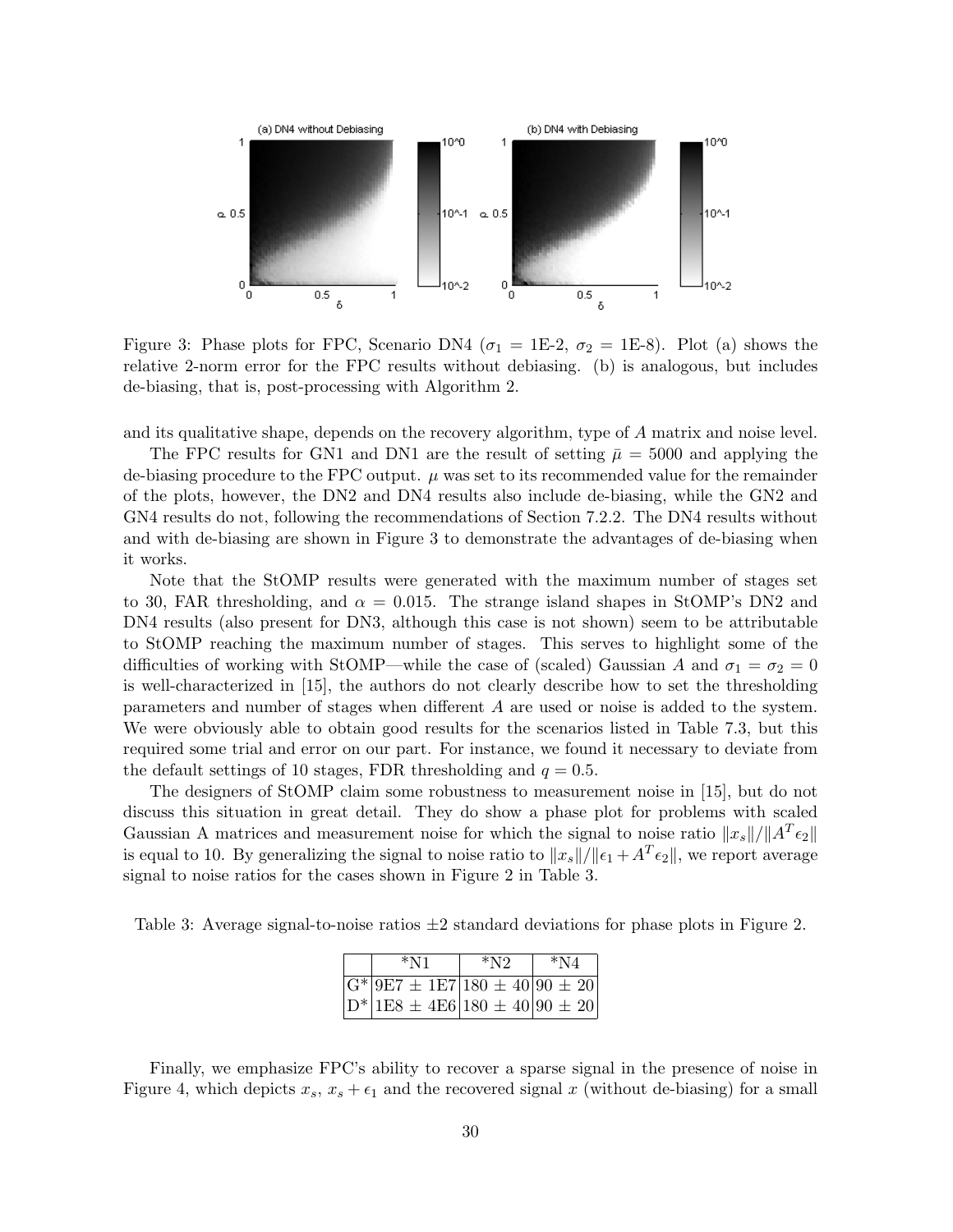

Figure 4: The original, noisy and recovered signals for a compressed sensing problem with a partial DCT A matrix of size  $128 \times 256$ ,  $k = 32$ , and  $\sigma_1 = \sigma_2 = 0.1$ .

problem ( $n = 256$ ,  $m = 128$ ,  $\rho = 32$ ) with DCT A,  $\sigma_1 = 0.1$  and  $\sigma_2 = 0.1$ , which corresponds to a signal to noise ratio of 4.4.

#### 7.5 Sensitivity to  $\mu$ : A Comparison with GPSR and l1 ls

Intuitively we know that  $\bar{\mu}$  should be inversely proportional to  $||Ax_s-b||$ , a fact that is reflected in the recommendations of Section 7.1. But is the recommended value of  $\bar{\mu}$  overly conservative, how sensitive is the  $\ell_1$ -regularized problem (63) to  $\mu$ , and how does this sensitivity translate into the accuracy required of the  $\sigma_1$  and  $\sigma_2$  estimates? Furthermore, do FPC, GPSR-BB and l1. Is perform well for all  $\mu$  values of interest?

To answer these questions, we solved randomly generated compressed sensing problems for a wide range of  $\mu$  values. For simplicity we set  $n = 1024$ ,  $m = 512$ , and varied the sparsity level among  $\rho = 0.01$  ( $k = 5$ ), 0.1 (51) and 0.2 (102). Experiments were conducted for every combination of algorithm (FPC, GPSR, l1 ls) and noise scenario (Table 7.3). All data points represent an average over 10 problems.

A representative sample of the experimental results is shown in Figures 5 and 6, which depict relative 2-norm error and CPU times for all algorithms and noise scenarios as a function of  $\mu$ . Figure 5 does this for Gaussian A matrices with  $\rho = 0.2$ ; Figure 6 shows results for partial DCT matrices and  $\rho = 0.1$ . Note that these results do not include any accuracy gains from de-biasing, nor do the CPU times include anything other than solving (63).

Several conclusions may be drawn from this data. First of all,  $11 \text{ls}$  is robust to  $\mu$  and produces accurate reconstructions, but is significantly slower than both FPC and GPSR-BB. As shown in the next section, this conclusion holds for all values of n.

Second, GPSR-BB is not robust to  $\mu$ . Invariably, as  $\mu$  is increased one reaches a point where GPSR-BB fails, that is, GPSR-BB is no longer able to recover the original signal. Since FPC and l1. Is do recover  $x_s$  to a reasonable accuracy at these  $\mu$  values, we must conclude that GPSR-BB is no longer converging to a solution of (63). Although not depicted here, the full results clearly show that GPSR-BB is able to tolerate larger  $\mu$  values when  $x_s$  is sparser ( $\rho$  is smaller).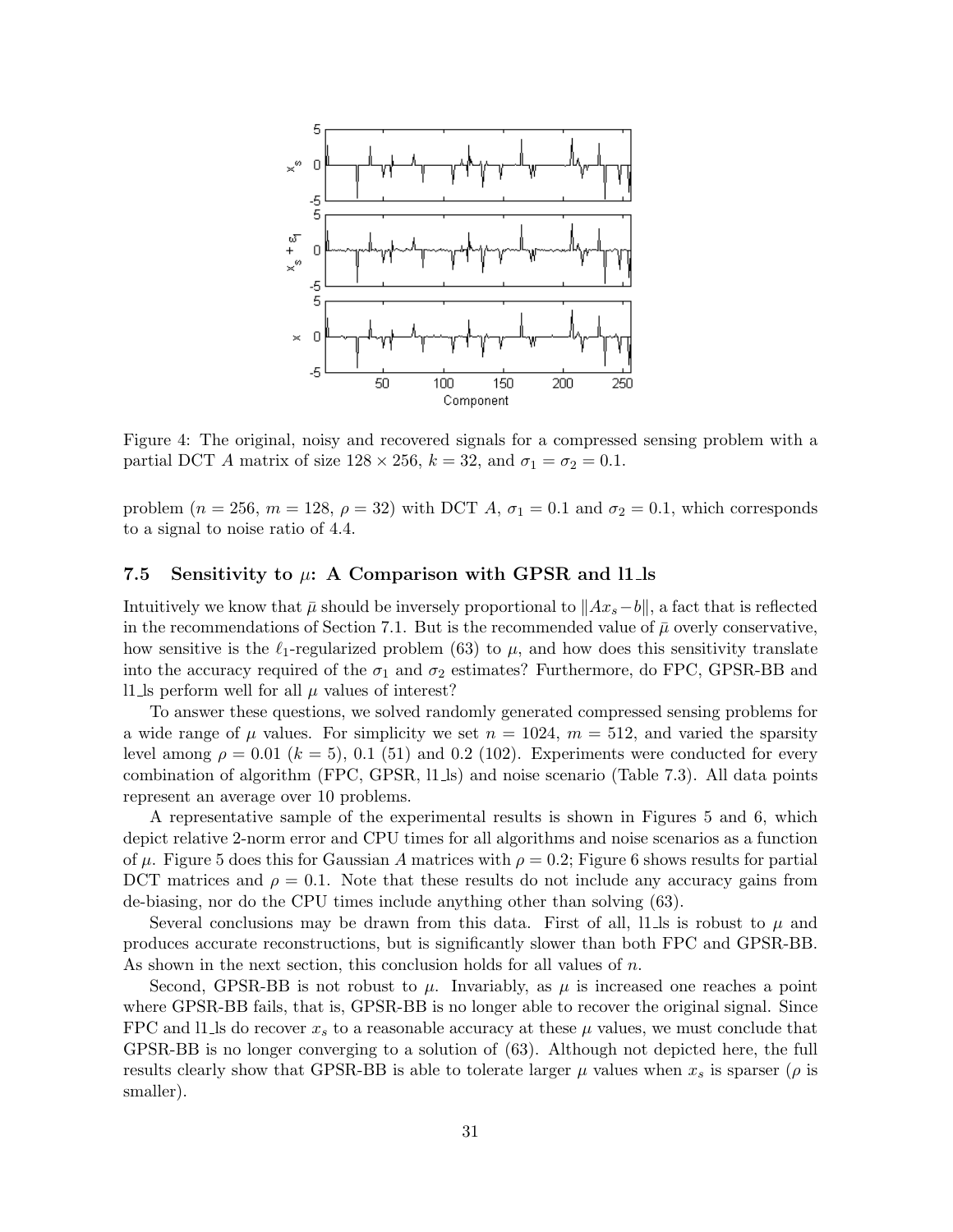

Figure 5: Relative recovery error and CPU times versus  $\mu$  for Gaussian A and  $\rho = 0.2$ . Each data point is the average over 10 compressed sensing problems solved with FPC (solid lines), GPSR-BB (dashed lines) or l1 ls (dash-dot lines). The vertical dotted lines represent the  $\mu$ values recommended in Section 7.1 (computed with true noise levels and  $\alpha = 0.5$ ). GPSR-BB's CPU times are not shown for  $\mu$  values greater than that at which GPSR-BB's accuracy curve degrades from those of FPC and l1 ls.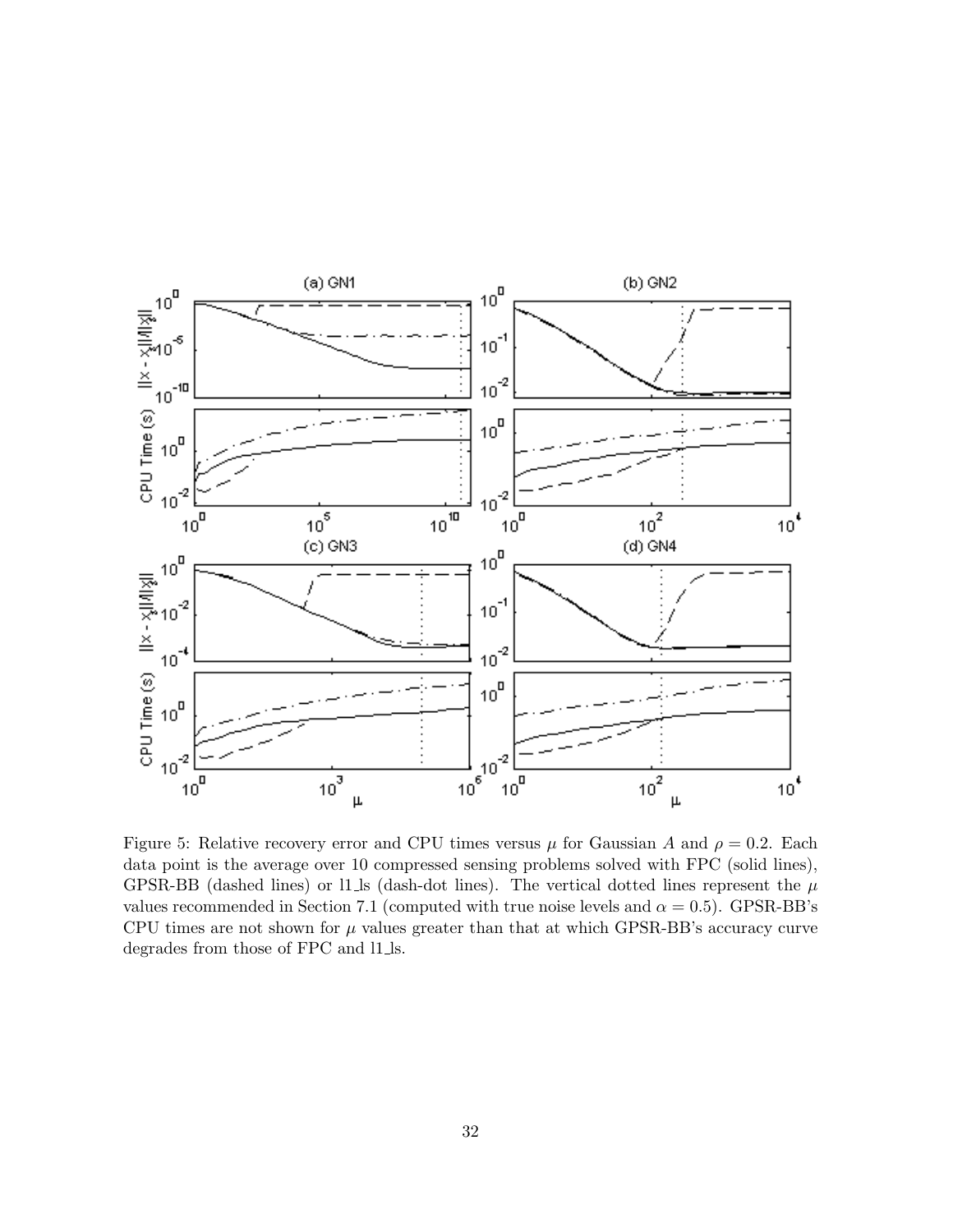

Figure 6: Relative recovery error and CPU times versus  $\mu$  for DCT A and  $\rho = 0.1$ . Each data point is the average over 10 compressed sensing problems solved with FPC (solid lines), GPSR-BB (dashed lines) or l1 ls (dash-dot lines). The vertical dotted lines represent the  $\mu$ values recommended in Section 7.1 (computed with true noise levels and  $\alpha = 0.5$ ). GPSR-BB's CPU times are not shown for  $\mu$  values greater than that at which GPSR-BB's accuracy curve degrades from those of FPC and l1 ls.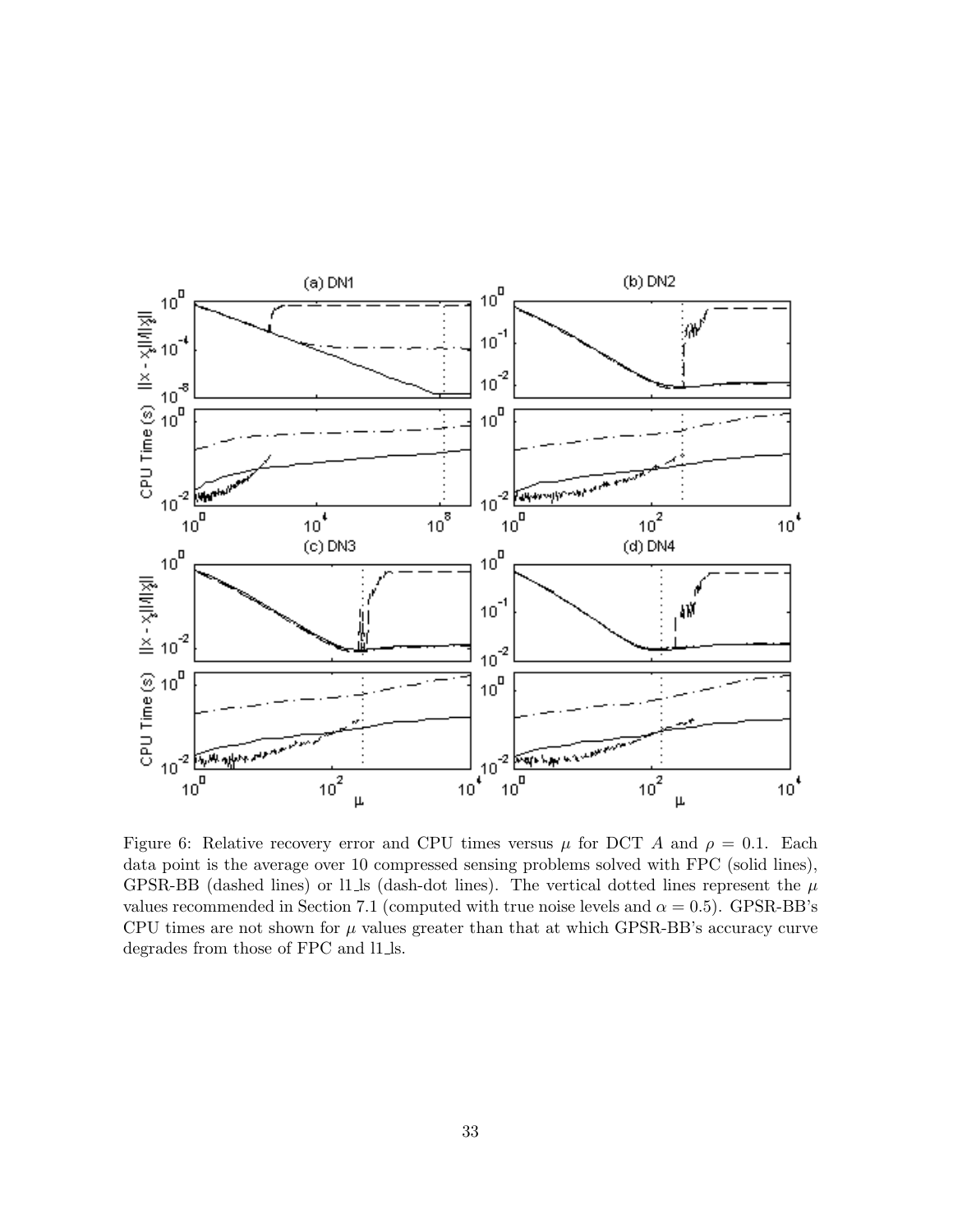The results also support the values of M and  $\mu$  specified in Section 7.1, as the dotted lines, which represent the recommended  $\mu$  values, generally lie close to the smallest  $\mu$  value for which maximum accuracy is attained. Of course, these recommended M and  $\mu$  values made use of the true noise levels  $\sigma_1$  and  $\sigma_2$ , which are not generally known, and a critical  $\chi^2$  value, which depends on the parameter  $\alpha$ . It turns out that  $\bar{\mu}$  is not very sensitive to α. For example, when  $n = 1024$  and  $m = 512$ ,  $\sqrt{n/\chi^2_{1-\alpha,m}} = 1.34, 1.38, 1.42, 1.44$ , and 1.49 when  $\alpha = 0.05, 0.25, 0.5, 0.75$  and 0.95, respectively, such that any  $\alpha \in [0.05, 0.95]$  produces comparable  $\bar{\mu}$  values. With regards to noise levels, Figures 5 and 6 indicate that order of magnitude estimates are sufficient for achieving good accuracy in a reasonable amount of time. In general one should err on the side of larger  $\mu$  (smaller noise estimates) as this ensures accurate recovery. The only exception to this guideline is very sparse problems. Our results for  $\rho = 0.01$  indicate that the relative error versus  $\mu$  curve has a more distinct minimum, and that the recommended  $\mu$  value tends to overestimate that minimum, when the original signal is very sparse. However, even in this case an order of magnitude estimate will give reasonable results.

Finally, note that the FPC and GPSR-BB solution times are quite comparable at  $\mu$  values for which the original signal is recovered and GPSR-BB is able to converge to a solution of (63). In particular, whether FPC or GPSR-BB is faster is both problem-specific and depends on  $\mu$ . Thus, based purely on timing, it would be hard to choose between the two methods. However, GPSR-BB often fails at  $\mu$  values smaller than what is necessary for accurate recovery. As mentioned in the Introduction, we suspect that this problem has its origins with the use of Barzilai-Borwein steps in a constrained setting.

Before discussing the next set of experiments, we take this opportunity to support the de-biasing recommendations of Section 7.2.2. Figure 7 shows FPC results with and without de-biasing for two cases: DN1 and DN2 with  $\rho = 0.2$ . In the first case, when there is no signal noise and little measurement noise ( $\sigma_2$  =1E-8), post-processing with Algorithm 2 is inferior the FPC results at the recommended  $\mu$  value because of the iterative solver tolerance used in the de-biasing algorithm. However, running FPC with  $\bar{\mu} = 5000$  and then de-biasing provides acceptable results (relative error of 7E-6) in significantly less time as compared to running FPC with  $\bar{\mu}$  =1E8. The DN2 results are representative of de-biasing in the case of DCT A and noisy measurements: de-biasing provides more accuracy at low cost. In contrast, de-biasing performs well for Gaussian A when  $\sigma_1 = 0$ , but degrades the results when  $\sigma_1 \neq 0$  and n is moderate to large.

#### 7.6 Computational Time Comparison

In this section we investigate the performance of FPC, StOMP, GPSR-BB and l1 ls as a function of problem size. The experimental set-up is identical to that in the previous section, except that  $\mu$  is fixed, n is incrementally increased, and each data point is the average of five runs rather than 10.

The FPC and StOMP results for Gaussian A matrices, noise scenarios two and three, and  $\rho = k/m = 0.2$  and 0.1 are shown in Table 4.  $(\delta = m/n = 0.5$  in all cases.) The non-parenthetical numbers in the body of Table 4 are CPU times, either the time it took to generate the problem data (data), or to solve the problem with the given method (solve). The parenthetical numbers are the corresponding CPU times divided by the minimum CPU time, where the minimum is taken over the two methods. For instance, for GN2,  $n = 512$  and  $\rho = 0.2$ , the StOMP problem data is generated faster than FPC's so that the parenthetical numbers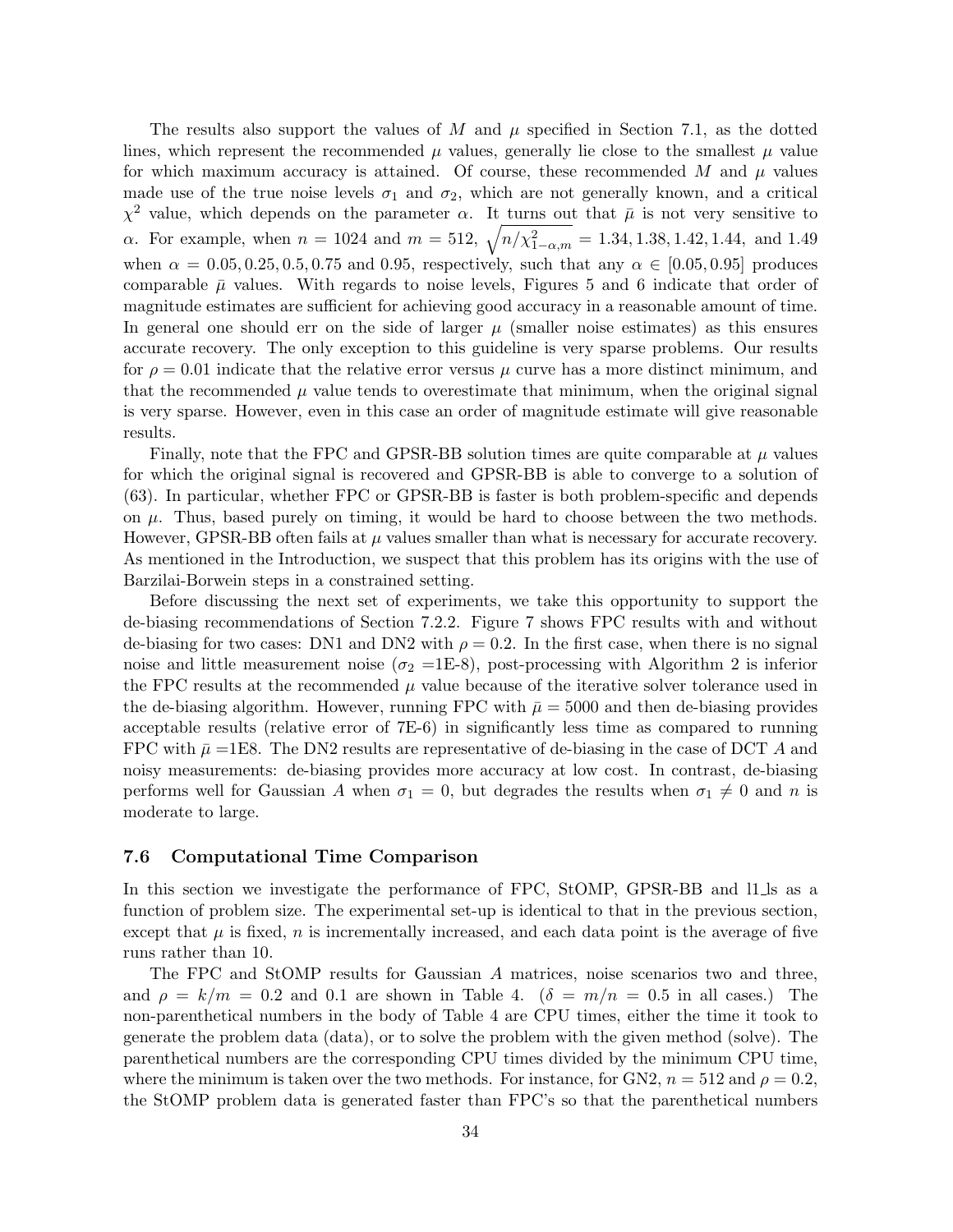

Figure 7: Relative recovery error and CPU times versus  $\mu$  for DCT A and  $\rho = 0.2$ . Each data point is the average over 10 compressed sensing problems solved with FPC without (solid lines) and with (dashed lines) de-biasing. The vertical dotted lines represent the  $\mu$  values recommended in Section 7.1.

for the data CPU times are  $1.17/0.014 = (84)$  for FPC and  $.014/0.014 = (1)$  for StOMP, but FPC's solve time is faster, so the parenthetical numbers in this case are  $0.050/0.050 = (1)$  for FPC and  $0.119/0.050 = (2.4)$  for StOMP. The numbers below the method names are average relative 2-norm errors plus or minus one standard deviation. Note that the relative error is generally independent of problem size.

Following our previous discussions, the FPC results use the recommended  $M$  and  $\mu$  values; the GN3 ( $\sigma_1 = 0$  and  $\sigma_2 = 5E-3$ ) results include de-biasing, but the GN2 ( $\sigma_1 = 5E-3$  and  $\sigma_2$  =1E-3) results do not. The data times for FPC include that for generating  $A = \text{randn}(m,n)$ and calculating M and  $\mu$ . StOMP's data times include generating  $A = \text{randn}(m,n)$  and scaling A's columns to unit norm.

The entirety of the Gaussian data (all noise scenarios and sparsity levels) reveals that both algorithms behave differently depending on whether or not there is noise on the original signal. As expected, it takes much longer to generate the FPC problem data when  $\sigma_1 \neq 0$ , because in this case M and the extreme eigenvalues of  $M^{1/2}AA^T M^{1/2}$  must be calculated outright. However, the solve times in this case are actually faster than when the overall noise level is similar but  $\sigma_1 = 0$ , which is evident when one compares the GN2 and GN3 results in Table 4. In particular, the GN2 solve times tend to be 3-7 times faster than the corresponding GN3 solve times.

StOMP, on the other hand, has fairly constant data generation times, but takes longer to solve problems for which  $\sigma_1 \neq 0$ . Again, it is best to compare GN2 and GN3; doing so reveals the GN3 solve times to be about twice as fast as the corresponding GN2 solve times.

For the noise-free signal cases (GN1 and GN3), FPC always has the fastest data-generation times, and has relatively better solution times for larger, sparser problems, as compared to StOMP. FPC boasts the fastest solution times for the largest problems reported in each case, except for GN1 and  $\rho = 0.2$ . When there is noise on the original signal (GN2 and GN4), FPC always has the fastest solve times (up to 28 times faster in the most favorable cases), but has very slow data-generation times, especially for larger n. An alternative formulation that addresses this issue is investigated below.

Continuing with the Gaussian scenarios, we ran analogous time trials for l1 ls and GPSR-BB with the recommended M and  $\mu$  values, when possible. Based on our  $\mu$  study results, 11 ls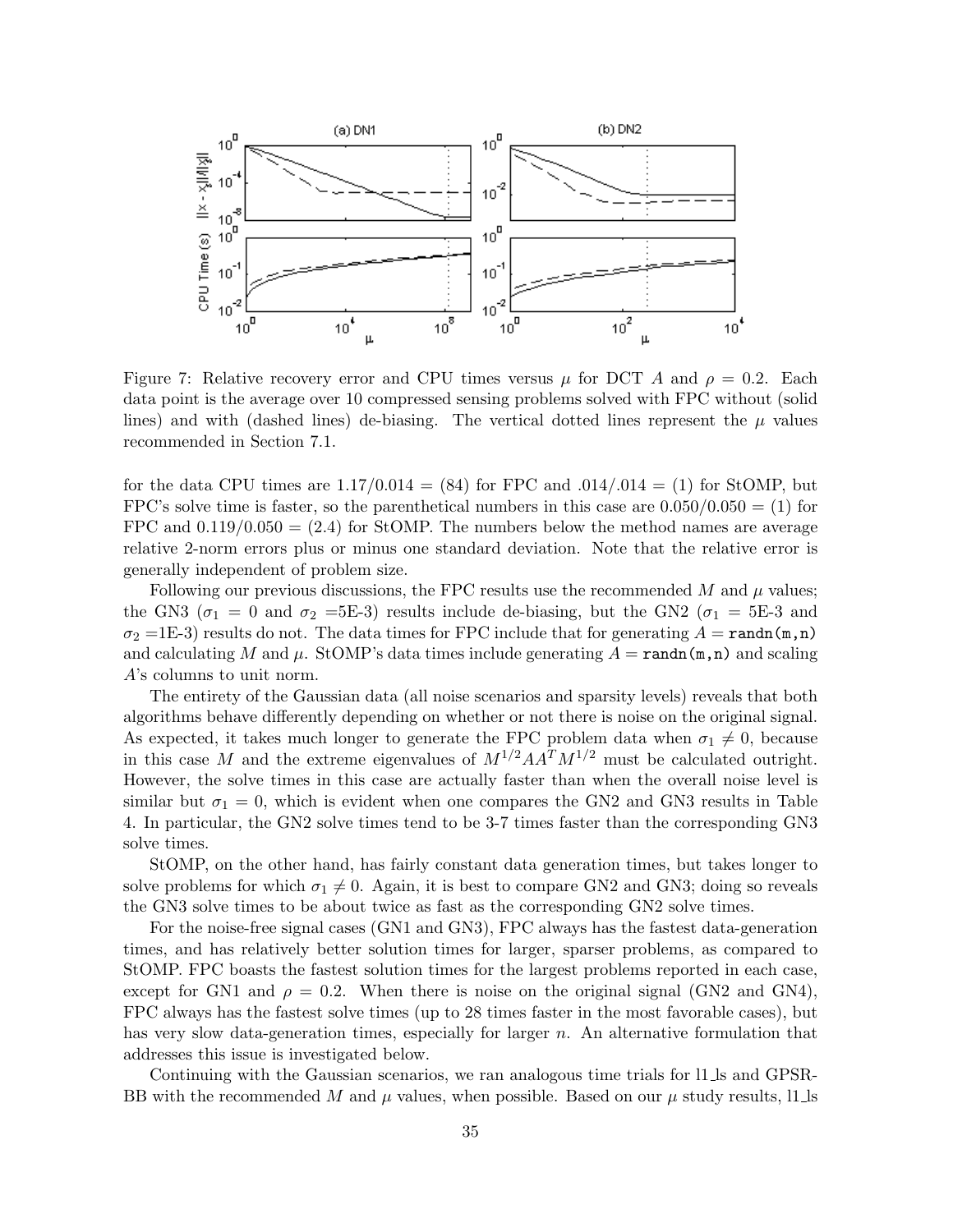Table 4: Timing study results for Gaussian A matrices. The FPC GN3 accuracy and solve time results include de-biasing, but the GN2 results do not. For purposes of comparison, note that de-biasing never represents more than three percent of the reported solve time.

| GN2             |                            |                         | $\rho = 0.2$        |                     | $\rho=0.1$             |                     |                                      |                     |
|-----------------|----------------------------|-------------------------|---------------------|---------------------|------------------------|---------------------|--------------------------------------|---------------------|
|                 |                            | <b>FPC</b>              | <b>StOMP</b>        |                     | <b>FPC</b>             |                     | <b>StOMP</b>                         |                     |
|                 |                            | $9.2E-3 \pm 2.1E-4$     |                     | $9.9E-3 \pm 5.2E-4$ |                        | $8.9E-3 \pm 3.4E-4$ |                                      | $1.2E-2 \pm 5.5E-4$ |
| $n_{\parallel}$ | data                       | solve                   | data                | solve               | data                   | solve               | data                                 | solve               |
| 512             | 1.17(84)                   | 0.089(1)                | 0.014(1)            | 0.119(1.3)          | 1.17(83)               | 0.057(1)            | 0.014(1)                             | 0.108(1.9)          |
| 1024            | 11.5(240)                  | 0.267(1)                | 0.049(1)            | 0.593(2.2)          | $\parallel$ 11.9 (240) | 0.178(1)            | 0.048(1)                             | 0.618(3.5)          |
| 2048            | 95(510)                    | 0.916(1)                | 0.185(1)            | 8.59(9.4)           | 94.5(510)              | 0.620(1)            | 0.185(1)                             | 4.99(8.0)           |
|                 | 4096 772 (1000)<br>3.88(1) |                         | 0.730(1)            | 71.6(18)            | $\parallel$ 747 (1000) | 2.32(1)             | 0.730(1)                             | 48.3(21)            |
| GN3             |                            |                         | $\rho = 0.2$        | $\rho=0.1$          |                        |                     |                                      |                     |
|                 |                            | <b>FPC</b>              | <b>StOMP</b>        |                     | <b>FPC</b>             |                     | <b>StOMP</b>                         |                     |
|                 |                            | $3.0E-4 \pm 1.4E-4$     | $6.5E-3 \pm 6.1E-4$ |                     | $3.9E-4 \pm 2.1E-4$    |                     | $7.4E-3 \pm 6.1E-4$                  |                     |
| $\mathbf n$     | data                       | solve                   | data                | solve               | data                   | solve               | data                                 | solve               |
| 512             | 0.010(1)                   | (0.395(5.3) 0.013(1.3)) |                     | 0.075(1)            | 0.010(1)               |                     | $ 0.166 \ (3.2) 0.014 \ (1.3) $      | 0.052(1)            |
| 1024            | 0.030(1)                   | 1.28(2.9)               | 0.049(1.6)          | 0.447(1)            | 0.030(1)               |                     | $ 0.674 \; (2.3)   0.049 \; (1.6)  $ | 0.298(1)            |
| 2048            | 0.110(1)                   | 4.84(1.3)               | 0.185(1.7)          | 3.80(1)             | 0.110(1)               | 2.29(1)             | 0.185(1.7)                           | 2.92(1.3)           |
| 4096            | 0.428(1)                   | 19.1(1)                 | 0.797(1.9)          | 31.6(1.7)           | 0.427(1)               | 9.16(1)             | 0.761(1.8)                           | 19.3(2.1)           |

was tested for all scenarios, but GPSR-BB was limited to noise scenario,  $\rho$  combinations of (GN2, 0.01), (GN4, 0.1) and (GN4,0.01), which are generally characterized by noisy, sparse signals. Note that, following Section 7.3, l1 ls and GPSR-BB have the same data-generation times as FPC and give similar accuracy results before de-biasing.

Overall, l1 ls is much slower than FPC in all cases. Its solve times are sometimes faster than StOMP's, in particular when there is noise on the original signal and the problem is large. The best ratio of an 11.1s solve time to the best solve time between FPC and StOMP is 3.6 (for GN2,  $\rho = 0.2$  and  $n = 4096$ ). A ratio of 10-20 is more typical; and the worst is 1040 (for GN1,  $\rho = 0.01$  and  $n = 512$ .

As stated in Section 7.5, GPSR-BB has solve times comparable to those of FPC when it works. For the Gaussian A cases mentioned above, GPSR-BB is about 50% slower than FPC for the second noise scenario (and  $\rho = 0.01$ ), and is 15-50% slower in the fourth noise scenario, achieving its best relative solve times when the original signal is large and sparse ( $n = 4096$ ) and  $\rho = 0.01$ ).

One question raised by this data is whether or not reasonable results can be obtained for the noisy signal scenarios (GN2 and GN4) if  $M$  is set to an appropriate multiple of  $I$ , rather than to  $(\sigma_1^2 A A^T + \sigma_2^2 I)^{-1}$ , which is itself expensive to calculate, and also gives rise to a  $\bar{\mu}$ estimate that contains the largest and smallest eigenvalues of  $M^{1/2}AA^T M^{1/2}$ . To this end we repeated our GN2 and GN4 timing runs with

$$
M = (\sigma_1^2 \overline{\sigma}^2 I + \sigma_2^2 I)^{-1},\tag{74}
$$

where  $\bar{\sigma}^2 = (1 + \sqrt{\frac{m}{n}})^2 n$  is an upper bound approximation to  $\lambda_{\max}(AA^T)$ . Following the developments of Section 7.1, the corresponding  $\bar{\mu}$  estimate is

$$
\bar{\mu} = \frac{\overline{\sigma}^2}{\underline{\sigma}\sqrt{\sigma_1^2 \overline{\sigma}^2 + \sigma_2^2}} \sqrt{\frac{n}{\chi_{1-\alpha,m}^2}},\tag{75}
$$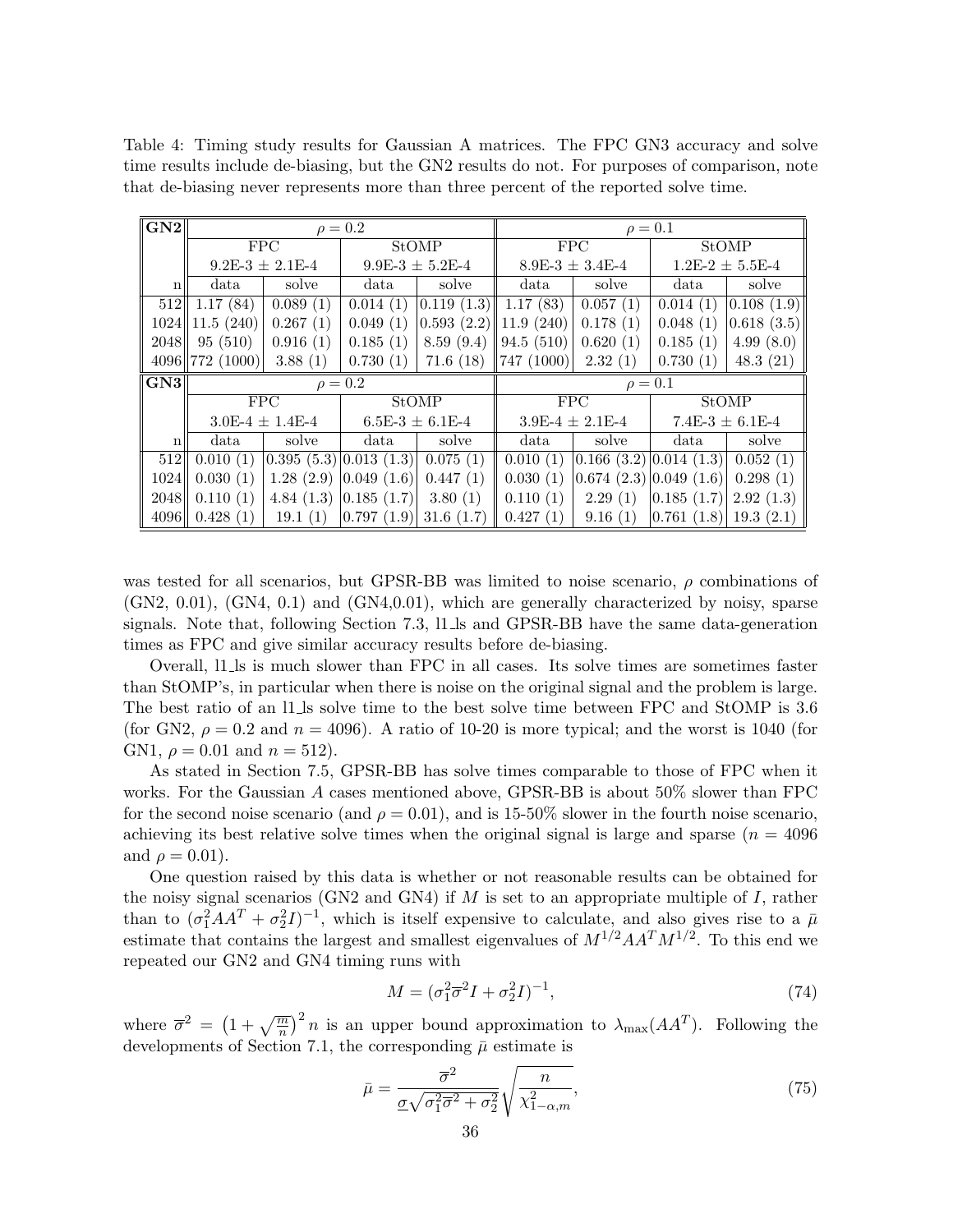| Table 5: Timing study results for Scenario GN4 and $\rho = 0.1$ . Comparison of FPC with M as |  |  |  |  |  |
|-----------------------------------------------------------------------------------------------|--|--|--|--|--|
| in (66), FPC with an approximate $M$ (74), and StOMP.                                         |  |  |  |  |  |

|                 | <b>FPC</b>          |  |      | FPC Approx.                                                                                                                                                                                              | <b>StOMP</b>        |       |  |
|-----------------|---------------------|--|------|----------------------------------------------------------------------------------------------------------------------------------------------------------------------------------------------------------|---------------------|-------|--|
|                 | $1.7E-2 \pm 7.4E-4$ |  |      | $1.9E-2 \pm 6.2E-4$                                                                                                                                                                                      | $2.5E-2 \pm 6.4E-4$ |       |  |
| $n_{\parallel}$ | solve<br>data       |  | data | $\vert$ solve                                                                                                                                                                                            |                     | solve |  |
|                 |                     |  |      | $512$   1.16 (120) 0.059 (1) 0.010 (1) 0.148 (2.5) 0.013 (1.3) 0.110 (1.9)                                                                                                                               |                     |       |  |
|                 |                     |  |      | $\left 1024\right 11.6(380)\left 0.180(1)\right 0.030(1)\left 0.459(2.6)\right 0.048(1.6)\left 0.518(2.9)\right $                                                                                        |                     |       |  |
|                 |                     |  |      | $\left  2048 \right  94.5 \left( 860 \right) \left  0.614 \left( 1 \right) \right  0.109 \left( 1 \right) \left  1.55 \left( 2.5 \right) \left  0.185 \left( 1.7 \right) \right  6.67 \left( 11 \right)$ |                     |       |  |
|                 |                     |  |      | $ 4096  742 (1700)  2.37 (1)  0.429 (1)  6.19 (2.6)  0.729 (1.7)  49.4 (21)$                                                                                                                             |                     |       |  |
| 8192            |                     |  |      | $\vert 1.71 \; (1) \vert 27.2 \; (1) \vert 2.87 \; (1.7) \vert 358 \; (13)$                                                                                                                              |                     |       |  |

which matches (70) in the case that  $\sigma_1 = 0$ . Relevant timing results for GN4,  $\rho = 0.1$ , are shown in Table 5.

The data show that the approximate M largely accomplishes all we could hope for. While the FPC solve times are about two times slower with the approximate, rather than the full, M matrix, the data times are hundreds of times faster, and FPC retains its advantage over StOMP. Thus we recommend using the full M matrix when many problems of the same size and noise characteristics are to be solved, and an approximate M when any of m, n,  $\sigma_1$  or  $\sigma_2$ vary.

Tables 6 and 7 list FPC, StOMP and GPSR-BB data for two noise scenarios with DCT  $A$ . In this case there is no weighting matrix  $M$ , and the problems solved by each algorithm (including StOMP) are completely equivalent. Therefore, we do not show the data-generation times, which were about two orders of magnitude smaller than the solution times. The third and fourth noise scenarios' data are not shown because the trends in those data are very similar to those seen in DN2. De-biasing was applied to FPC and GPSR-BB in all cases; for DN1,  $\bar{\mu} = 5000$ . GPSR-BB results are only shown when GPSR-BB can successfully solve (63) with the same  $\bar{\mu}$  as FPC.

FPC and StOMP have comparable solution times in the low-noise DN1 scenarios, with FPC preferred when the original signal is large and less sparse. StOMP does best when the original signals are very sparse, and preferably small, both in the DN1 case, and with noisy measurements, as in DN2, DN3 and DN4. In all cases FPC is relatively faster, as compared to StOMP, with increasing n. While FPC never overtakes StOMP with DN1 and  $\rho = 0.01$  for the problem sizes shown, it is apparent that it would do so at larger values of n; for the remainder of the noise scenarios, FPC was faster than StOMP for all problems with  $n = 1048576$  or greater, often surpassing StOMP for smaller *n* when  $\rho = 0.1$  or 0.2.

This section supports the observation in Section 7.5 that FPC and GPSR-BB solve times are generally comparable when GPSR-BB is able to recover the original signal. Table 7 contains a sampling of the relevant data; comparable GPSR-BB data was also generated for the pairs (DN3,  $\rho = 0.01$ ), (DN4,  $\rho = 0.1$ ), and (DN4,  $\rho = 0.01$ ). For large n, FPC was faster than GPSR-BB in the (DN3,  $\rho = 0.01$ ) and (DN4,  $\rho = 0.1$ ) cases, and GPSR-BB was faster in the  $(DN4, \rho = 0.01)$  case; the two algorithms never differed by more than 30%. As in Section 7.5, l1 ls proved to be slower than the other algorithms; it was typically three to ten times slower than the fastest algorithm.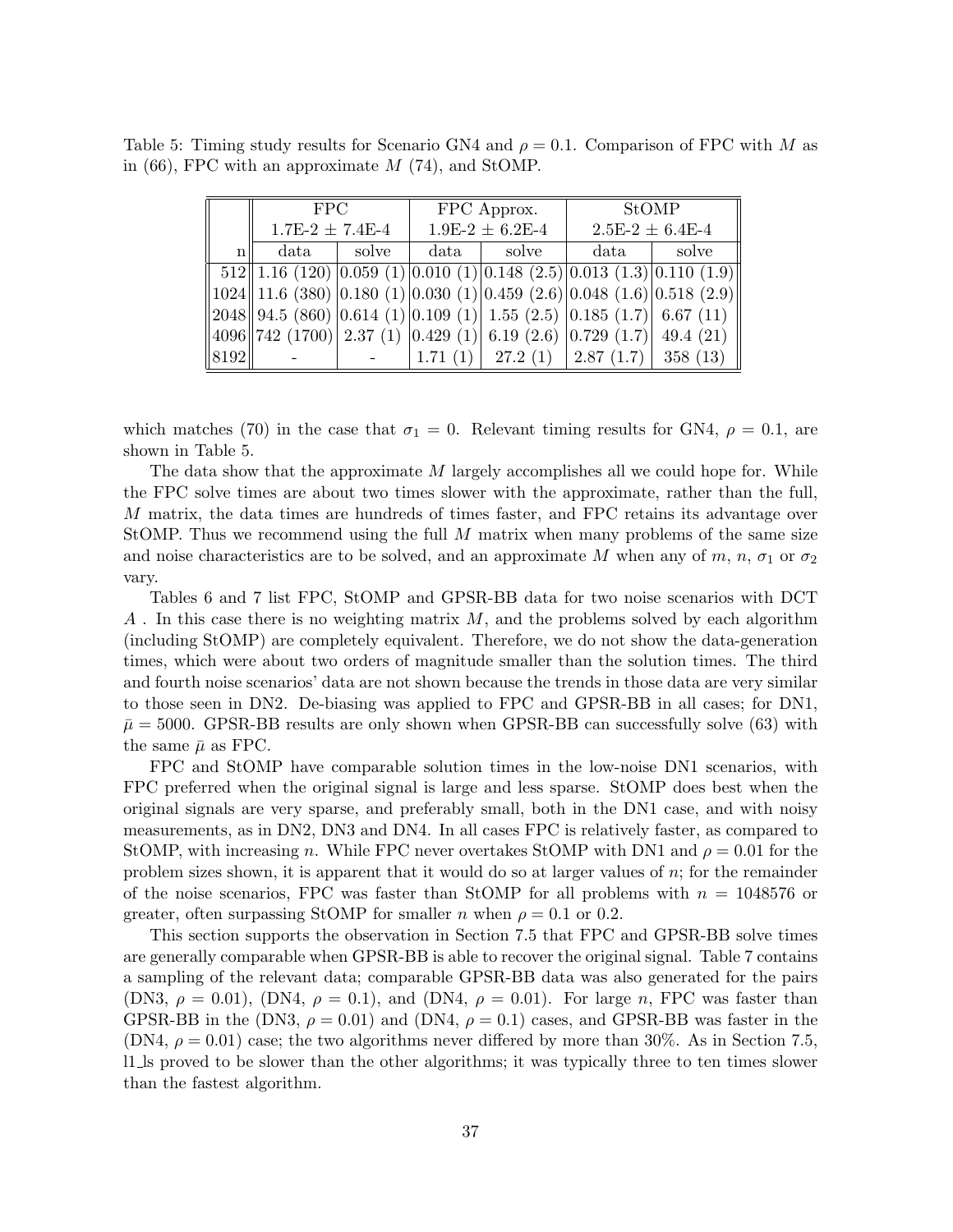|         |                     | $\rho = 0.2$ |                                                                                                                     | $\rho=0.1$   | $\rho = 0.01$ |              |
|---------|---------------------|--------------|---------------------------------------------------------------------------------------------------------------------|--------------|---------------|--------------|
|         | <b>FPC</b><br>StOMP |              | <b>FPC</b>                                                                                                          | <b>StOMP</b> | <b>FPC</b>    | <b>StOMP</b> |
|         |                     |              | $n  7.5E-6 \pm 9.7E-7 6.2E-6 \pm 1.2E-6  7.1E-6 \pm 1.1E-6 7.3E-6 \pm 1.5E-6  2.2E-6 \pm 1.4E-6 1.7E-6 \pm 7.5E-7 $ |              |               |              |
| 512     | 0.106(1)            | 0.106(1)     | 0.070(1.2)                                                                                                          | 0.057(1)     | 0.036(3.0)    | 0.012(1)     |
| 1024    | 0.192(1)            | 0.193(1.0)   | 0.111(1.1)                                                                                                          | 0.104(1)     | 0.064(2.9)    | 0.022(1)     |
| 2048    | 0.475(1.3)          | 0.357(1)     | 0.223(1.0)                                                                                                          | 0.221(1)     | 0.131(2.1)    | 0.063(1)     |
| 4096    | 0.724(1)            | 0.801(1.1)   | 0.422(1)                                                                                                            | 0.449(1.1)   | 0.254(2.1)    | 0.123(1)     |
| 8192    | 1.37(1)             | 1.56(1.1)    | 0.845(1)                                                                                                            | 0.879(1.0)   | 0.482(1.6)    | 0.305(1)     |
| 16384   | 2.56(1)             | 2.97(1.2)    | 1.58(1)                                                                                                             | 1.81(1.2)    | 0.949(1.8)    | 0.538(1)     |
| 32768   | 5.32(1)             | 6.66(1.2)    | 3.29(1)                                                                                                             | 3.64(1.1)    | 2.06(1.8)     | 1.14(1)      |
| 65536   | 12.6(1)             | 14.2(1.1)    | 7.94(1)                                                                                                             | 8.11(1.0)    | 4.71(1.9)     | 2.52(1)      |
| 131072  | 26.2(1)             | 29.0(1.1)    | 16.4(1.0)                                                                                                           | 15.8(1)      | 9.59(1.4)     | 7.02(1)      |
| 262144  | 53.1(1)             | 64.2 $(1.2)$ | 33.2(1)                                                                                                             | 33.2(1)      | 19.8(1.6)     | 12.4(1)      |
| 524288  | 107(1)              | 119(1.1)     | 66.9 $(1.0)$                                                                                                        | 64.4 $(1)$   | 40.4(1.3)     | 30.2(1)      |
| 1048576 | 227(1)              | 257(1.1)     | 140(1)                                                                                                              | 141(1.0)     | 84.5(1.3)     | 63.3(1)      |
| 2097152 | 450(1)              | 511(1.1)     | 281(1.0)                                                                                                            | 268(1)       | 168(1.3)      | 128(1)       |

Table 6: Timing study results for Scenario DN1 and all sparsity levels. The FPC accuracy and solve time results were computed with  $\bar{\mu} = 5000$  and de-biasing.

Table 7: Timing study results for Scenario DN2 and all sparsity levels. The FPC and GPSR accuracy and solve time results include de-biasing.

|         | $\rho = 0.2$                               |            | $\rho = 0.1$        |            | $\rho = 0.01$                                                                                       |            |              |  |  |  |  |  |
|---------|--------------------------------------------|------------|---------------------|------------|-----------------------------------------------------------------------------------------------------|------------|--------------|--|--|--|--|--|
|         | FPC<br><b>StOMP</b>                        |            | FPC<br><b>StOMP</b> |            | FPC<br><b>GPSR</b>                                                                                  |            | <b>StOMP</b> |  |  |  |  |  |
|         | $n  4.6E-3 \pm 8.0E-5 4.3E-3 \pm 1.8E-4  $ |            |                     |            | $4.3E-3 \pm 8.4E-5$ $4.2E-3 \pm 1.4E-4$ $6.4E-3 \pm 7.3E-4$ $3.3E-2 \pm 3.2E-3$ $5.9E-3 \pm 1.0E-3$ |            |              |  |  |  |  |  |
| 512     | 0.093(1)                                   | 0.109(1.2) | 0.068(1.2)          | 0.055(1)   | 0.041(2.7)                                                                                          | 0.053(3.4) | 0.015(1)     |  |  |  |  |  |
| 1024    | 0.158(1)                                   | 0.189(1.2) | 0.112(1.1)          | 0.100(1)   | 0.076(2.8)                                                                                          | 0.083(3.1) | 0.027(1)     |  |  |  |  |  |
| 20481   | 0.345(1)                                   | 0.443(1.3) | 0.233(1)            | 0.283(1.2) | 0.158(2.0)                                                                                          | 0.190(2.4) | 0.078(1)     |  |  |  |  |  |
| 4096    | 0.649(1)                                   | 0.837(1.3) | 0.454(1)            | 0.518(1.1) | 0.308(2.0)                                                                                          | 0.369(2.4) | 0.156(1)     |  |  |  |  |  |
| 8192    | 1.28(1)                                    | 1.78(1.4)  | 0.867(1)            | 0.990(1.1) | 0.590(1.4)                                                                                          | 0.681(1.6) | 0.421(1)     |  |  |  |  |  |
| 16384   | 2.54(1)                                    | 3.45(1.4)  | 1.70(1)             | 2.15(1.3)  | 1.17(1.4)                                                                                           | 1.27(1.5)  | 0.865(1)     |  |  |  |  |  |
| 32768   | 5.03(1)                                    | 7.24(1.4)  | 3.56(1)             | 4.38(1.2)  | 2.35(1.3)                                                                                           | 2.68(1.5)  | 1.77(1)      |  |  |  |  |  |
| 65536   | 11.2(1)                                    | 19.9(1.8)  | 7.50(1)             | 11.2(1.5)  | 5.07(1.1)                                                                                           | 6.54(1.4)  | 4.58(1)      |  |  |  |  |  |
| 131072  | 23.2(1)                                    | 40.7(1.8)  | 16.2(1)             | 27.0(1.7)  | 10.6(1.0)                                                                                           | 13.7(1.3)  | 10.5(1)      |  |  |  |  |  |
| 262144  | 46.8(1)                                    | 91.8(2.0)  | 32.4(1)             | 65.9(2.0)  | 20.9(1)                                                                                             | 27.5(1.3)  | 25.6(1.2)    |  |  |  |  |  |
| 524288  | 95.2(1)                                    | 199(2.1)   | 65.1(1)             | 128(2.0)   | 45.1(1)                                                                                             | 50.4(1.1)  | 56.1(1.2)    |  |  |  |  |  |
| 1048576 | 199(1)                                     | 466(2.4)   | 138(1)              | 298(2.2)   | 90.3(1)                                                                                             | 103(1.1)   | 145(1.6)     |  |  |  |  |  |
| 2097152 | 397(1)                                     |            | 274(1)              | 685(2.5)   | 197(1)                                                                                              | 206(1.0)   | 327(1.7)     |  |  |  |  |  |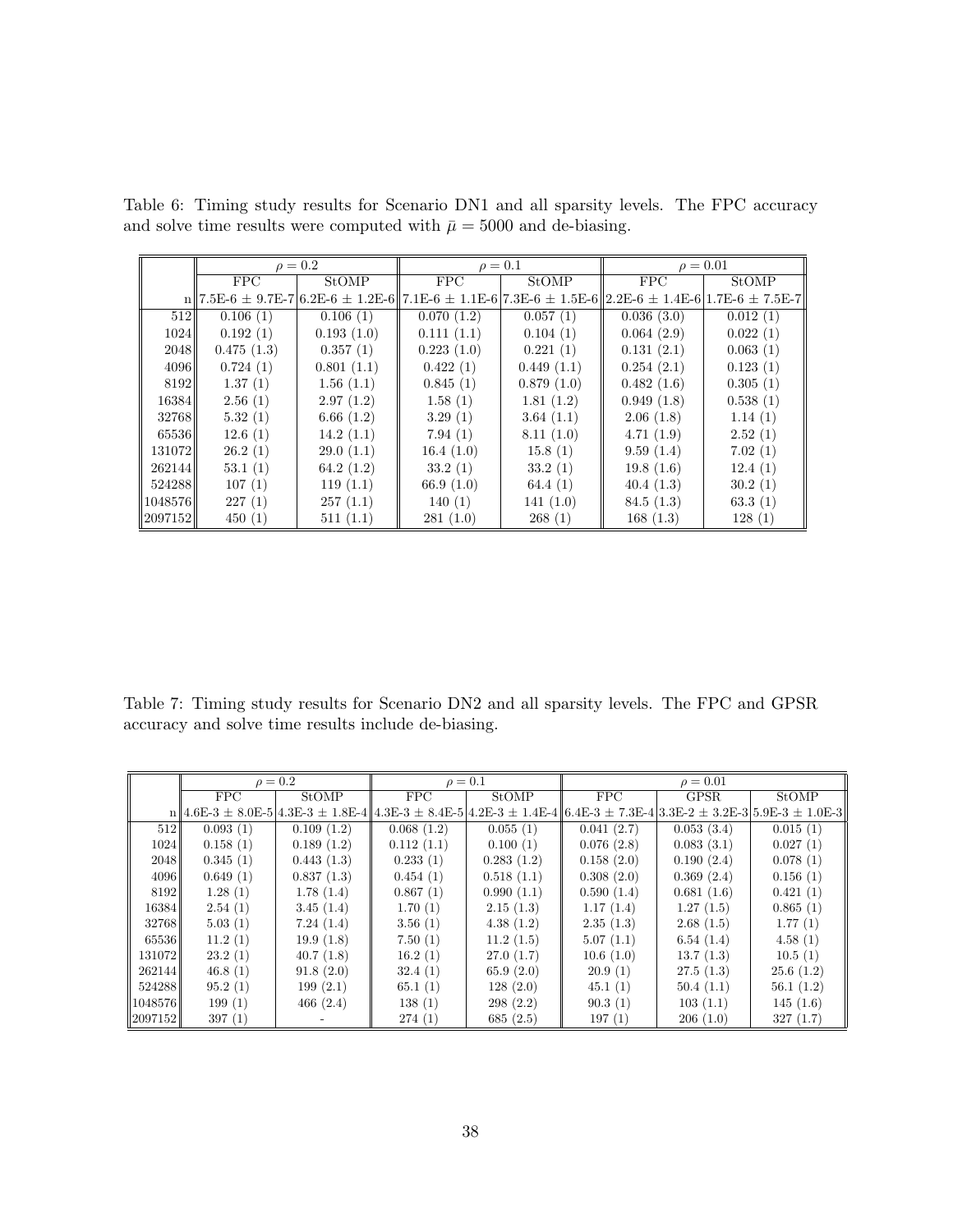#### 7.7 Summary of Numerical Results

FPC, StOMP and 11 ls all give accurate reconstruction results for a wide variety of compressed sensing problems, even in the face of noisy signals and measurements. For easy reconstructions, any of these algorithms should be sufficient with regards to accuracy, however, the phase transitions for StOMP differ from those of FPC (which are the same as l1 ls's since they are both based on the formulation (63)), and so phase plots should be consulted in borderline cases. In general, noise reduces StOMP's "good" region (with regards to acceptable  $m/n$  and  $k/m$  far more than FPC's.

The current version of GPSR-BB, on the other hand, is not robust with respect to the parameter  $\bar{\mu}$  in the sense that for any given problem, there is some  $\mu$  value above which GPSR-BB no longer converges to a solution of (63). In many cases, this cut-off value is not sufficiently large to produce an accurate compressed sensing reconstruction. GPSR-BB is most likely to perform as well as FPC and  $11$  ds when the original signal is very sparse, and the noise levels are high.

With regards to speed, 11 ls is nearly always the slowest algorithm of the four. For the cases studied in this work, FPC will always be faster than StOMP for large enough problems. For Gaussian A matrices and  $\sigma_1 = 0$  (no signal noise), StOMP performs best for smaller, less sparse signals. StOMP is considerably slower than FPC when there is signal noise, even if an approximate  $M$  matrix (a multiple of the identity) is used in order to avoid expensive data preparations. For partial DCT A matrices, the trends for StOMP relative to FPC are similar (chiefly, the larger the problem size is, the slower is StOMP relative to FPC), except that in this case the ratios of StOMP time vs. FPC time are better when signals are sparser, and the presence or absence of signal noise longer significantly affects the running time of StOMP.

When GPSR-BB is able to solve (63) at the desired value of  $\bar{\mu}$ , its solve times are very comparable to FPC's. For the scenarios considered in this work, FPC was 15-70% faster than GPSR-BB when A was a Gaussian matrix, but 25% slower to 40% faster than GPSR-BB when A was a partial DCT matrix. (In the latter case, GPSR-BB was significantly faster than FPC only at the highest noise and sparsity levels.)

## 8 Conclusions

We investigated the use of the forward-backward splitting technique, combined with a continuation (path-following) strategy, for solving  $\ell_1$ -norm regularized convex optimization problems. Our theoretical analysis yields convergence results stronger than what could be obtained from applying existing general theory to our setting. In particular, we have established finite convergence for some quantities and a  $q$ -linear convergence rate without a strict convexity assumption. Interestingly, our rate of convergence results imply, in a general sense, that sparser solutions correspond to faster rates of convergence, which agrees with what has been observed in practice.

We conducted a comprehensive computational study comparing our fixed point continuation (FPC) algorithm with three state-of-the-art compressed sensing recovery algorithms. Extensive numerical results indicate that, overall, FPC outperforms the other algorithms, especially when the data are noisy and the problem is large. The strong performance of FPC as applied to compressed sensing lends support to our belief that the fixed point continuation framework should also yield robust and efficient algorithms for more general  $\ell_1$ -regularized optimization problems, which is a topic of further research.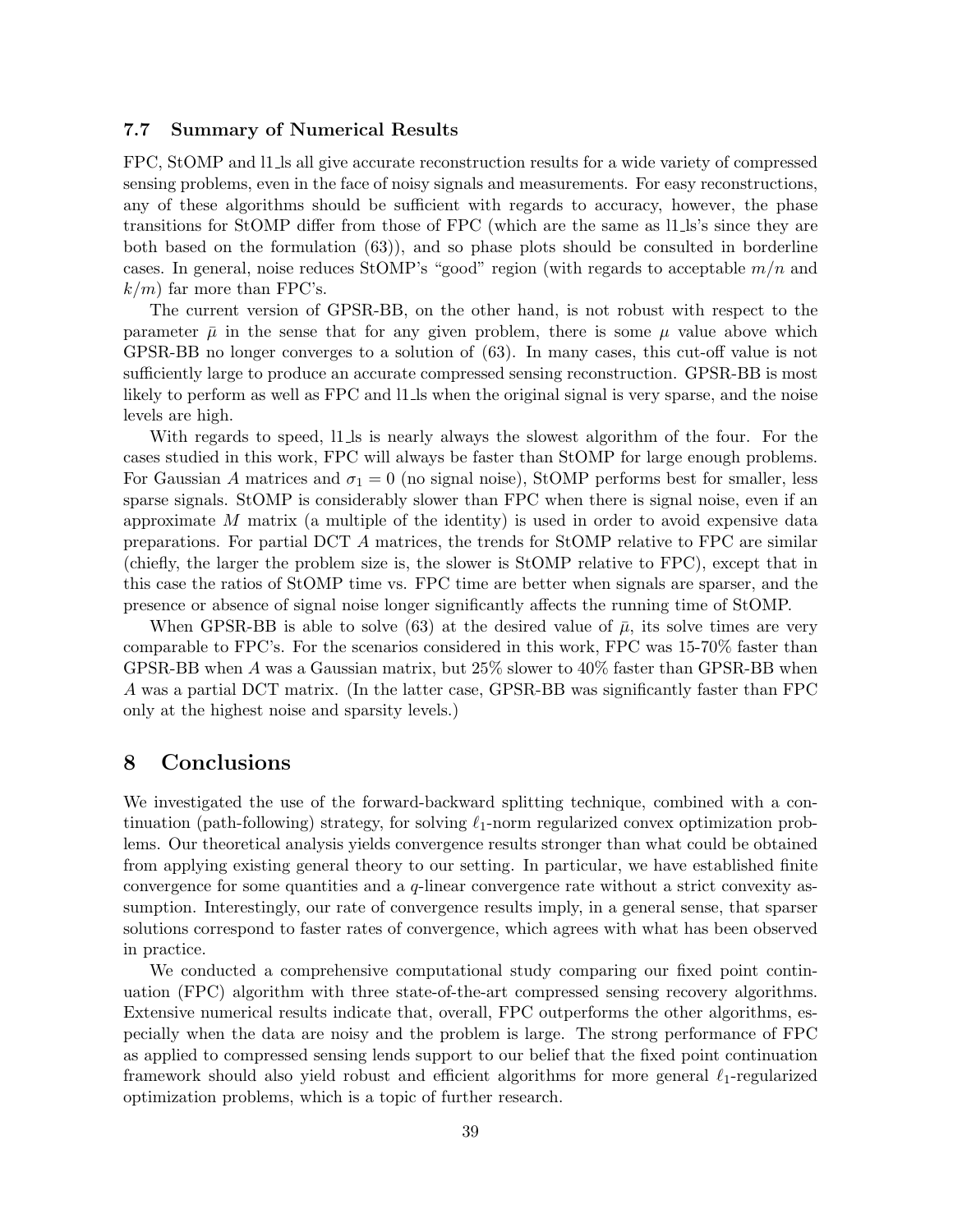## Acknowledgements

The work of E. Hale was supported by an NSF VIGRE grant (DSM 0240058). The work of W. Yin was supported by an internal faculty research grant from the Dean of Engineering at Rice University. The work of Y. Zhang was supported in part by NSF Grant DMS-0405831.

## References

- [1] D. Baron, M. Wakin, M. Duarte, S. Sarvotham, and R. Baraniuk. Distributed compressed sensing. Preprint, 2005.
- [2] E. Candès and J. Romberg. Quantitative robust uncertainty principles and optimally sparse decompositions. Foundations of Computational Mathematics, 6(2):227–254, 2006.
- [3] E. Cand`es, J. Romberg, and T. Tao. Robust uncertainty principles: Exact signal reconstruction from highly incomplete frequency information. IEEE Transactions on Information Theory, 52:489–509, 2006.
- [4] E. Candès and T. Tao. Near optimal signal recovery from random projections: universal encoding strategies. IEEE Transactions on Information Theory, 52(1):5406–5425, 2006.
- [5] A. Chambolle, R. A. DeVore, N.-Y. Lee, and B. J. Lucier. Nonlinear wavelet image processing: variational problems, compression, and noise removal through wavelet shrinkage. IEEE Transactions on Image Processing, 7(3):319–335, 1998.
- [6] H.-G. Chen and R. T. Rockafellar. Convergence rates in forward-backward splitting. SIAM Journal on Optimization, 7:421–444, 1997.
- [7] S. Chen, D. Donoho, and M. A. Saunders. Atomic decomposition by basis pursuit. SIAM Journal on Scientific Computing, 20:33–61, 1998.
- [8] J. Claerbout and F. Muir. Robust modelling of erratic data. Geophysics, 38:826–844, 1973.
- [9] P. L. Combettes and J.-C. Pesquet. Proximal thresholding algorithm for minimization over orthonormal bases. To appear in SIAM Journal on Optimization, 2007.
- [10] I. Daubechies, M. Defrise, and C. De Mol. An iterative thresholding algorithm for linear inverse problems with a sparsity constraint. Communications in Pure and Applied Mathematics, 57:1413–1457, 2004.
- [11] D. Donoho. De-noising by soft-thresholding. IEEE Transactions on Information Theory, 41(3):613–627, 1995.
- [12] D. Donoho. Compressed sensing. IEEE Transactions on Information Theory, 52:1289– 1306, 2006.
- [13] D. Donoho and J. Tanner. Neighborliness of randomly-projected simplices in high dimensions. Proc. National Academy of Sciences, 102(27):9452–9457, 2005.
- [14] D. Donoho and Y. Tsaig. Fast solutions of  $\ell_1$ -norm minimization problems when the solution may be sparse. *Technical report online.*, 2006.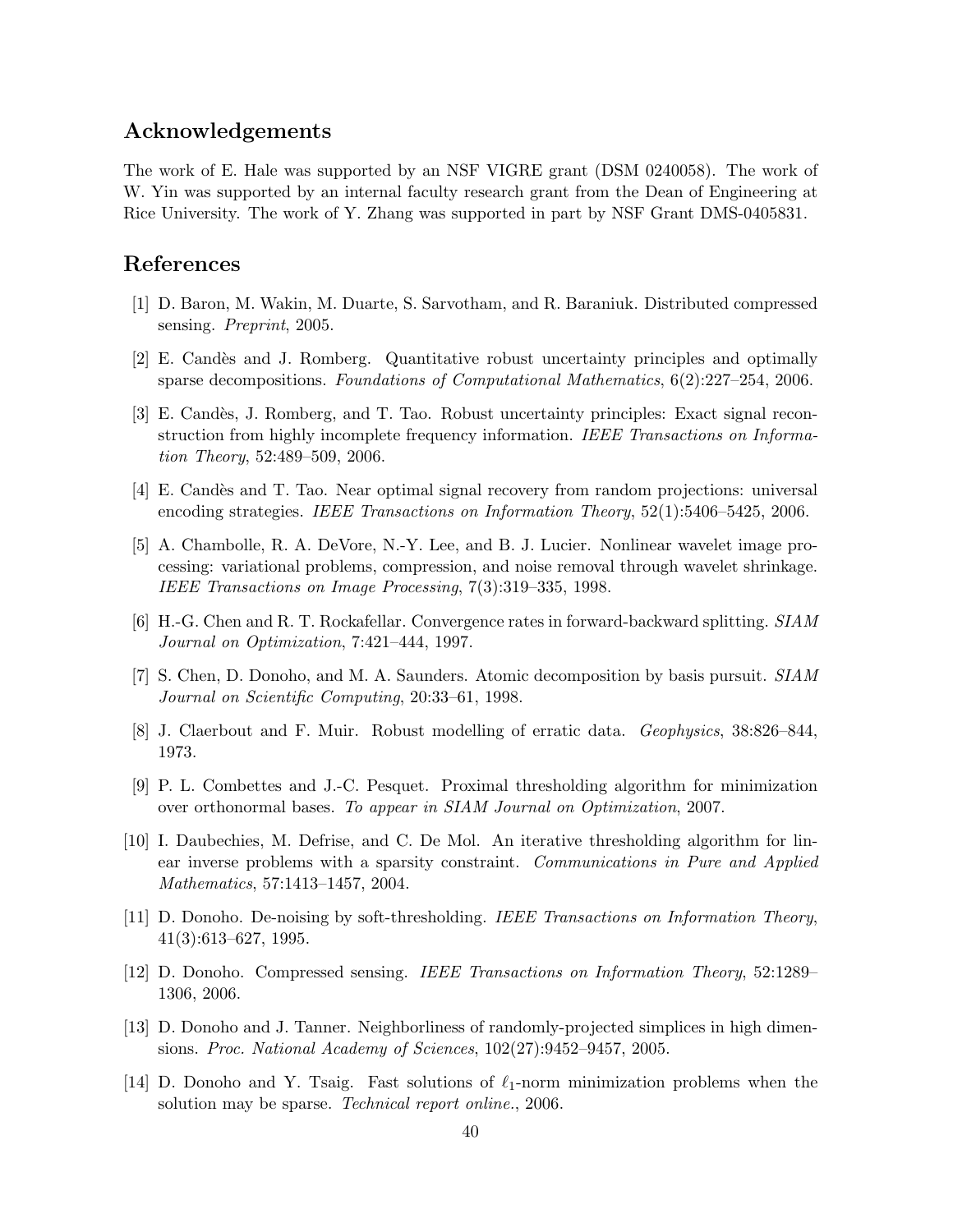- [15] D. Donoho, Y. Tsaig, I. Drori, and J.-C. Starck. Sparse solution of underdetermined linear equations by stagewise orthogonal matching pursuit. Preprint, 2006.
- [16] J. Douglas and H. H. Rachford. On the numerical solution of the heat conduction problem in 2 and 3 space variables. Transactions of the American Mathematical Society, 82:421– 439, 1956.
- [17] J. Eckstein. Splitting methods for monotone operators with applications to parallel optimization. PhD thesis, Massachusetts Institute of Technology, 1989.
- [18] A. Edelman. Eigenvalues and condition numbers of random matrices. SIAM Journal on Matrix Analysis and Applications, 9(4):543–560, 1988.
- [19] B. Efron, T. Hastie, I. Johnstone, and R. Tibshirani. Least angle regression. Annals of Statistics, 32:407–499, 2004.
- [20] M. Elad, B. Matalon, and M. Zibulevsky. Coordinate and subspace optimization methods for linear least squares with non-quadratic regularization. Journal on Applied and Computational Harmonic Analysis, 2006.
- [21] M. Figueiredo and R. Nowak. An EM algorithm for wavelet-based image restoration. IEEE Transactions on Image Processing, 12:906–916, 2003.
- [22] M. Figueiredo and R. Nowak. A bound optimization approach to wavelet-based image deconvolution. Proceedings of the IEEE International Conference on Image Processing (ICIP), 2005.
- [23] M. A. T. Figueiredo, R. D. Nowak, and S. J. Wright. Gradient projection for sparse reconstruction: application to compressed sensing and other inverse problems. Preprint, 2007.
- [24] D. Gabay. Applications of the method of multipliers to variational inequalities. In M. Fortin and R. Glowinski, editors, Augmented Lagrangian Methods: Applications to the Solution of Boundary Value Problems. Horth-Hollan, Amsterdam, 1983.
- [25] D. Jonsson. Some limit theorems for the eigenvalues of a sample covariance matrix. Jounral of Multivariate Analysis, 12:1–38, 1982.
- [26] S.-J. Kim, K. Koh, M. Lustig, S. Boyd, and D. Gorinevsky. A method for large-scale  $l_1$ -regularized least squares problems with applications in signal processing and statistics. Manuscript, 2007.
- [27] S. Kirolos, J. Laska, M. Wakin, M. Duarte, D. Baron, T. Ragheb, Y. Massoud, and R. Baraniuk. Analog-to-information conversion via random demodulation. In Proceedings of the IEEE Dallas Circuits and Systems Workshop (DCAS), Dallas, Texas, 2006.
- [28]  $l_1$ –Magic. The  $l_1$ –Magic tool box. URL: http://www.acm.caltech.edu/l1magic, 2006.
- [29] J. Laska, S. Kirolos, M. Duarte, T. Ragheb, R. Baraniuk, and Y. Massoud. Theory and implementaion of an analog-to information converter using random demodulation. In Proceedings of the IEEE International Symposium on Circuites and Systems (ISCAS), New Orleans, Louisiana, 2007.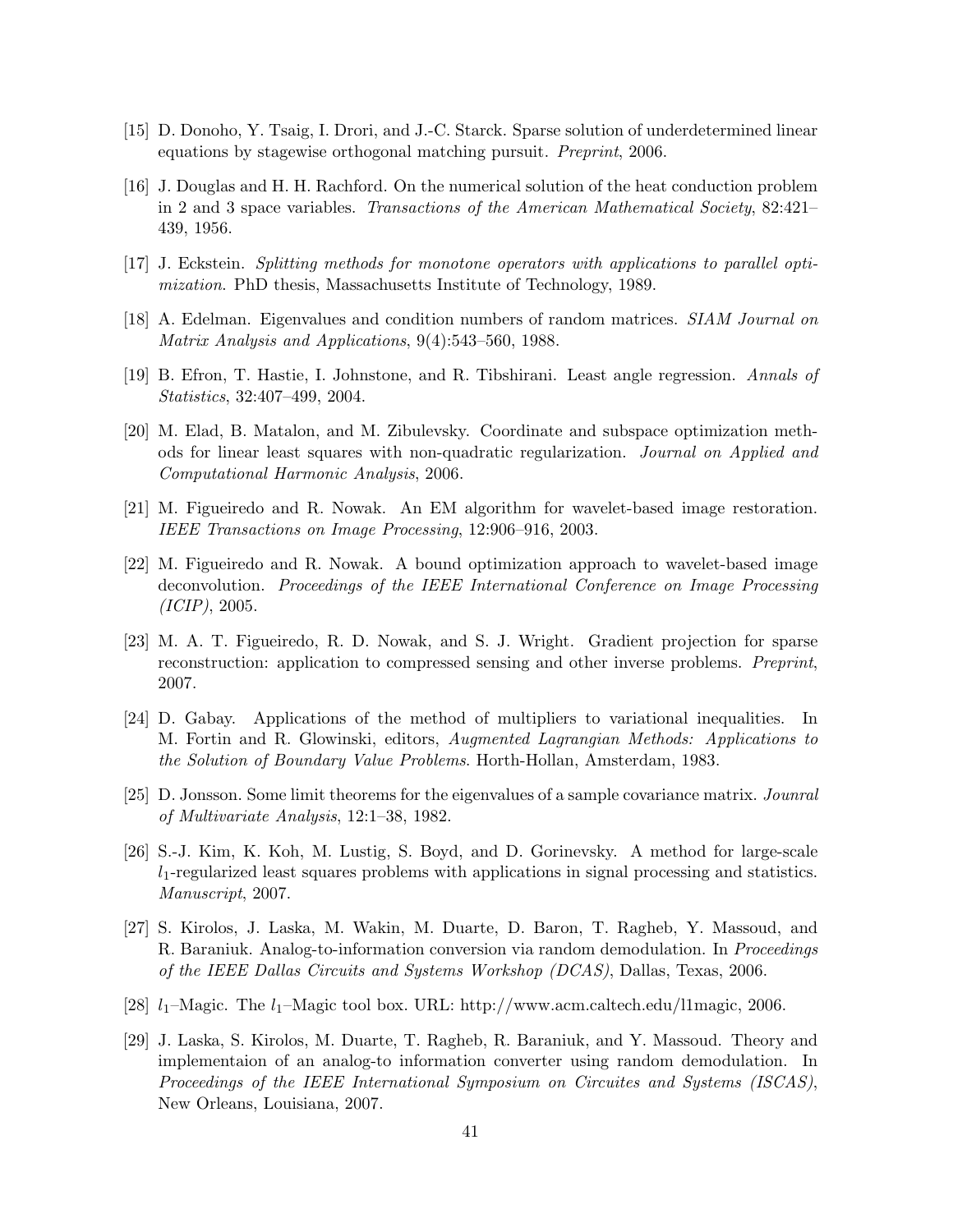- [30] J. Laska, S. Kirolos, Y. Massoud, R. Baraniuk, A. Gilbert, M. Iwen, and M. Strauss. Radnom sampling for analog-to-information conversion of wideband signals. In *Proceedings of* the IEEE Dallas Circuits and Systems Workshop, Dallas, Texas, 2006.
- [31] S. Levy and P. Fullagar. Reconstruction of a sparse spike train from a portion of its spectrum and application to high-resolution deconvolution. Geophysics, 46:1235–1243, 1981.
- [32] P. L. Lions and B. Mercier. Splitting algorithms for the sum of two nonlinear operators. SIAM Journal on Numerical Analysis, 16:964–979, 1979.
- [33] Z.-Q. Luo and P. Tseng. On the linear convergence of descent methods for convex essentially smooth minimization. SIAM Journal on Control and Optimization, 30(2):408–425, 1990.
- [34] M. Lustig, D. Donoho, and J. Pauly. Sparse MRI: The application of compressed sensing for rapid MR imaging. Preprint, 2007.
- [35] D. Malioutov, M. Cetin, and A. Willsky. Homotopy continuation for sparse signal representation. In Prceedings of the IEEE International Conference on Acoustics, Speech, and Signal Processing, volume 5, pages 733–736, Philadelphia, PA, 2005.
- [36] S. G. Mallat and Z. Zhang. Matching pursuits with time-frequency dictionaries. IEEE Transactions on Signal Processing, 41(12):3397–3415, 1993.
- [37] B. Mercier. Inéquations Variationnelles de la Mécanique. Publications Mathématiques d'Orsay, Université de Paris-Sud, Orsay, 80.01, 1980.
- [38] A. Miller. Subset Selection in Regression. Chapman and Hall, 2002.
- [39] M. A. Noor. Splitting methods for pseudomonotone mixed variational inequalites. Journal of Mathematical Analysis and Applications, 246:174–188, 2000.
- [40] M. Osborne, B. Presnell, and B. Turlach. A new approach to variable selection in least squares problems. IMA Journal of Numerical Analysis, 20:389–403, 2000.
- [41] J.-S. Pang. A posteriori error bounds for the linearly-constrained variational inequality problem. Mathematical Methods of Operations Research, 12:474–484, 1987.
- [42] G. B. Passty. Ergodic convergence to a zero of the sum of monotone operators in Hilbert space. Journal of Mathematical Analysis and Applications, 72:383–390, 1979.
- [43] D. H. Peaceman and H. H. Rachford. The numerical solution of parabolic elliptic differential equations. SIAM Journal on Applied Mathematics, 3:28–41, 1955.
- [44] R. Rockafellar. Convex Analysis. Princeton University Press, Princeton, 1970.
- [45] M. Rudelson and R. Vershynin. Geometric approach to error-correcting codes and reconstruction of signals. Int. Math. Res. Not., (64):4019–4041, 2005.
- [46] F. Santosa and W. Symes. Linear inversion of band-limited reflection histograms. SIAM Journal on Scientific and Statistical Computing, 7:1307–1330, 1986.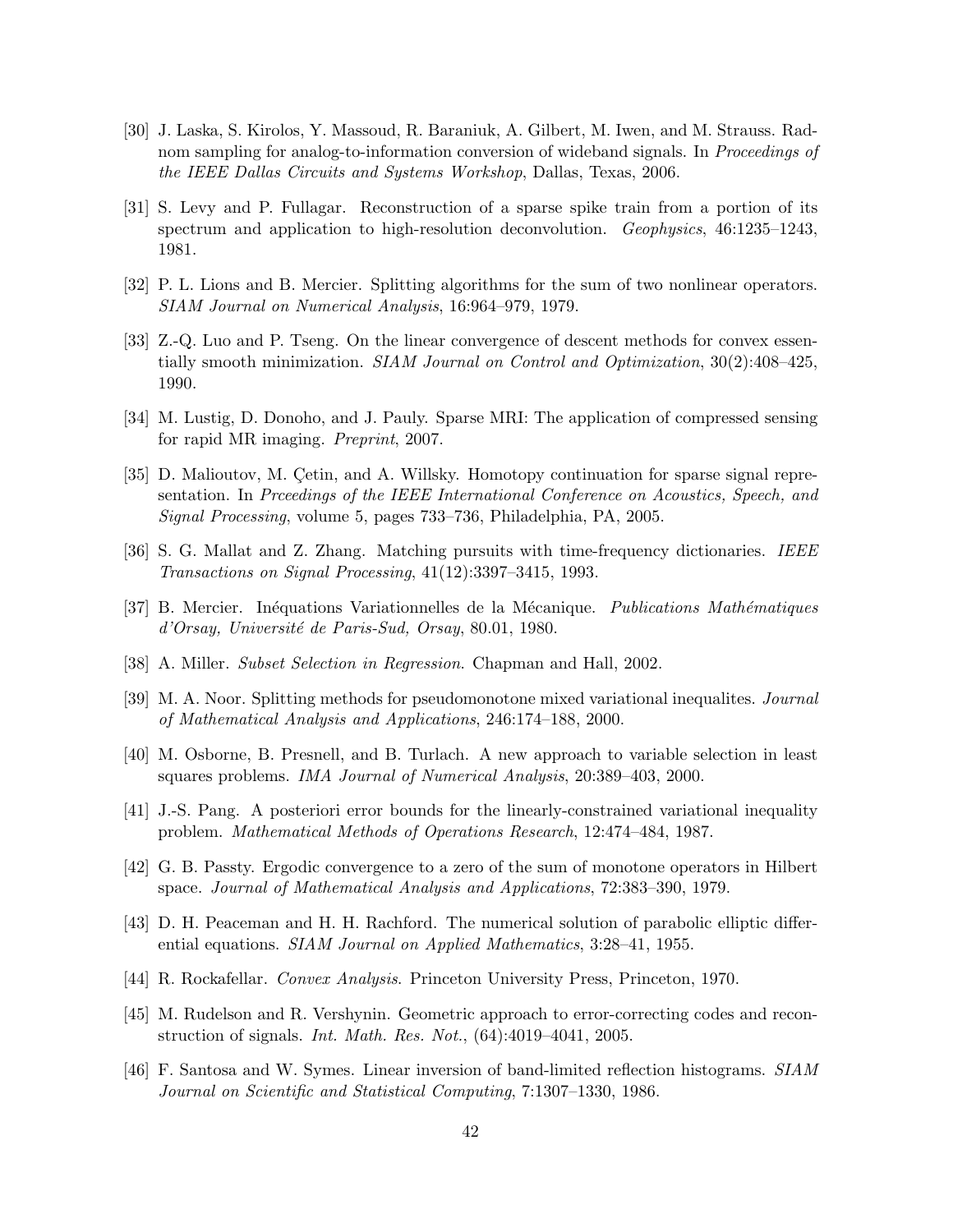- [47] D. Takhar, J. Laska, M. Wakin, M. Duarte, D. Baron, S. Sarvotham, K. Kelly, and R. Baraniuk. A new compressive imaging camera architecture using optical-domain compression. In Proceedings of Computational Imaging IV at SPIE Electronic Image, San Jose, California, 2006.
- [48] H. Taylor, S. Bank, and J. McCoy. Deconvolution with the  $l_1$  norm. Geophysics, 44:39–52, 1979.
- [49] R. Tibshirani. Regression shrinkage and selection via the lasso. Journal Royal Statistical Society B, 58:267–288, 1996.
- [50] J. Tropp. Greed is good: Algorithmic results for sparse approximation. IEEE Transactions on Information Theory, 50(10):2231–2342, 2006.
- [51] J. Tropp. Just relax: Convex programming methods for identifying sparse signals. IEEE Transactions on Information Theory, 51:1030–1051, 2006.
- [52] J. Tropp, M. Wakin, M. Duarte, D. Baron, and R. Baraniuk. Random filters for compressive sampling and reconstruction. In Proceedings of IEEE International Conference on Acoustics, Speech, and Signal Processing (ICASSP), Toulouse, France, 2006.
- [53] Y. Tsaig and D. Donoho. Extensions of compressed sesning. Signal Processing, 86(3):533– 548, 2005.
- [54] P. Tseng. A modified forward-backward splitting method for maximal monotone mappings. SIAM Journal on Control and Optimization, 38(2):431–446, 2000.
- [55] B. Turlach. On algorithms for solving least squares problems under an  $L_1$  penalty or an  $L_1$ constraint. In Proceedings of the American Statistical Association; Statistical Computing Section, pages 2572–2577, Alexandria, VA, 2005.
- [56] M. Wakin, J. Laska, M. Duarte, D. Baron, S. Sarvotham, D. Takhar, K. Kelly, and R. Baraniuk. An architecture for compressiving image. In Proceedings of the International Conference on Image Processing (ICIP), Atlanta, Georgia, 2006.
- [57] M. Wakin, J. Laska, M. Duarte, D. Baron, S. Sarvotham, D. Takhar, K. Kelly, and R. Baraniuk. Compressive imaging for video representation and coding. In Proceedings of Picture Coding Symposium (PCS), Beijing, China, 2006.
- [58] Y. Zhang. When is missing data recoverable? Rice University CAAM Technical Report TR06-15, 2006.

## A Appendix

#### Proof of Lemma 3.2

*Proof.* For ease of notation, we drop the subscript i by letting  $p^1 = y_i^1, p^2 = y_i^2$ .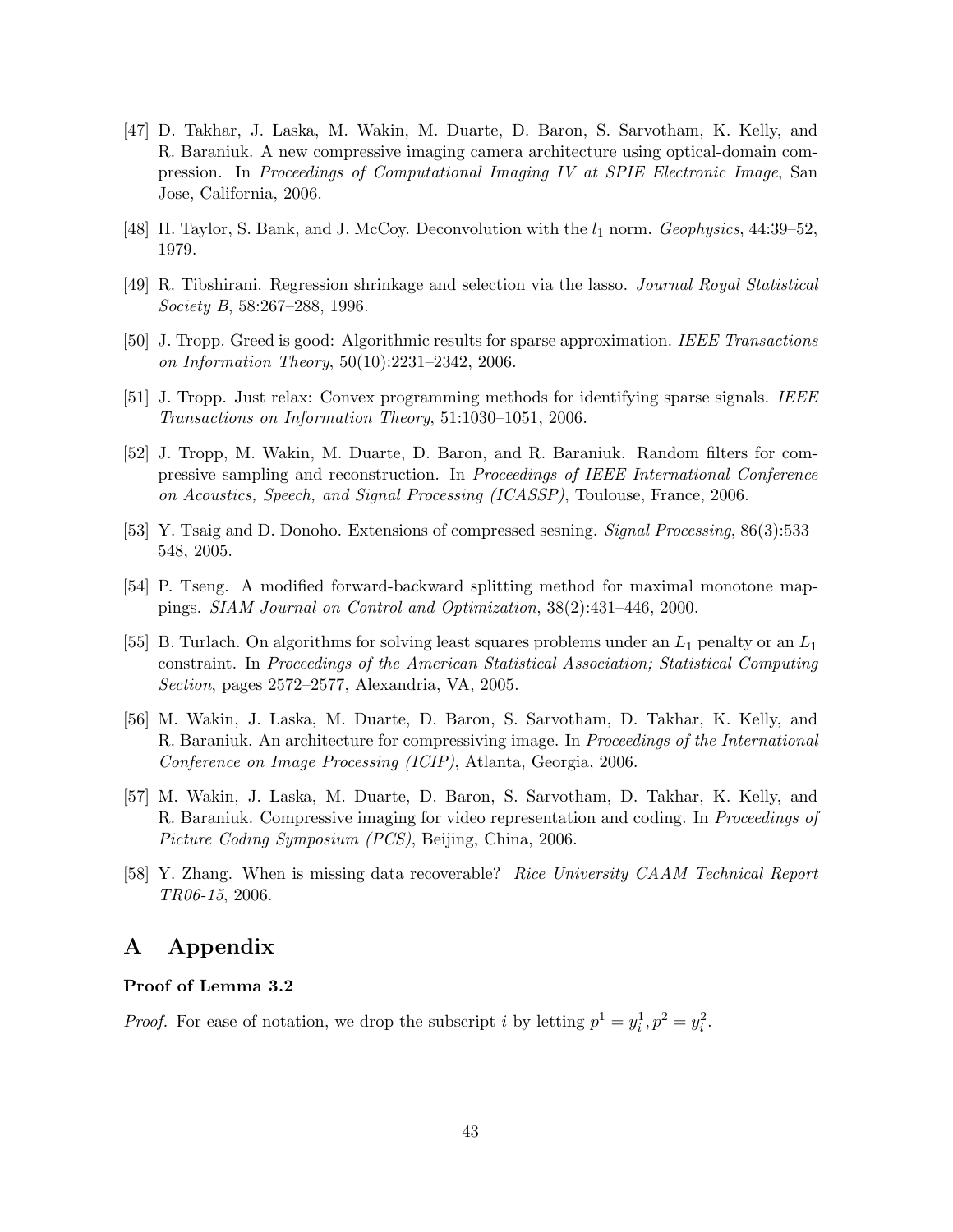First, when  $sgn(p^1) = sgn(p^2) \neq 0$ ,

$$
\begin{aligned}\n|\text{sgn}(p^1) \max\{|p^1| - \nu, 0\} - \text{sgn}(p^2) \max\{|p^2| - \nu, 0\}| \\
&= |\max\{|p^1| - \nu, 0\} - \max\{|p^2| - \nu, 0\}| \\
&= |\begin{cases}\n|p^1| - |p^2|, & |p^1| \ge \nu, |p^2| \ge \nu \\
|p^2| - \nu|, & |p^1| < \nu, |p^2| \ge \nu \\
|p^1| - \nu|, & |p^1| \ge \nu, |p^2| < \nu \\
0, & |p^1| < \nu, |p^2| < \nu\n\end{cases} \\
&\leq |\begin{vmatrix} |p^1| - |p^2| \\ |p^1 - p^2| \end{vmatrix}\n\end{aligned}
$$

where the inequality holds as an equality if and only if both  $|p^1| \geq \nu$  and  $|p^2| \geq \nu$ .

Second, when  $sgn(p^1) = sgn(p^2) = 0$ , (22) holds as an equality trivially for  $p^1$  and  $p^2$ . Third, when  $sgn(p^1) \neq sgn(p^2)$  and both nonzero,

$$
|\text{sgn}(p^1) \max\{|p^1| - \nu, 0\} - \text{sgn}(p^2) \max\{|p^2| - \nu, 0\}|
$$
  
\n
$$
(\because \text{sgn}(p^1) = -\text{sgn}(p^2)) = |\max\{|p^1| - \nu, 0\} + \max\{|p^2| - \nu, 0\}|
$$
  
\n
$$
= |\max\{|p^1| + |p^2| - 2\nu, |p^1| - |p^2|, |p^2| - |p^1|\}|
$$
  
\n
$$
(\because \text{sgn}(p^1) = -\text{sgn}(p^2)) \le |\max\{|p^1 - p^2| - 2\nu, |p^1 + p^2|\}|
$$
  
\n
$$
< |p^1 - p^2|.
$$

Last, when one and only one of  $sgn(p<sup>1</sup>)$  and  $sgn(p<sup>2</sup>)$  vanishes,

$$
|\text{sgn}(p^1) \max\{|p^1| - \nu, 0\} - \text{sgn}(p^2) \max\{|p^2| - \nu, 0\}| < |p_1 - p_2|
$$

follows from  $|\text{sgn}(p) \max\{|p| - \nu, 0\}| < |p|$  for  $p \neq 0$ . Therefore, we have proved the componentwise non-expansiveness of  $s_{\nu}(\cdot)$ .

Next, we prove Parts 1 through 6 one by one.

i. The first result,  $sgn(p^1) = sgn(p^2)$ , directly follows from (23) and the fact that whenever  $\text{sgn}(p^1) \neq \text{sgn}(p^2)$ , (22) holds with strictly inequality, which has been shown above.

To obtain the second result,  $s_{\nu}(p^{1}) - s_{\nu}(p^{2}) = p^{1} - p^{2}$ , we consider two cases:  $p^{1} = p^{2}$ and  $p^1 \neq p^2$ .

If 
$$
p^1 = p^2
$$
 then  $s_{\nu}(p^1) - s_{\nu}(p^2) = p^1 - p^2 = 0$  holds obviously.

If  $p^1 \neq p^2$ , we assume  $p^1 > p^2$  without loss of generality. Under this assumption, we shall show  $s_{\nu}(p^{1}) \geq s_{\nu}(p^{2})$ . In fact, it is trivial to verify from the definition of  $s_{\nu}$  that in all of the following cases:  $0 \ge p^1 > p^2$ ,  $p^1 \ge 0 > p^2$ ,  $p^1 > 0 \ge p^2$ , and  $p^1 > p^2 \ge 0$ , we have  $s_{\nu}(p^{1}) \geq s_{\nu}(p^{2}).$ 

Therefore, (23) gives 
$$
s_{\nu}(p^{1}) - s_{\nu}(p^{2}) = p^{1} - p^{2}
$$
.

We state an additional result for the rest of proof below: whenever  $(23)$  holds (hence,  $sgn(p^1) = sgn(p^2)$ , we have

$$
s_{\nu}(p^1) - s_{\nu}(p^2) = p^1 - p^2 + \text{sgn}(p^1)([\nu - |p^1|]^+ - [\nu - |p^2|]^+) = p^1 - p^2,\tag{76}
$$

which follows from the expression (21) in Lemma 3.1.